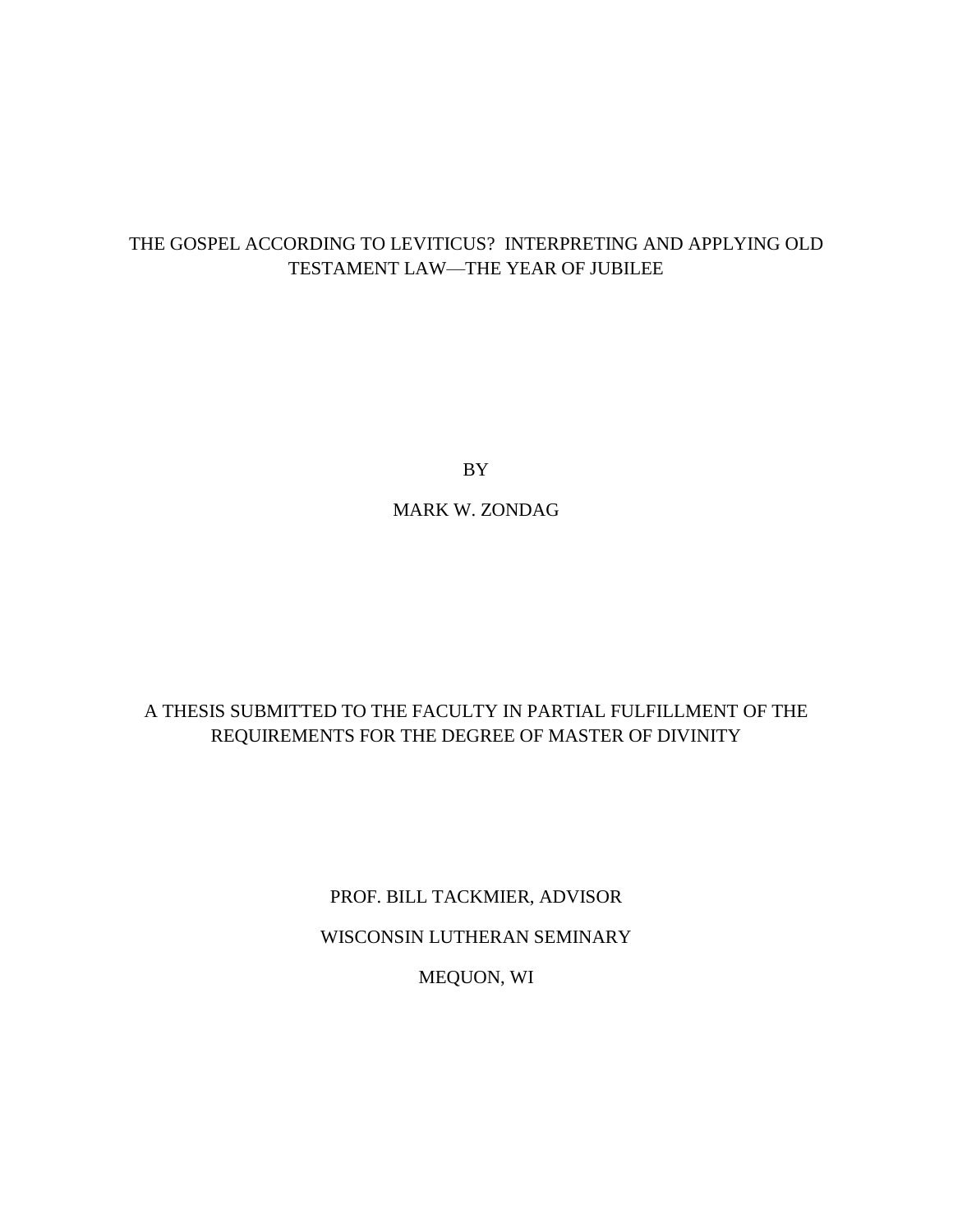# ABSTRACT

This paper will give an overview of the different ways the Year of Jubilee is interpreted and applied by modern scholars and theologians. First, Lev 25, the Jubilee chapter, will be given a detailed overview with major themes explored more. Then, the different interpretations and applications of the Jubilee Year will be organized into two major interpretive categories, non-Christological and Christological. The non-Christological category of interpretation will be further categorized into economic, ecological, political, and spiritual-ethical principles. The Christological category of interpretation will be further categorized into redemptive, redemptive and spiritual principles, eschatological, and eschatological and spiritual principles. The purpose of this study is to understand these different approaches to interpreting the Jubilee law, which could be generalized to understand how to interpret and apply Old Testament law in general.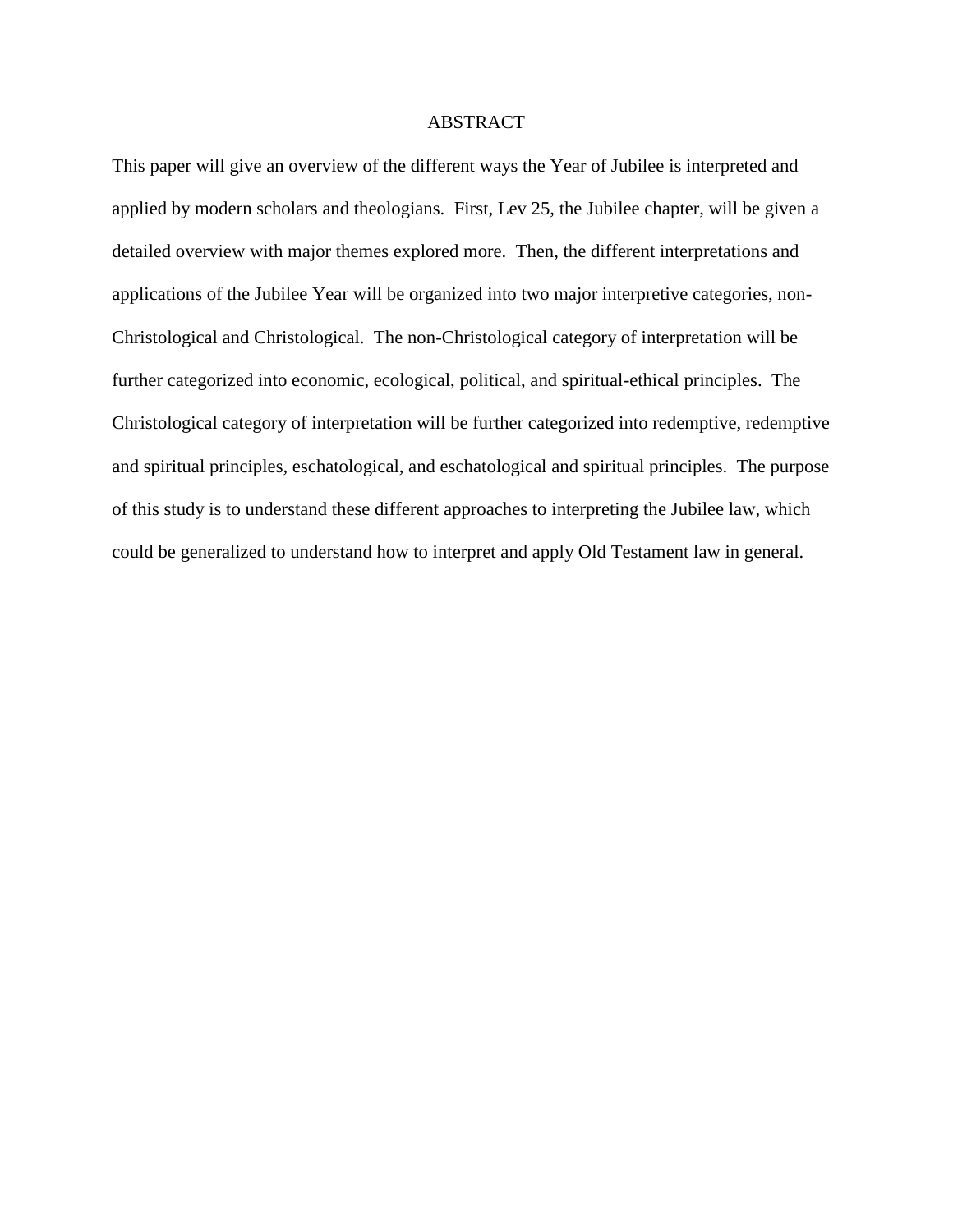#### INTRODUCTION

"Proclaim LIBERTY throughout the Land unto all the Inhabitants thereof." Leviticus is part of American history, and you probably did not even realize it. The Bible verse quoted on the side of the Liberty Bell in Philadelphia comes from a law tucked away in Leviticus. This verse seems to have been chosen to commemorate William Penn's 1701 charter, which gave religious freedom and the right to self-govern to the citizens of Pennsylvania.<sup>1</sup> Supposedly, this verse went unnoticed during the Revolutionary War. However, Abolitionists later picked it up in their campaign against slavery in America. These words are from Leviticus 25:10, in which God gives the people of Israel a law describing the Year of Jubilee. In the Year of Jubilee, the people of Israel were to set their slaves free and return the land to each other. Despite being set in the book of Leviticus, interest has grown in this law over the years. Many scholars and theologians have taken the Jubilee law and have attempted to apply it to today. There is no agreement on how to understand the Year of Jubilee though. The applications of it in modern society are endless covering many different fields such as economics, social justice, ecological issues, international politics, etc. The social justice and economic applications of the Year of Jubilee have especially become relevant as the Black Lives Matter movement and other social justice issues have become the focus of many in modern society.<sup>2</sup> Are these applications appropriate to draw from the Year of Jubilee law?

<sup>1. &</sup>quot;The Liberty Bell," *National Park Service*, December 1, 2020, https://www.nps.gov/inde/learn/history culture/stories-libertybell.htm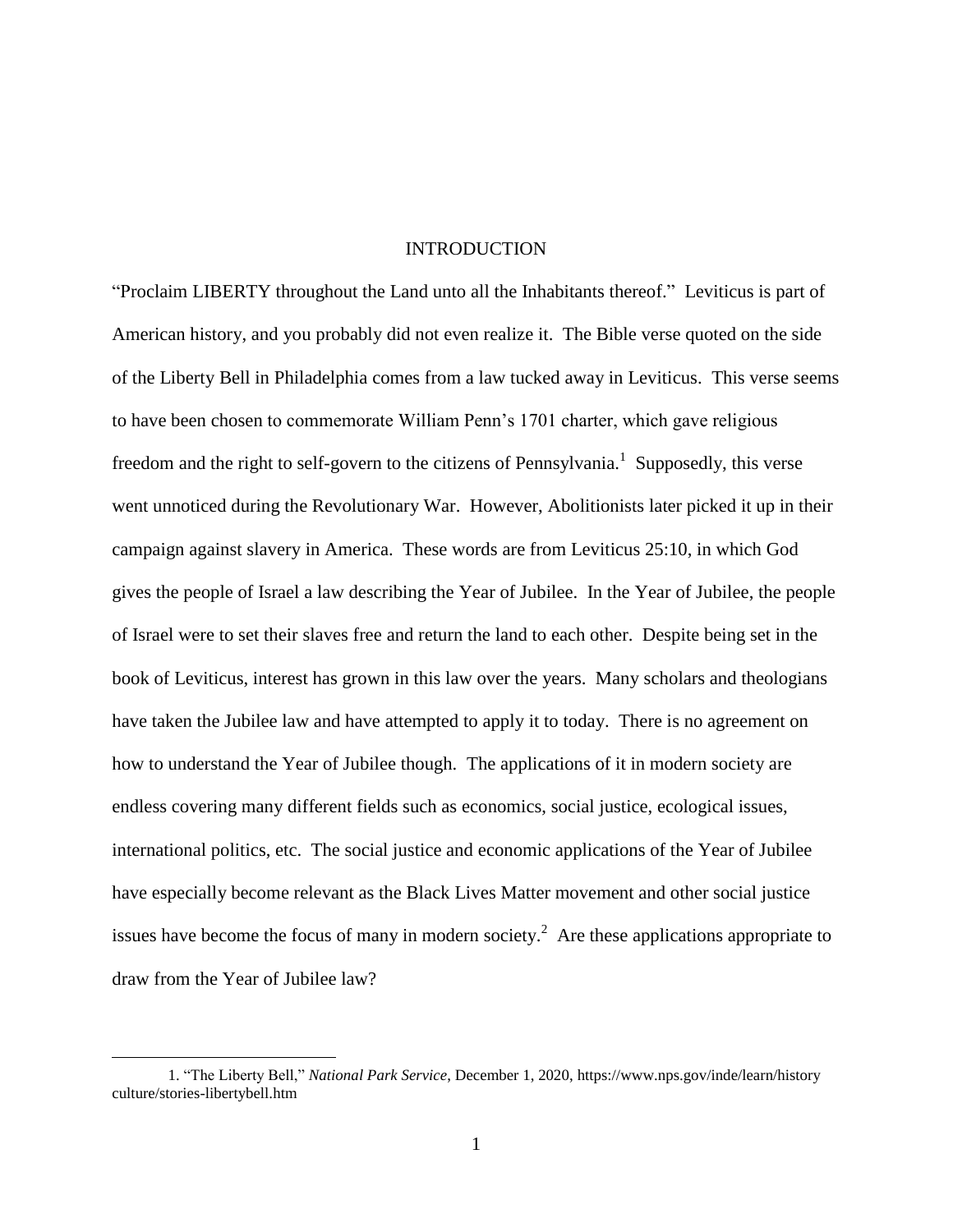This paper seeks to answer two main questions. First, what are the different interpretations and applications that modern theologians and scholars have on the Year of Jubilee? The second question, how should the Year of Jubilee be understood? Before those questions are addressed, it will first be helpful to understand the Year of Jubilee in its context, starting with a brief look at the book of Leviticus down to Leviticus 25 as a whole. The specifics of the Year of Jubilee will be explored, due to its unfamiliar nature to many readers. Then, the different Year of Jubilee law interpretations and applications will be categorized. Finally, the writer will give some concluding thoughts on these different interpretations and applications as well as points for further research.

#### YEAR OF JUBILEE OVERVIEW

#### **Background – The Year of Jubilee in Context**

The instructions concerning the Year of Jubilee are contained in Leviticus 25, which is contained in the five books of Moses referred to as the Pentateuch or the Torah.<sup>3</sup> Often people view the five books of the Pentateuch as separate and distinct, which is misleading. In fact, they are all part of one long, tightly, interconnected book series, which God gave to his people through Moses.<sup>4</sup> Often, this book series is referred to as the Law. At the heart of the Law of Moses is the book of Leviticus, both in its location and its theology.

<sup>2.</sup> Timothy Keller, "Justice in the Bible," accessed December, 2020, https://quarterly.gospelinlife.com/ justice-in-the-bible/

<sup>3.</sup> While interacting with academic research in the Pentateuch, many authors address the origin of the Pentateuch using methods such as source criticism. The approach to the Pentateuch in this paper is from the perspective that Moses wrote the whole Pentateuch, especially the book of Leviticus.

<sup>4.</sup> R. Reed Lessing and Andrew E. Steinmann, *Prepare the Way of the LORD: An Introduction to the Old Testament* (St. Louis: Concordia, 2014), 13.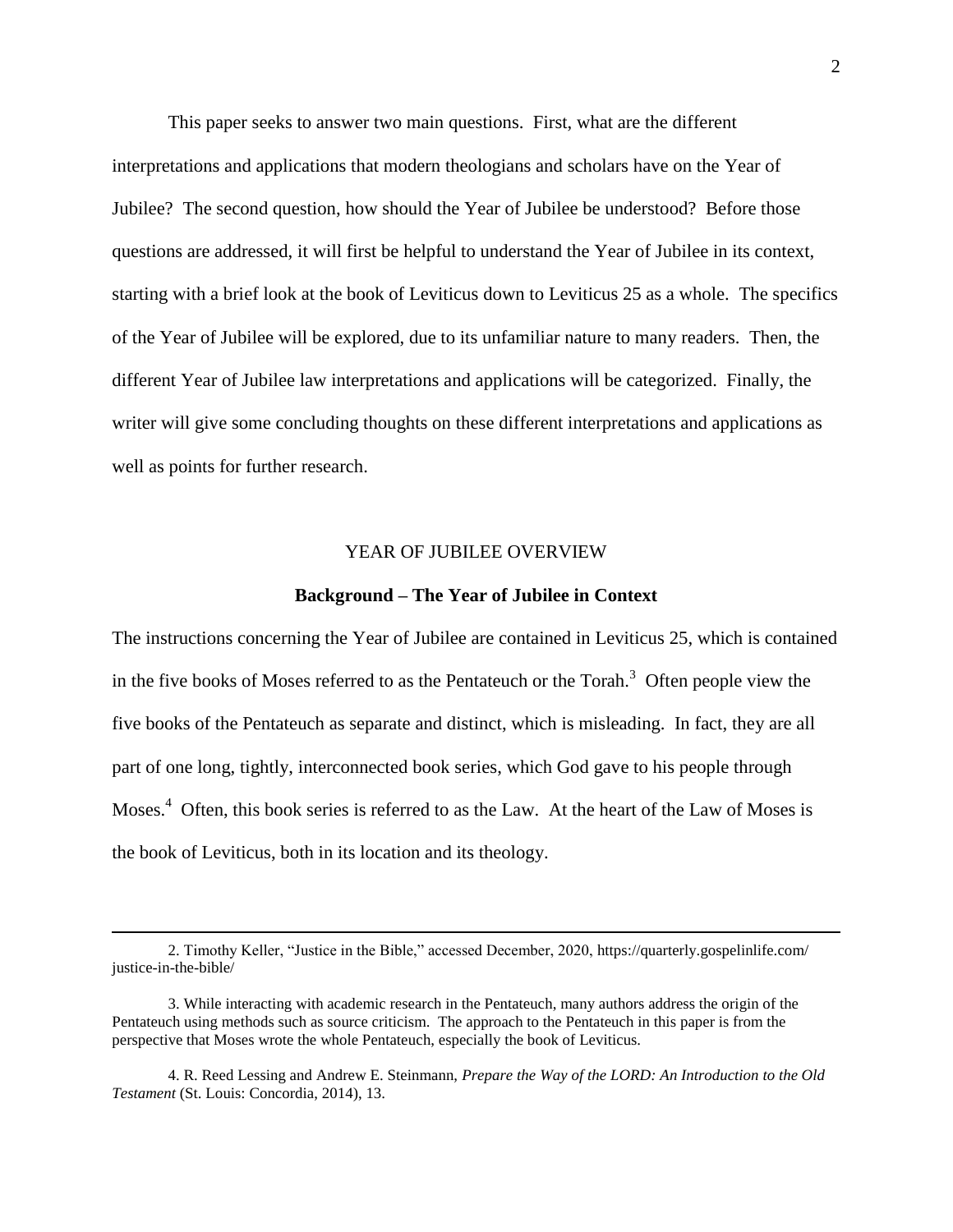The book of Leviticus is closely connected to the book of Exodus, its first words are

יִקְרָא אֱל־מֹשֱה] (and [the LORD] called to Moses). At the end of the book of Exodus, Moses finishes building the Tabernacle, God's mobile dwelling place among the people of Israel. After Moses finishes setting up the Tabernacle, "the cloud covered the tent of meeting, and the glory of the LORD filled the tabernacle. Moses was unable to enter the tent of meeting because the cloud rested on it, and the glory of the LORD filled the tabernacle" (Exod 40:34-35, CSB). As Moses stood before the Tabernacle, God instructs Moses on how God wants his people, who he dwells in the center of, to approach him and act while he is in their midst. He does this so the people do not need to wonder what to do, but can just do it.<sup>5</sup>

This is the purpose of the book of Leviticus. $<sup>6</sup>$  It describes the duties of the people in their</sup> worship life led by the Levites, expanding on the Tabernacle as the center of their worship life.<sup>7</sup> Another way to think of the purpose of the book of Leviticus is as a "handbook on holy living."<sup>8</sup>

 $\overline{a}$ 

7. Edward A. Engelbrecht, *Lutheran Bible Companion: Introduction and Old Testament* (St. Louis: Concordia, 2014), 1:99.

<sup>5.</sup> Moses tells the people of Israel something very similar at the end of his life during his final sermon to them in Deut 30:11-16.

<sup>6.</sup> Often, when well-meaning and pious Christians decide to read the Bible through in one year, they joyfully start with Genesis and the first part of Exodus. Once they arrive at the second half of Exodus, the Christian's desire to read the whole Bible is put to the test as God instructs Moses on the specifics of the construction of the Tabernacle. This Christian's will power continues to be tried as he or she attempts to read through the book of Leviticus. It might be read absent-mindedly or skimmed through to get it done. Many may even view this book as irrelevant for the modern Christian and conclude it is not edifying reading. This should not be the case. On the contrary, the book of Leviticus is relevant for the modern Christian. In fact, it is utterly useful in order to understand the redemption that Christ bought on the cross, Raymond B. Dillard and Tremper III Longman, *An Introduction to the Old Testament* (Grand Rapids: Zondervan, 1994), 73. Leviticus provides the New Testament with the vocabulary it needs to understand Christ's forgiveness. Interestingly enough, Leviticus would have been the first book of the Law that Israelite children would have learned and exceedingly practical for them, Lessing and Steinmann, *Prepare the Way of the LORD*, 112. Object lessons abound in it from the effects of sin, the requirements to be restored to God, as well as how to live a holy life in God's presence. Essentially, Leviticus would have been a user's manual for the Tabernacle for the people of Israel, Lessing and Steinmann, *Prepare the Way of the LORD*, 98. This is an apt description. For modern Christians, lacking the Tabernacle or Temple, this user's manual feels like a dry read, much like a user's manual for a long lost microwave oven would be years after the item was thrown out. It need not feel this way though, especially as a Christian carefully reads and understands Leviticus' content.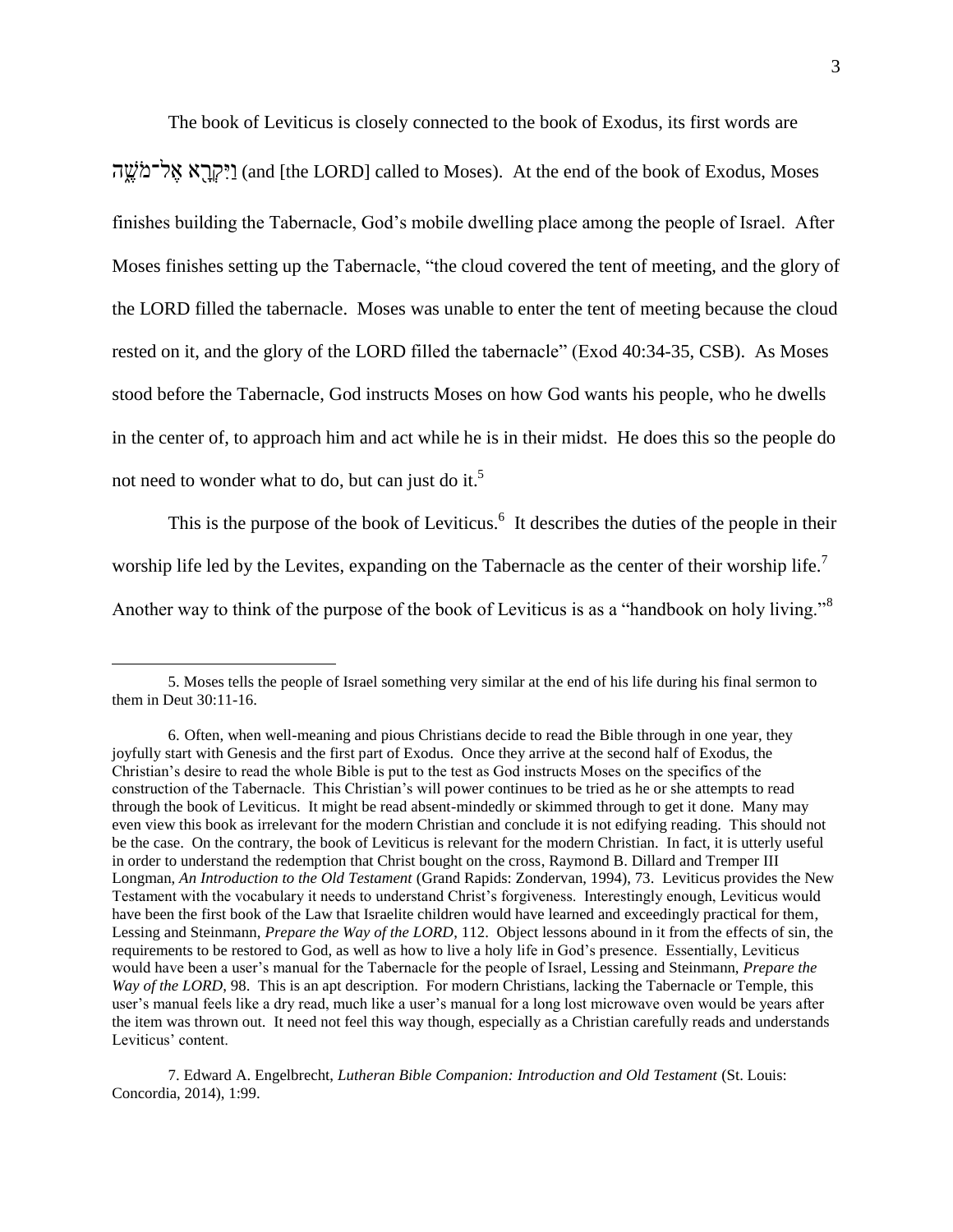Through the book of Leviticus, the people of Israel would learn how to relate to God in their worship life. This would be necessary to continue their relationship with God.<sup>9</sup>

In Leviticus, God demonstrated how he wanted his people to live in their undeserved covenant with him. The consistent and constant refrain in Leviticus is, "You shall be holy, for I am holy," or, "I am the LORD your God." The people of Israel were to be dedicated to lives of purity. Their life was based on a system of regular sacrifices that were to be followed by a dedication of their life to the LORD.<sup>10</sup> With this in mind, Leviticus has very little narrative; instead, it is filled with legal stipulations and regulations. The only narrative in Leviticus seems to fit into the legal regulations to support or exemplify the rules being revealed.

The style of the legal information in the book of Leviticus is very direct. It is not meant to stimulate the imagination of the reader, but to show the theological ramifications for living with God and breaking his commands or becoming unclean as well as to give clear directions for an Israelite to re-establish their relationship with  $God.$ <sup>11</sup> Using the analogy of a user's manual, Leviticus is similar to a manual for an automated external defibrillator (AED). When someone is suffering from a heart attack, the user and patient do not want their imagination stimulated. They want clear and direct information, so that the one suffering from a heart attack may survive.

Leviticus can be outlined in many different ways. For this thesis, Leviticus will be split into two main sections: 1-16 and 17-27. In chapters 1-16, the legal regulations are mostly concerned with priestly holiness, "for they give instructions about sacrifices and rituals which

9. Hill and Walton, *A Survey*, 52.

- 10. Engelbrecht, *Lutheran Bible Companion*, 1:102.
- 11. Dillard and Longman, *An Introduction to the Old Testament*, 76.

<sup>8.</sup> Andrew E Hill and John H. Walton, *A Survey of the Old Testament*, 2nd ed. (Grand Rapids: Zondervan, 2000), 100.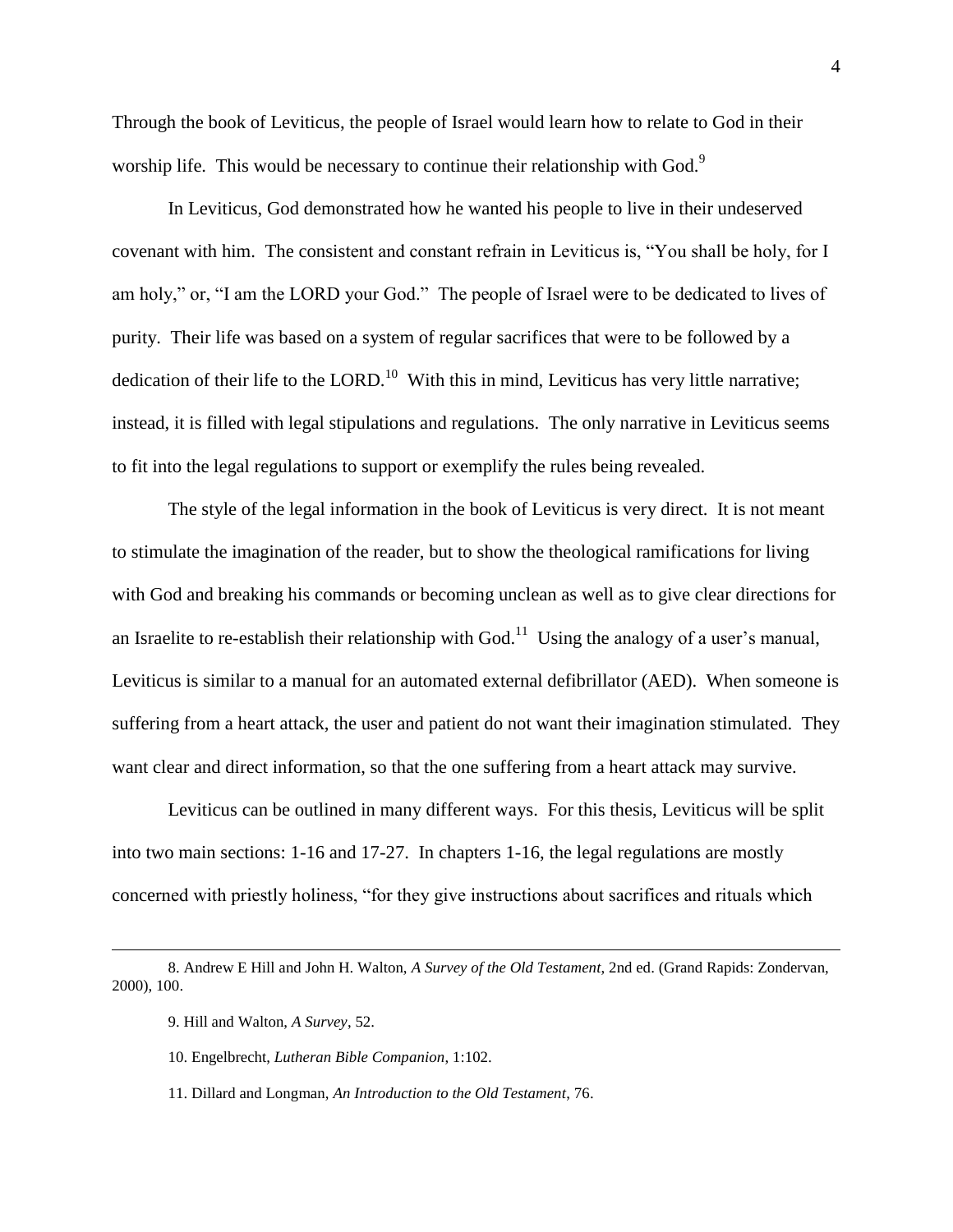ceremonially relate to holiness in life with Yahweh.<sup>12</sup> Chapters 17-27 deal "more with practical holiness that is worked out in daily life with people."<sup>13</sup> Another way to understand the two sections is, "Love the Lord your God," for the first half and "Love your neighbor," for the second half.<sup>14</sup> The transition chapter is 16, which relates the regulations concerning the great Day of Atonement. This chapter serves as the middle of the book of Leviticus, both theologically and literarily, as well as the center for the Pentateuch.<sup>15</sup> It also serves as the culmination of the previous section on sacrifices, the priesthood, and purity laws.<sup>16</sup> It is the great day of God's reconciliation with his people as he cleanses their sin from his presence, so they can continue to dwell with him. After this day, the people of Israel are now ready "to live according to God's will as he has revealed it in his laws on holy living."<sup>17</sup> They are ready to live holy lives because God has cleansed them from their impurity, due to his great love for them and his desire to live among them. In this section, also known as the "holiness code," the regulations concerning the Year of Jubilee are recorded.<sup>18</sup>

#### **Leviticus 25 – the Year of Jubilee Law**

#### **Overview**

13. Lessing and Steinmann, *Prepare the Way of the LORD*, 99.

- 15. Lessing and Steinmann, *Prepare the Way of the LORD*, 107.
- 16. John E. Hartley, *Leviticus*, WBC 4 (Dallas: Word, 1992)., xxxv.
- 17. Hartley, *Leviticus*., xxxv.

<sup>12.</sup> Lessing and Steinmann, *Prepare the Way of the LORD*, 99.

<sup>14.</sup> Mark F. Rooker, *Leviticus*, NAC 3A (Nashville: Broadman & Holman, 2000), 43. Rooker also labels each section of Leviticus as doctrine and application, which would follow other books in the Bible such as Romans and Ephesians.

<sup>18.</sup> This is an important note to make, as will be seen in the evaluation of the different ways the year of Jubilee is interpreted and applied.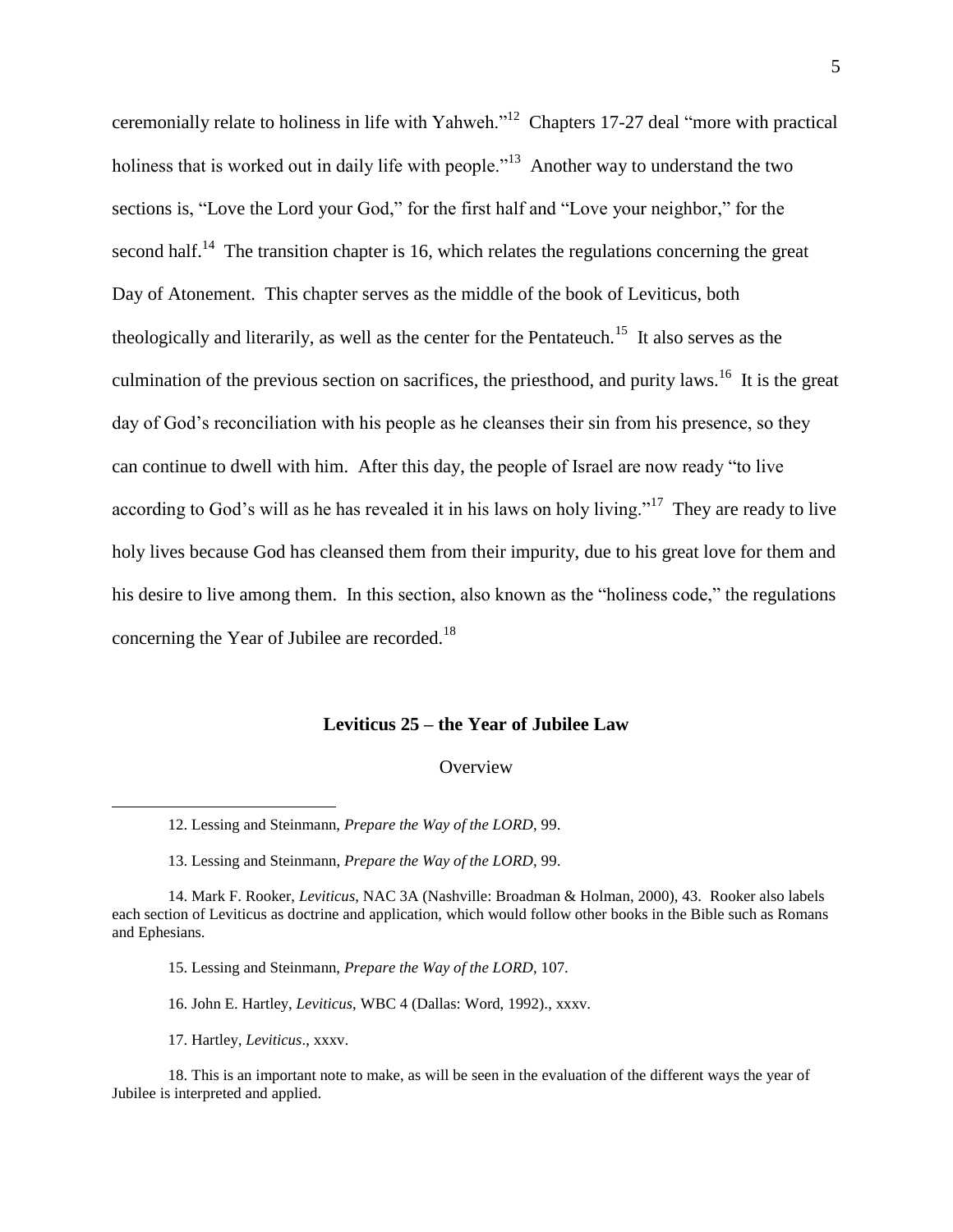Chapter 25 is the only chapter that reveals the legislation concerning the Year of Jubilee. It is also the only chapter in the Pentateuch on the practice of land tenure and its related laws.<sup>19</sup> The chapter can be broken down into three parts: Sabbath and Jubilee laws (vv. 1-17), laws related to the land  $(18-38)$ , and laws related to people  $(39-55)$ . Each section ends with  $\lq$  am the LORD your God" (Lev 25:17, 38, 55, CSB), which is the motivation for following the legislation in previous verses.<sup>20</sup>

# *VERSES 1-18*

 $\overline{a}$ 

In vv. 1-18, the Sabbath and Jubilee laws are given by God to Moses. Verses 1-7 relate to the Sabbath year law directly. After six years of harvesting, working the soil, and pruning vineyards, "There will be a Sabbath of complete rest for the land in the seventh year" (Lev  $25:4$ .<sup>21</sup> Unlike the Sabbath day in which the people and animals are the focus of the weekly rest,<sup>22</sup> the land is the focus during the Sabbath year of rest.<sup>23</sup> The people are allowed to eat the food produced naturally (Lev 25:6-7), but they are not allowed to "sow your field or prune your vineyard" (Lev 25:4). $^{24}$ 

22. Exod 20:10 and Deut 5:14

23. Milgrom, *Leviticus 23-27*, 2154.

<sup>19.</sup> Baruch A. Levine, *Leviticus: The Traditional Hebrew Text with the New JPS Translation*, 1st ed. (Philadelphia: Jewish Publication Society of America, 1989), 168.

<sup>20.</sup> Jacob Milgrom, *Leviticus 23-27: A New Translation with Introduction and Commentary*, 1st ed., vol. 3 of *AB* (New York: Doubleday, 1991), 2149.

<sup>21.</sup> Scholars debate over the relationship of the Sabbath year to the debt forgiveness in Deut 15:10-11 or the releasing of slaves in Exod 21:2-6. All three happened every seven years. Ultimately, the focus is purely on the land receiving rest after being worked for six years.

<sup>24.</sup> Levine, *Leviticus*, 272. Levine believes that one of the practical purposes of letting the land lie fallow is to prevent the buildup of alkaline in the soil that would adversely affect the land's crop production. In fact, he points to the collapse of the Neo-Sumerian economy because of over farming and its resulting crop failure, which is attributable to the high alkaline content in the soil.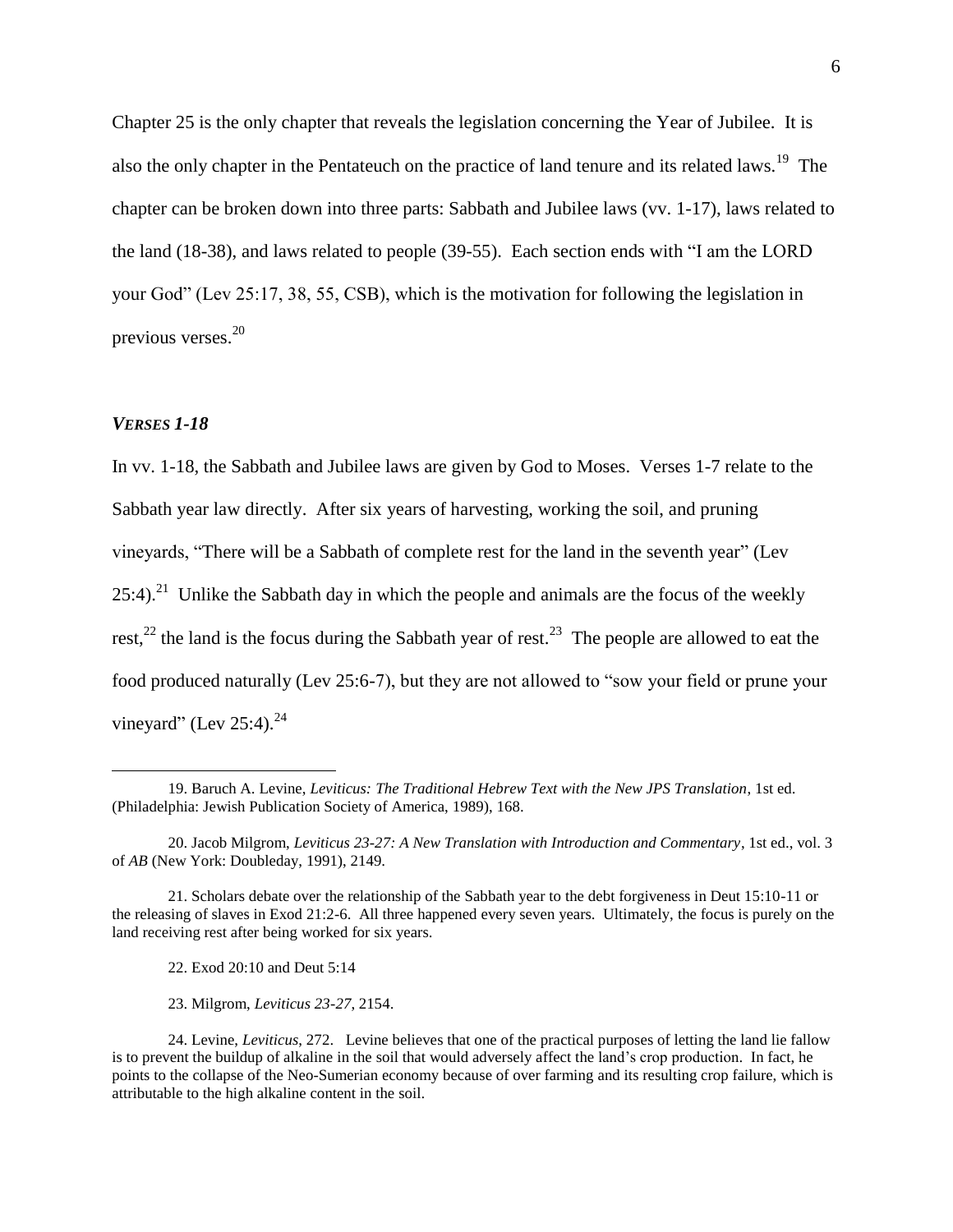Verses 8-17 contain the regulations concerning the Year of Jubilee. The Jubilee<sup>25</sup> year started during the  $49<sup>th</sup>$  year or the seventh Sabbath year<sup>26</sup> on the tenth day of the seventh month, the Day of Atonement, when the trumpet was blown. On this day, liberty was to be proclaimed throughout the land and everyone would return to their ancestral property. During this year, ―you are not to sow, reap what grows by itself, or harvest its untended vines…you may only eat its produce directly from the field" (Lev 25:11-12).

There is some debate about the timing of the Jubilee year. Some suggest it is a short period inserted into the  $49<sup>th</sup>$  year that would realign the Jewish calendar after 49 years, much like a modern leap year.<sup>27</sup> Others suggest that the  $49<sup>th</sup>$  and  $50<sup>th</sup>$  years are the same year. This would be possible by inclusive counting, which was common in Jewish culture.<sup>28</sup> Then, the blown horn does not signify the beginning of the Year of Jubilee, but instead it is blown during the Jubilee year. Others suggest that the Jubilee year was a full year, but started at the beginning of the agricultural year, in the fall, instead of during the Jewish ceremonial calendar that began in the

 $\overline{a}$ 

28. Kleinig, *Leviticus*, 538.

<sup>25.</sup> The meaning and etymology of ל ֵובֹי is uncertain, Hartley, *Leviticus*, 428. Kleinig points to the meaning coming from "the 'horn' that was sounded to inaugurate it," John W. Kleinig, *Leviticus*, ConcC (St. Louis: Concordia, 2003), 538. Interestingly, the Greek translators of the Septuagint translate it as ἀφέσεως (release). They might have been translating the word for the day according to his purpose; it was a day of release. Regardless, the technical meaning of it is certain, it was the year of release and becomes a proper name to refer to it, Hartley, *Leviticus*, 434.

<sup>26.</sup> Hartley rightly points out that seven is a sacred number to the people of Israel, seven sets of seven would be an especially sacred number for them. It is during this year that a greater sacred year was celebrated, the fiftieth year, Hartley, *Leviticus*, 434..

<sup>27.</sup> Hartley, *Leviticus*, 435.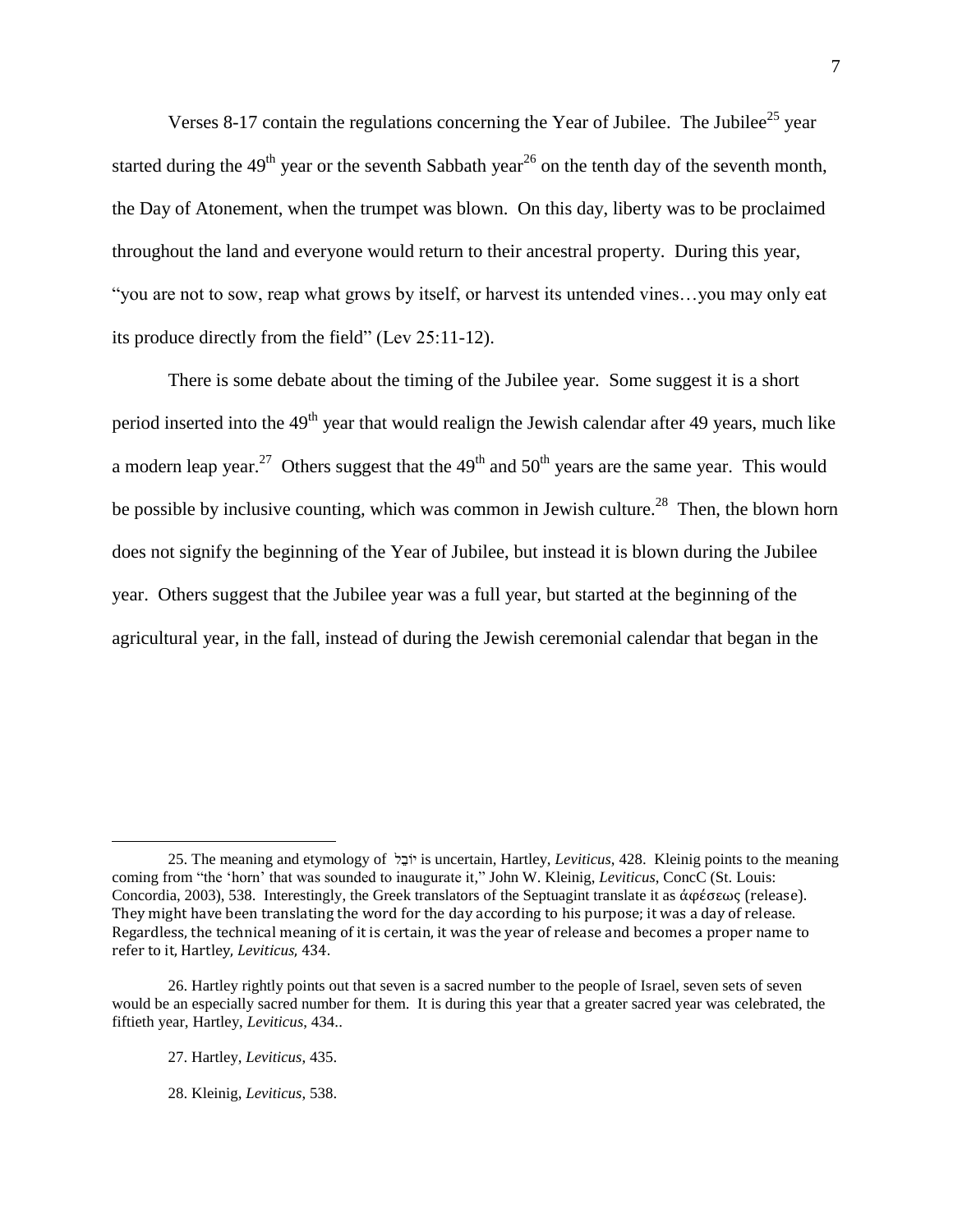spring.<sup>29</sup> This would line up with the proclamation on the Day of Atonement, which would have been at the beginning of the agricultural year.<sup>30</sup>

After the trumpet was blown on the Day of Atonement, the fiftieth year was to be consecrated and liberty (דְּרֵׂוֹר) was to be proclaimed throughout the land (Lev 25:10). וְדָּרוֹר relatively uncommon word in the Old Testament, used only seven times.<sup>31</sup> It is a technical term that has three different interpretations: release, flow, and freedom. As can be seen, all three of these meanings are related.<sup>32</sup> In the Old Testament, it has come to almost exclusively point to freedom or liberty. The Septuagint translators translated ור ֹֹ֛ר ְד in Lev 25:10 as ἄφεσιν "release".<sup>33</sup> It is a cognate from Akkadian, in which it is an edict of release that Old Babylonian kings would issue periodically.<sup>34</sup> Often, these kings would issue this edict of release at the beginning of their reign to bolster support for themselves, prevent social unrest, if economic reform was needed, among other factors.<sup>35</sup> In this chapter, freedom or liberty are appropriate ways to understand הְרֹוֹר and link to the Old Babylonian edicts. When this freedom was proclaimed, people were allowed to return to their families' ancestral land and it was returned to them as the land's rightful possessors. The focus of this law was to keep ancestral land in the

<sup>29.</sup> There are two major concerns with understanding that the year of Jubilee follows the last Sabbath year or starts during the fall of the 49th Sabbath year. First, two consecutive fallow years would be difficult for the agriculture in Israel. Second, it would require the 50-year cycle to fit into the 49-year numeric symbolism.

<sup>30.</sup> Milgrom, *Leviticus 23-27*, 2164. and Levine, *Leviticus*, 171.

<sup>31.</sup> Other times it is used: Jer 34:8, 15, 17; Ezek 46:17; Isa 61:1.

<sup>32.</sup> Milgrom, *Leviticus 23-27*, 2167.

<sup>33.</sup> This is the same root as their translation for  $\sharp$ יֹבֶל (see footnote on previous page).

<sup>34.</sup> Levine, *Leviticus*, 171–72.

<sup>35.</sup> Milgrom, *Leviticus 23-27*, 2167.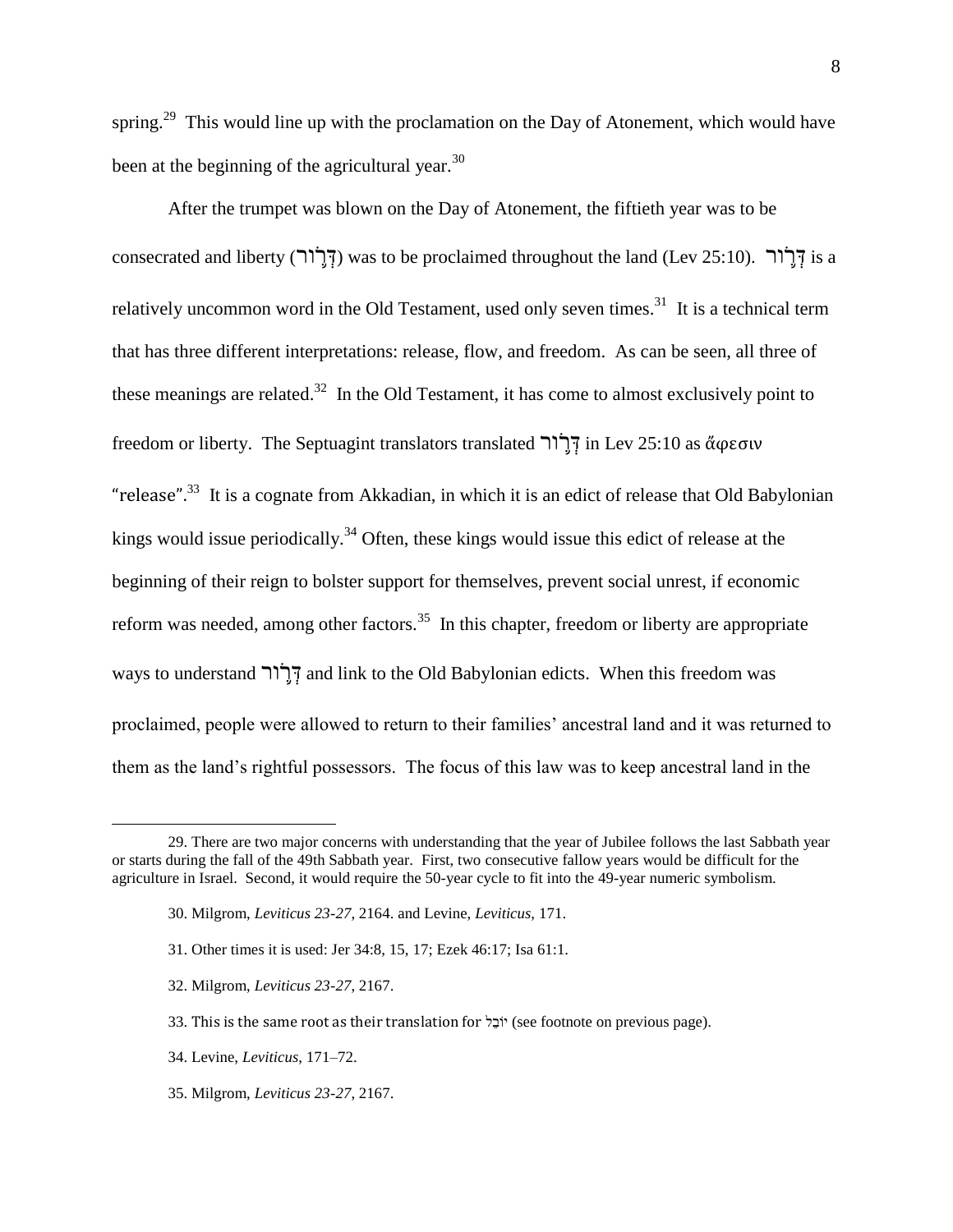possession of a family more so than in the possession of a clan, though each family would rely on the larger clan to redeem the property if the need arose.<sup>36</sup>

In the Jubilee, the Israelites were released from whatever condition of slavery or hardship they were in and allowed to return to their families' ancestral inheritance. This would apply to all slaves, including those who became a "slave for life," and had their ears pierced with an awl into the door of the house (Deut 15:16-17).<sup>37</sup> However, this legislation did not apply to foreigners, it applied only to the Israelites which are included in the "for you" (Lev 25:13) and did not apply to the foreigners living in the land who were slaves (Lev 25:45-46).<sup>38</sup> According to Hartley, the goal of freeing slaves and releasing their ancestral land in the Jubilee was to maintain the solidarity of the clans by returning to a state of equality between citizens. This prevented the amassing of large plots of land by a few Israelites,<sup>39</sup> which would undoubtedly create an indebted, landless Israelite population.<sup>40</sup> In effect, the periodic Jubilee proclamation would return the land and people to God's appointed state of order from the state of disorder brought about by economic forces and hardship.<sup>41</sup>

If an Israelite sold their ancestral property, it was sold based on the land's potential produce proportional to the number of years to the Jubilee.<sup>42</sup> Accordingly, more years meant a

 $\overline{a}$ 

38. Milgrom, *Leviticus 23-27*, 2171.

39. Unfortunately, this is exactly what happens in the land of Israel. See Isa 5:8.

- 40. Hartley, *Leviticus*, 443.
- 41. Robert S Kawashima, "The Jubilee Year and the Return of Cosmic Purity," *CBQ* 65.3 (2003): 387.

42. Contrary to the view of many theologians and scholars, Milgrom states that it is not appropriate to refer to the business transaction of the land as leasing or selling. It is not a lease, because the original landholder has the right to redeem the land at any time. It cannot be referred to as a sale, because it is never truly the buyer's land (Lev 25:23). Milgrom, *Leviticus 23-27*, 2178.

<sup>36.</sup> Levine, *Leviticus*, 168.

<sup>37.</sup> Rooker, *Leviticus*, 303.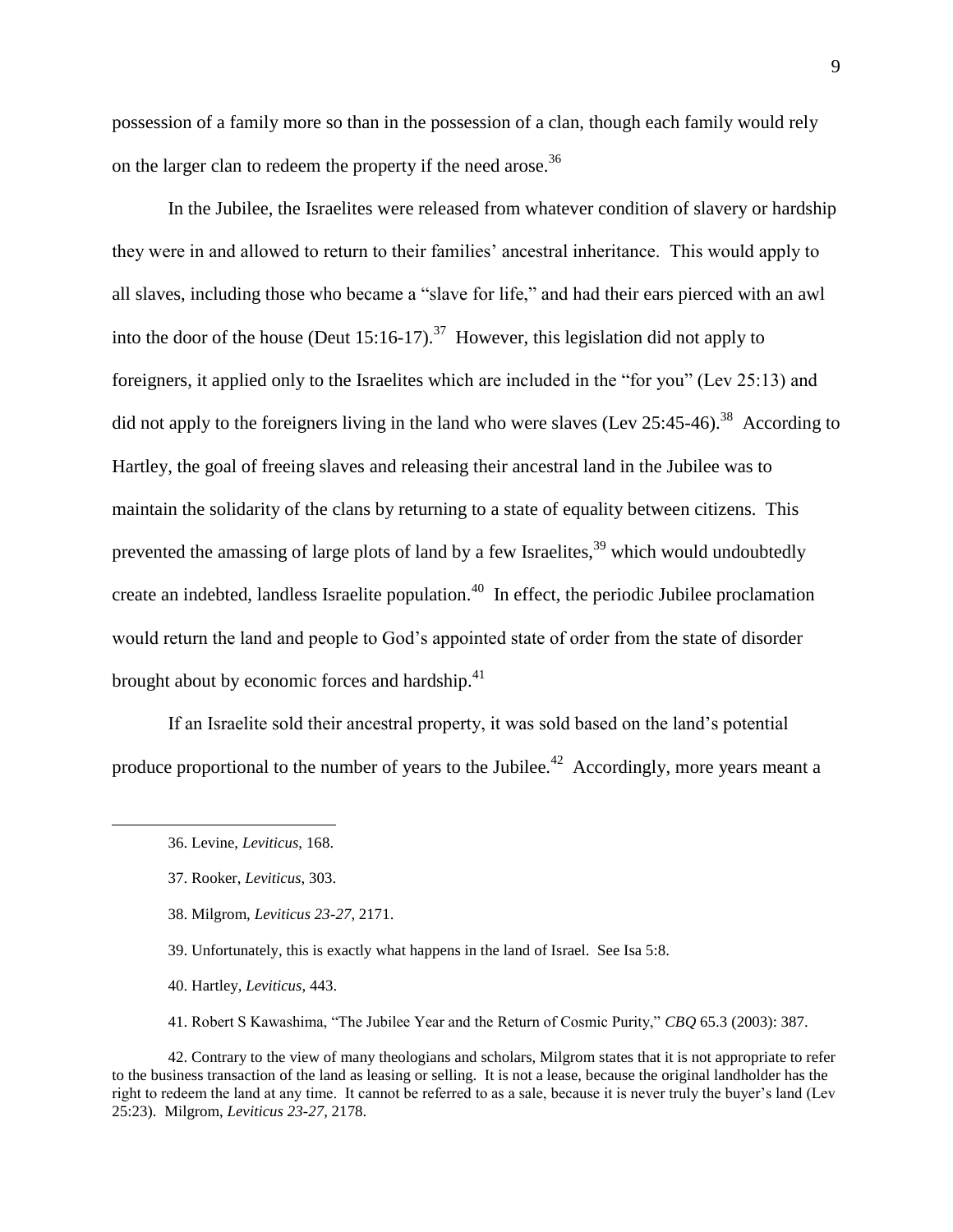higher price and fewer years meant a lower price (Lev 25:15-16). This command was for both the buyer and seller, the price needed to be appropriate to the number of years. This rule prevented both the buyer and seller from being cheated out of the resources the land provided.

This first major section concludes with a seemingly simple declaration, "I am the LORD your God" (Lev 25:17). God declares two important truths that should motivate the Israelites to keep all the previous laws. First, God is declaring who he is to his people: he is the LORD. This is the LORD who promised the land to Abraham many generations previous (Gen 12:7), directly addressed the Israelites at Mt. Sinai as the one who brought them out of Egypt (Ex 20:2), and to Moses thereafter (Exod  $20:18-22$ , Lev  $25:1-2$ ). Second, he adds to his declaration "your God," as a divine promise of commitment to the people of Israel. He is not only the LORD, but he also has a relationship with his people. The LORD will continue to expand this phrase with other important theological declarations.<sup>43</sup>

#### *VERSES 18-38*

 $\overline{a}$ 

The next major section of Lev 25 addresses laws related to the land, vv. 18-38. In the opening verses of the section, vv. 18-22, God tells the people of Israel to give the land rest because he will take care of them. He will bless them through plentiful harvests and safe borders.<sup>44</sup> They will not have to worry about their resources because God will provide them and no raiders will take them away. This would be especially true in the Sabbath year, "If you wonder, 'What will we eat in the seventh year if we don't sow or gather our produce?' I will appoint my blessing for you in the sixth year so that it will produce a crop sufficient for three years" (Lev 25:20-21).

<sup>43.</sup> Kleinig, *Leviticus*, 248–49.

<sup>44.</sup> Hartley, *Leviticus*, 437.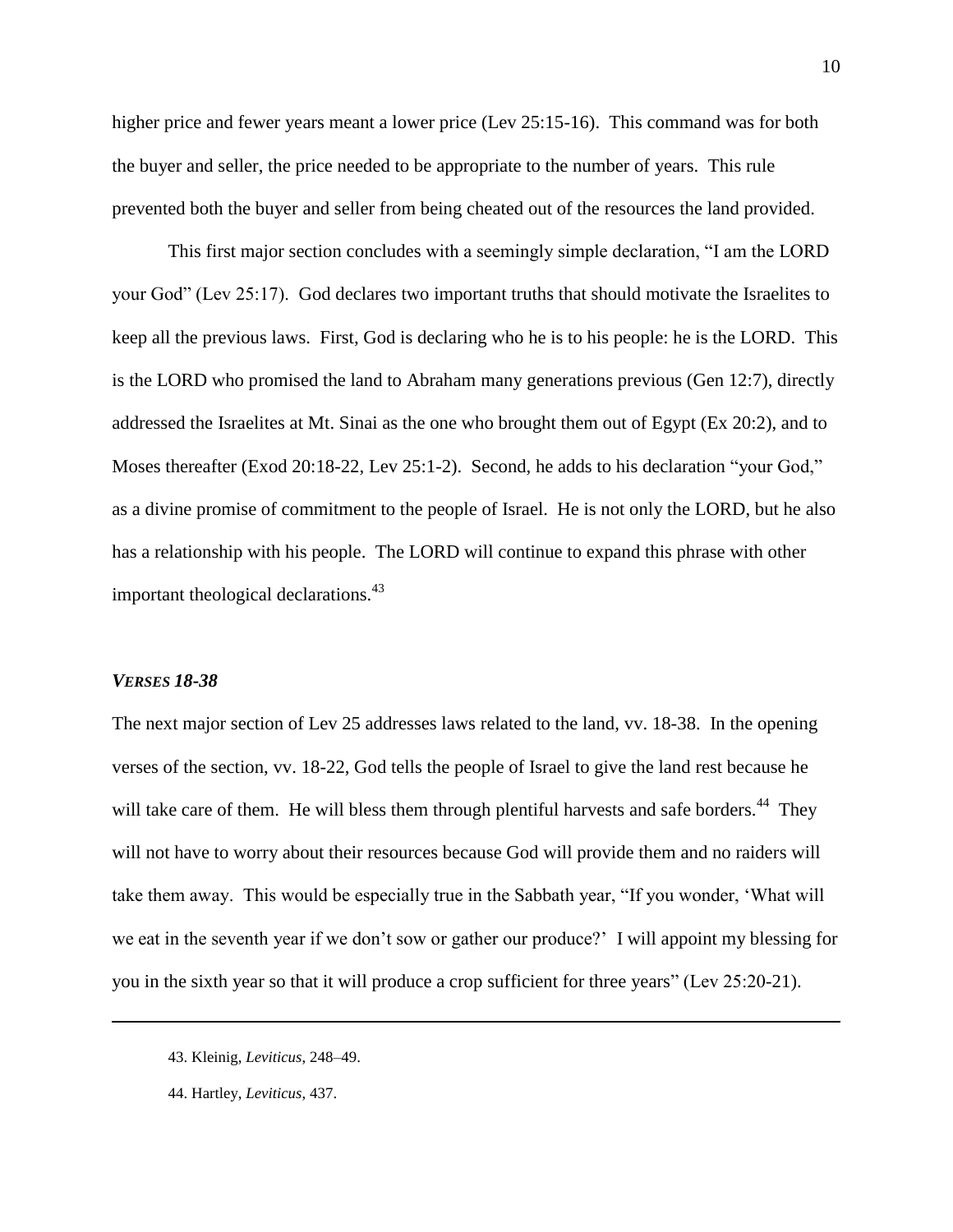God responds to their question before they even ask it.<sup>45</sup> The abundant harvest that lasted three years, all in one year, would be an especially miraculous event for subsistence farmers who normally lived with enough resources for one year at a time.<sup>46</sup> These fallow years would force the Israelites to rely on God as their provider. $47$ 

In vv. 23-28, the land redemption laws are given in more detail. First, God reveals, "The land is not to be permanently sold because it is mine, and you are only aliens and temporary residents on my land" (Lev 25:23). They are "not to do with it as they wish; [the land] could not be permanently alienated."<sup>48</sup> In other words, they could not permanently sell the land, because it was not truly theirs. God holds the title to the land and it could not be sold.<sup>49</sup> Ultimately, this would protect the less powerful Israelites from their more powerful neighbors.<sup>50</sup> An interesting example of this in later Israelite history is King Ahab trying to buy Naboth's vineyard (1 Kgs 21:1-24), which does not end well for Naboth or King Ahab.<sup>51</sup>

Since the land is the LORD's, God has the power to give the original possessor of the land the power permanently to redeem the land (Lev 25:24, 26). If the original possessor sells

48. Levine, *Leviticus*, 168.

 $\overline{a}$ 

49. Milgrom highlights that God gave the land to the people by lot (Num 33:50-66, Josh 14-19). He was in complete control concerning how the land was distributed. Because God gave them the land this way, he is the only one who can take it back, Milgrom, *Leviticus 23-27*, 2185. This makes the threats to take away the land in Lev 26 even more sobering. God has the power and right to take their land away from them.

50. Hartley, *Leviticus*, 437.

51. Levine makes the note that not even a king could force his subjects to sell their land because of this rule Levine, *Leviticus*, 270. It is also interesting to note that even ~550 years after these laws were given, some of those in the Northern kingdom were still obeying them, at least those laws that related to inheritance.

<sup>45.</sup> Milgrom, *Leviticus 23-27*, 2179.

<sup>46.</sup> John Sietze Bergsma, "The Year of Jubilee and the Ancient Israelite Economy," *SwJT* 59.2 (2017): 157.

<sup>47.</sup> Rooker, *Leviticus*, 305. Rooker puts it well on the same page, "the provision of crops did not depend on man's labor but upon God as the sustainer. Work is relative, for if needs are to be met in life, God must provide."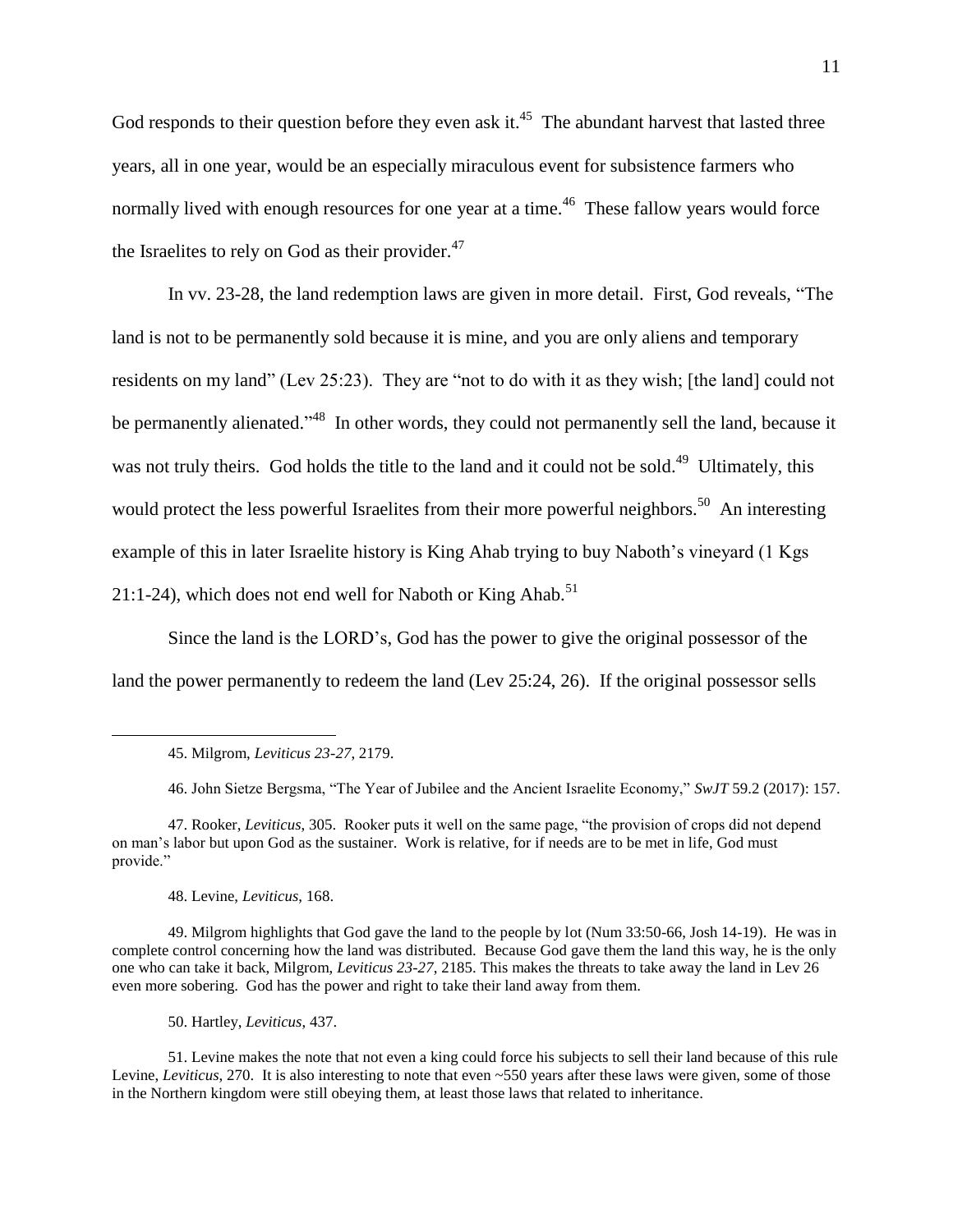the land and is not able to redeem it himself, his nearest relative<sup>52</sup> can redeem the land and keep it in the clan. If that is not even possible, then the land will be returned in the Jubilee. In a sense, then God steps in as the redeemer of the land for the original possessor of the land. The purchase price to redeem the land is the number of years until the Jubilee (Lev 25:27).

In vv. 29-34, the Jubilee law is applied to houses in cities for Israelites and then specifically to the Levitical cities. If a house is contained in a city and someone sells it, that person only has a year to redeem the house. Its sale is permanent and it will not be returned in the Jubilee (Lev 25:29-30). One possible reason for this is that an Israelite would not need a house inside a city to support himself, compared to land for a farmer.<sup>53</sup> So, there would be no pressing need for him permanently to possess it. However, if the house was in a settlement without a wall, it was to be treated like the land and returned in the Jubilee (Lev 25:31). This rule did not apply to the Levitical cities. Houses in walled Levitical cities can be redeemed, even after a year (Lev 25:32), and were to be released in the Jubilee back to their original Levite possessors (Lev 25:33). Also, the Levites were not allowed to sell the pastureland around their city (Lev 25:34).

Verses 35-38 instruct the people of Israel on how to treat their Israelite brother that has sold all his land "and cannot sustain himself among you" (Lev 25:35). The Israelites were to support him and not to use his economic disadvantage to their economic advantage. Instead,

<sup>52.</sup> Probably not primarily in the sense of geographically nearest as Count Olaf convinces Mr. Poe in *A Series of Unfortunate Events: The Bad Beginning* by Lemony Snicket, (New York: Scholastic, 2000), 15. This should be understood in the sense of nearest blood relative, which, interestingly enough, would probably have been geographically near as well (thereby not being completely disconnected from Count Olaf's use of it). The book of Ruth concerns this very issue. In Ruth, Boaz, a kinsman-redeemer, is not only a near blood relative, but also a near geographic relative.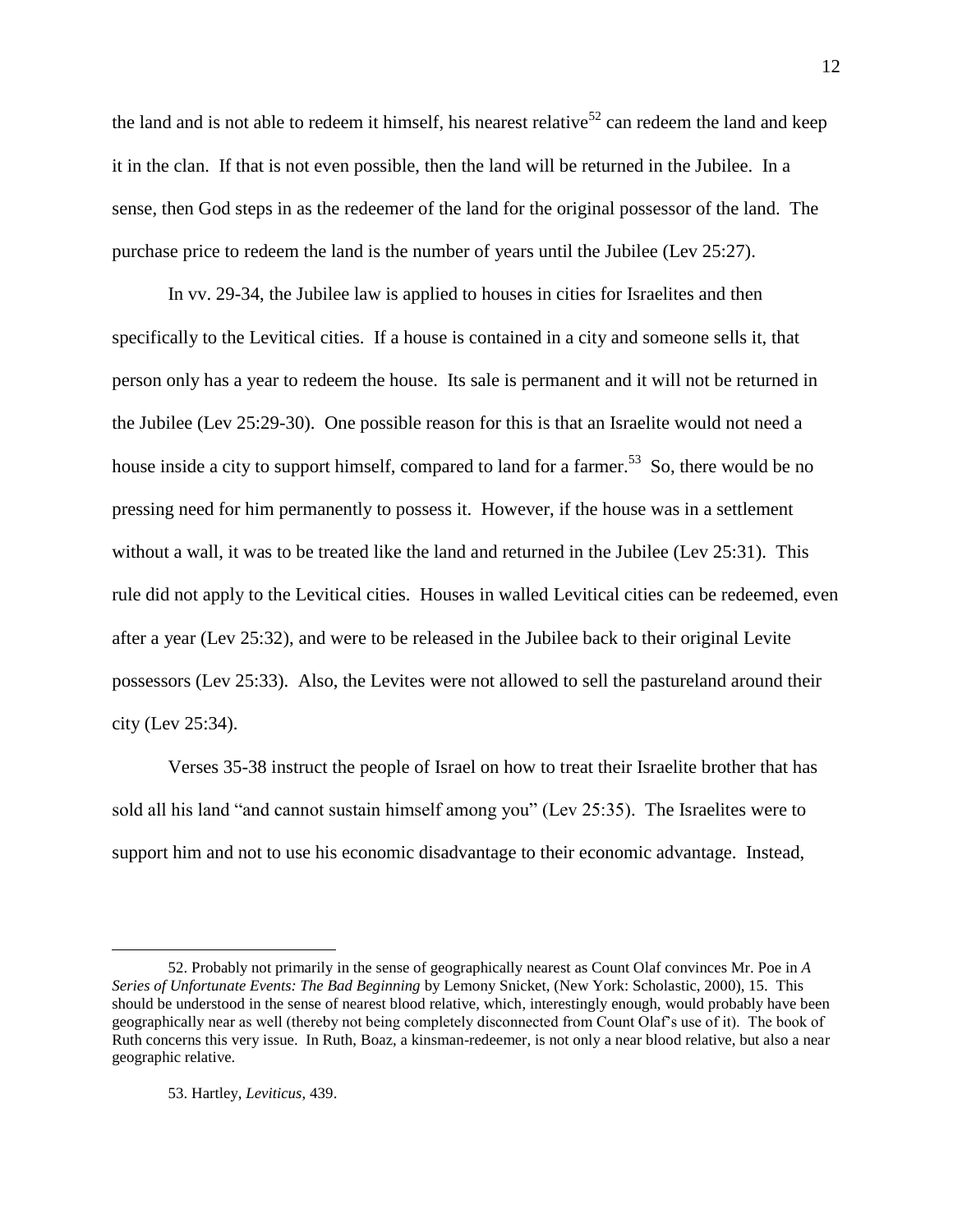they are to give him loans<sup>54</sup> as needed or sell their food to him but not to profit or gain interest from him.<sup>55</sup> Acting compassionately in this way to their fellow Israelites was based in their devotion to God, ultimately because their God acted compassionately towards them.<sup>56</sup> Acting this way would also prevent servitude in the economically disadvantaged before it was too late.<sup>57</sup>

Once again, this section on the laws concerning the land is ended by a declaration, "I am the Lord your God, who brought you out of the land of Egypt to give you the land of Canaan and to be your God" (Lev 25:38). In this particular declaration, God emphasizes land, not only that he brought them out of the land of Egypt, but also that he gave them the land of Canaan. This emphasizes that the <u>land</u> of Canaan is God's to give.<sup>58</sup> This declaration motivates the people to follow his laws concerning the land because the one who truly owns the land gives it to them freely (Lev 25:23).

#### *VERSES 39-55*

 $\overline{a}$ 

55. In Ezek 18:11-13, lending with interest is included in a list of detestable sins that lead to death. It is also listed in Ezek 22:12 as one of the sins that demonstrated they forgot God, which resulted in their punishment. It is interesting to note that sexually perverse sins are included in these lists, which many today might still consider wrong. Another example, in Neh 5, the people of Israel were suffering under the Israelites nobles and officials, who were charging interest. Nehemiah rebukes the nobles and officials for this and demands they stop. In his commentary on Leviticus, Milgrom writes that taking interest is immoral and punishable by God, but only for the Israelites. He points to Prov 19:17 and Ps 112:5 to show that loans are not considered wrong though, just profiting off of them, Milgrom, *Leviticus 23-27*, 2210.

56. Hartley, *Leviticus*, 440.

- 57. Levine, *Leviticus*, 178.
- 58. Milgrom, *Leviticus 23-27*, 2122.

<sup>54.</sup> Notice, this law did not command the Israelites to give handouts, but instead loan their resources to their needy neighbor. In other places, such as Deut 15:1-6, God gave laws that forgave those loans as well after seven years. With this in mind, it was probably likely that many of these loans would have been either partially or completely unpaid depending on the economic misfortune of the needy neighbor. However, this was not to be a factor in their lending, see Deut 15:7-11. It seems like God wanted his people, "to spread the wealth" to prevent poverty of his chosen people. Undoubtedly, lending this freely would give God glory because his people would trust him to provide either by economic means or fellow citizens. Plus, the generosity of the people would be seen by surrounding nations, which might cause the nations to praise the God that has a generous people.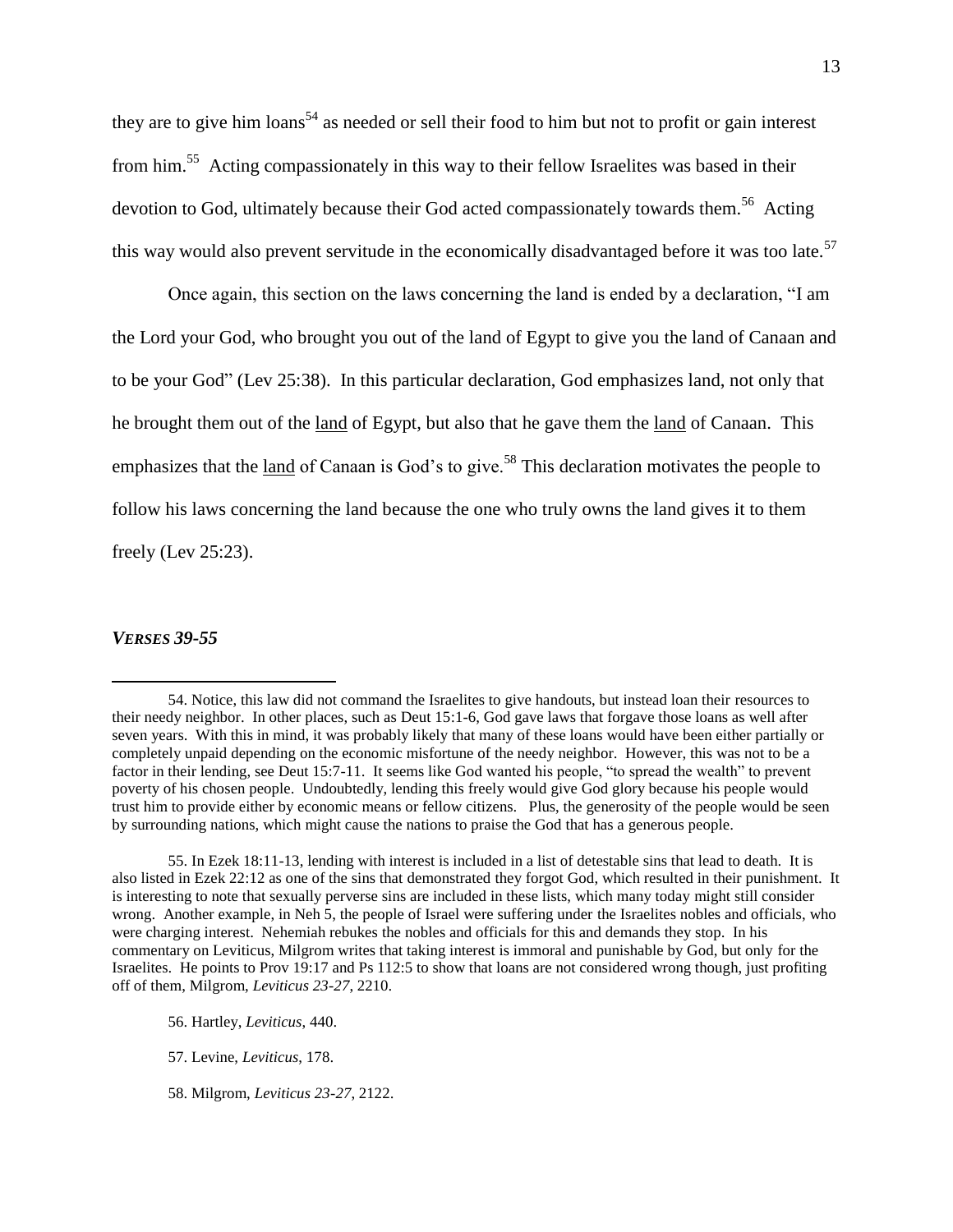The final major section, vv. 39-55, are connected to the landless Israelite in vv. 35-38, specifically what happens, "if your brother among you becomes destitute and sells himself to you," Lev 25:39. This section is broken up into two parts based on whether the one who buys him is either an Israelite or foreigner. Regardless of the buyer, the Israelite selling himself into slavery is not to be treated as a slave, but as a hired worker until the Year of Jubilee. In the Jubilee, his whole family and he are to return to their ancestral land as free people. However, if a non-Israelite slave is purchased, they are not to be released in the Jubilee. They can be an Israelite's property and passed down as an inheritance to the next generation (Lev 25:45-46). Israelites are not to treat each other this way though.

If an Israelite sells himself to a foreigner, he may be redeemed, just as the land can be redeemed. Anyone can redeem him; he could even redeem himself if he was able. The price of redemption is the amount of time until the Jubilee, like the land (Lev 25:15, 50). If no one can redeem him, he is released in the Jubilee when God acts as his redeemer.<sup>59</sup> "Each Jubilee, Yahweh acts again as Israel's great redeemer."<sup>60</sup> The Israelite is not to become permanent property because "the Israelites are my servants. They are my servants that I brought out of the land of Egypt; I am the LORD your God" (Lev 25:55). God's people are not to be owned as slaves, because they are his already. God wants his people to redeem each other as God

<sup>59.</sup> Later, in Neh 5, the Jewish community in Judea works hard to buy back all the Jewish slaves who were in foreigner's possession. However, the nobles and officials seemed to be selling more Israelites into slavery to foreigners, since the Israelites couldn't payback the loans they were charged. They were clearly disregarding God's laws in this chapter regarding how they should treat other Israelites suffering from economic distress.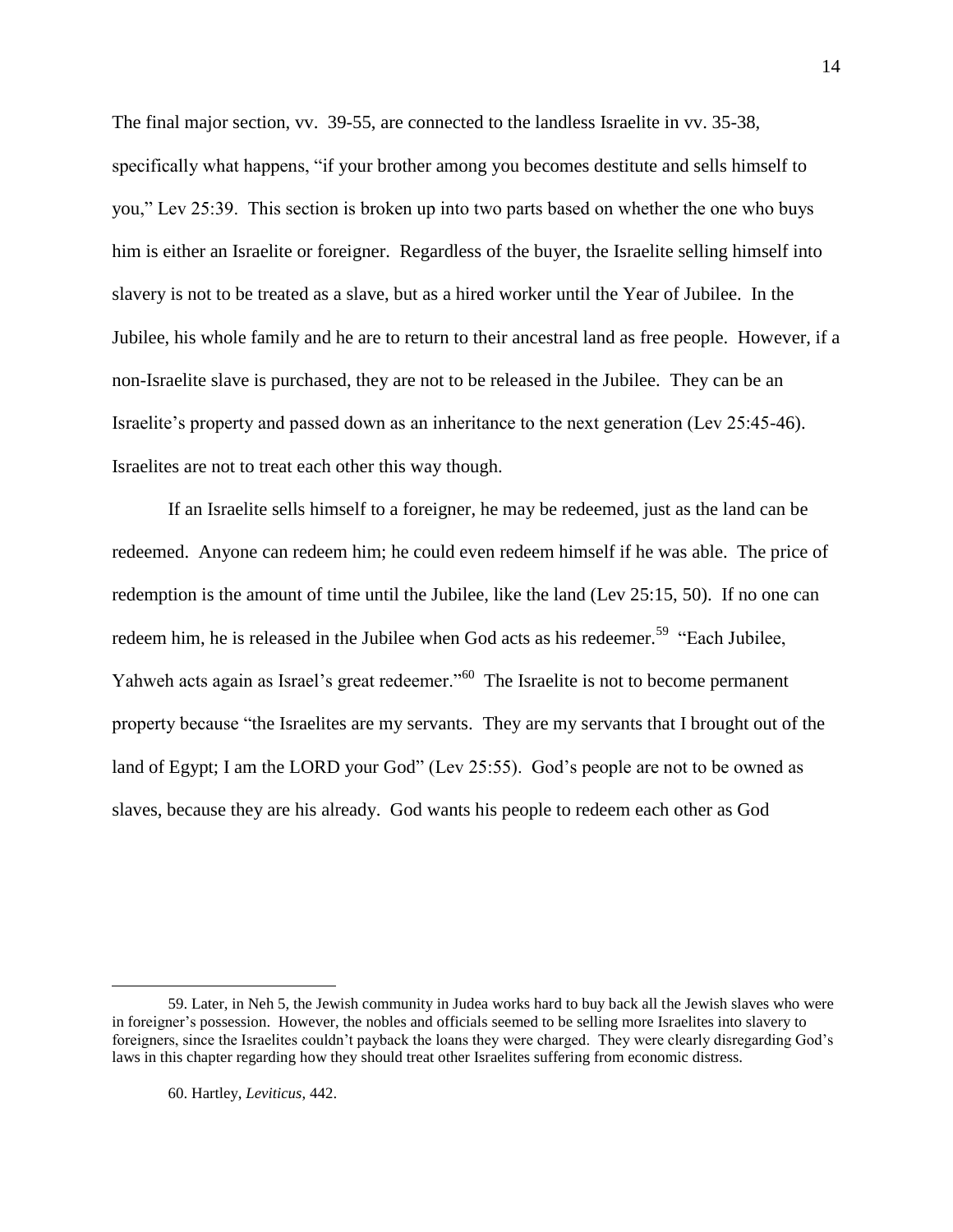redeemed them, which connects back to Exod  $20:2.^{61}$  If nothing else, he will bring them out in the Jubilee as he brought out their ancestors previously. $62$ 

## **Major Themes of Leviticus 25**

There are many overarching themes in Lev 25, which many modern theologians and scholars will apply today in many different ways. Before looking at the applications of the theologians and scholars, it will be helpful to look at the major themes in the chapter.

One major theme is the theology of the land presented in this chapter. This theology is uniquely expressed in the laws of this chapter in the Bible. This is the only chapter in the Pentateuch on the subject of land ownership $63$  and the land is the common denominator throughout the entire chapter, mentioned 20 times. $^{64}$  The land, the people of Israel, and God are all interconnected in the Biblical worldview. $65$  God redeemed the people from Egypt for the land (Lev 25:38).

This theological understanding of the land is spelled out against the backdrop of a program of reform that was implemented occasionally by kings in ancient Mesopotamia. When a new king came onto his throne, he, quite often, proclaimed a kind of amnesty for his kingdom, called a *misarum*. It involved the cancellation of debts, the liberation of slaves, the restoration of the land, and the rectification of economic injustices. At Sinai the Lord, the King of Israel, instituted something similar to that for his people.<sup>66</sup>

62. Hartley, *Leviticus*, 442.

 $\overline{a}$ 

- 63. Rooker, *Leviticus*, 300.
- 64. Milgrom, *Leviticus 23-27*, 2151.

65. This can be seen throughout the Pentateuch, such as in the promise to Abraham in Gen 17:8. God promises to Abraham that God will give Abraham's descendants the land of Canaan as their possession and he will be their God. For an Israelite, God intended their identity to be wrapped up in the land of Canaan.

66. Kleinig, *Leviticus*, 551.

<sup>61.</sup> Milgrom, *Leviticus 23-27*, 2241.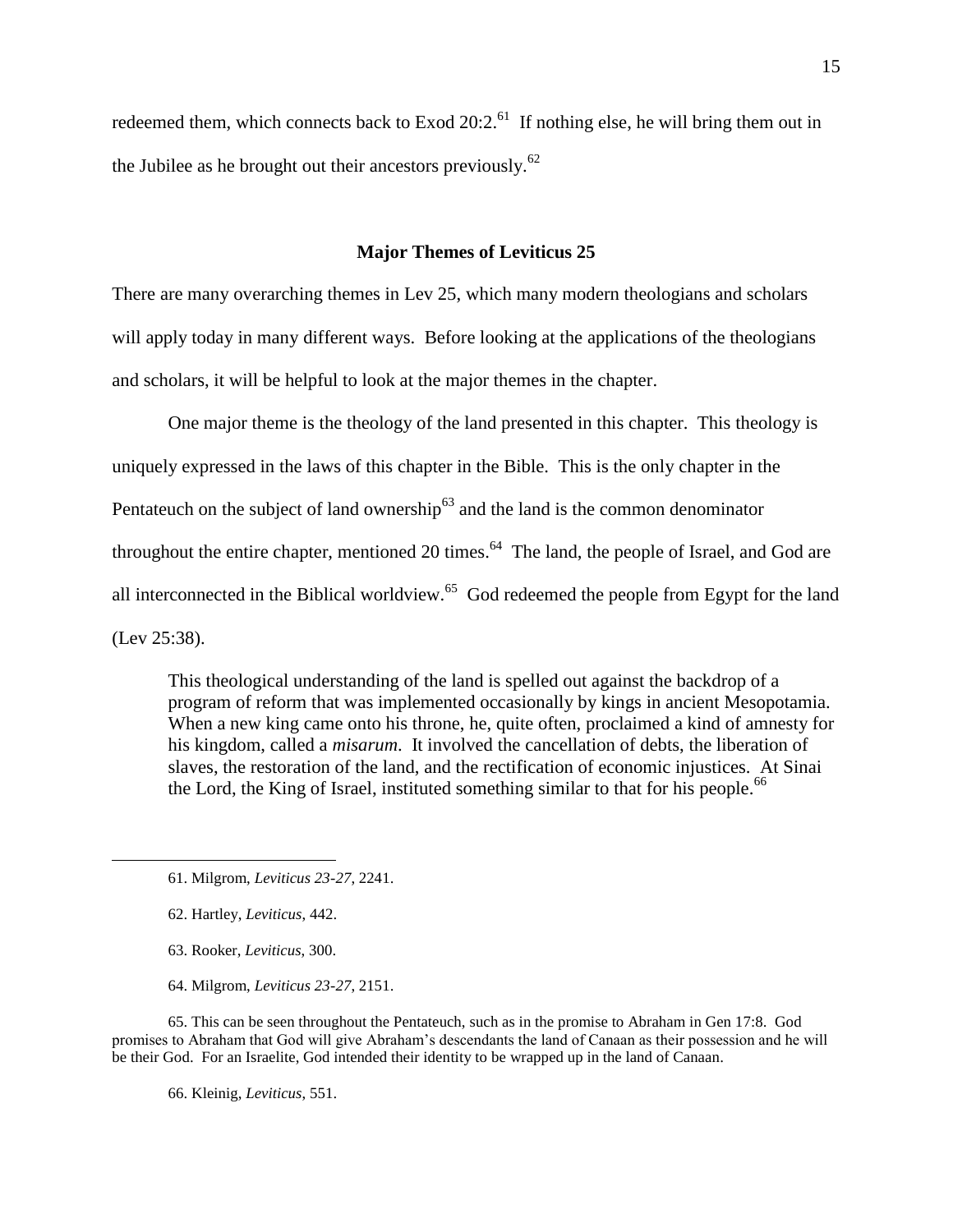God used an institution familiar to the people at that time to connect his people to the gift of the land he gave to them. By proclaiming liberty ( $\vec{r}$ וֹר) he was letting his people return to the land he gave them and acting as their redeemer once again to bring them back to what he promised them.<sup>67</sup> It is not their land though. God is their king and the land is the royal estate that he gave to his servants.<sup>68</sup> God reminds them of their humble status before him on his land: "You are only aliens and temporary residents on my land" (Lev 25:23). He also reminds them of their special status on the same land by prohibiting permanent slavery of an Israelite (Lev 25:39-40), while allowing it for a foreigner (Lev 25:45-46). Because of both their humble status and special status before him, they are to follow his laws and not treat each other harshly.

Another major theme in Lev 25 is the role of God's relationship to his people as the motivating reason for them to follow his laws, despite their difficulty. Three times he reminds them that "I am the LORD your God" (Lev  $25:17, 38, 55$ ), once at the end of each section of laws. As mentioned previously, this declaration both reminds the people of who he is, the LORD who fulfills his promises, and his commitment to their relationship, "I am your God." But in both vv. 38 and 55, the declaration also includes the deliverance from Egypt, potentially connecting back to the preamble to the Ten Commandments (Exod 20:2). In the preamble, God proclaims his saving acts before telling them his commands, to motivate them to obey his commands. God motivates the people with a proclamation of his saving acts (gospel). This is especially true in verse 55, which reminds the people of the recent memory that should encourage them to be "fair and gracious to those that have fallen on hard times," and effectively

<sup>67.</sup> Kleinig, *Leviticus*, 551.

<sup>68.</sup> Kleinig, *Leviticus*, 551–52.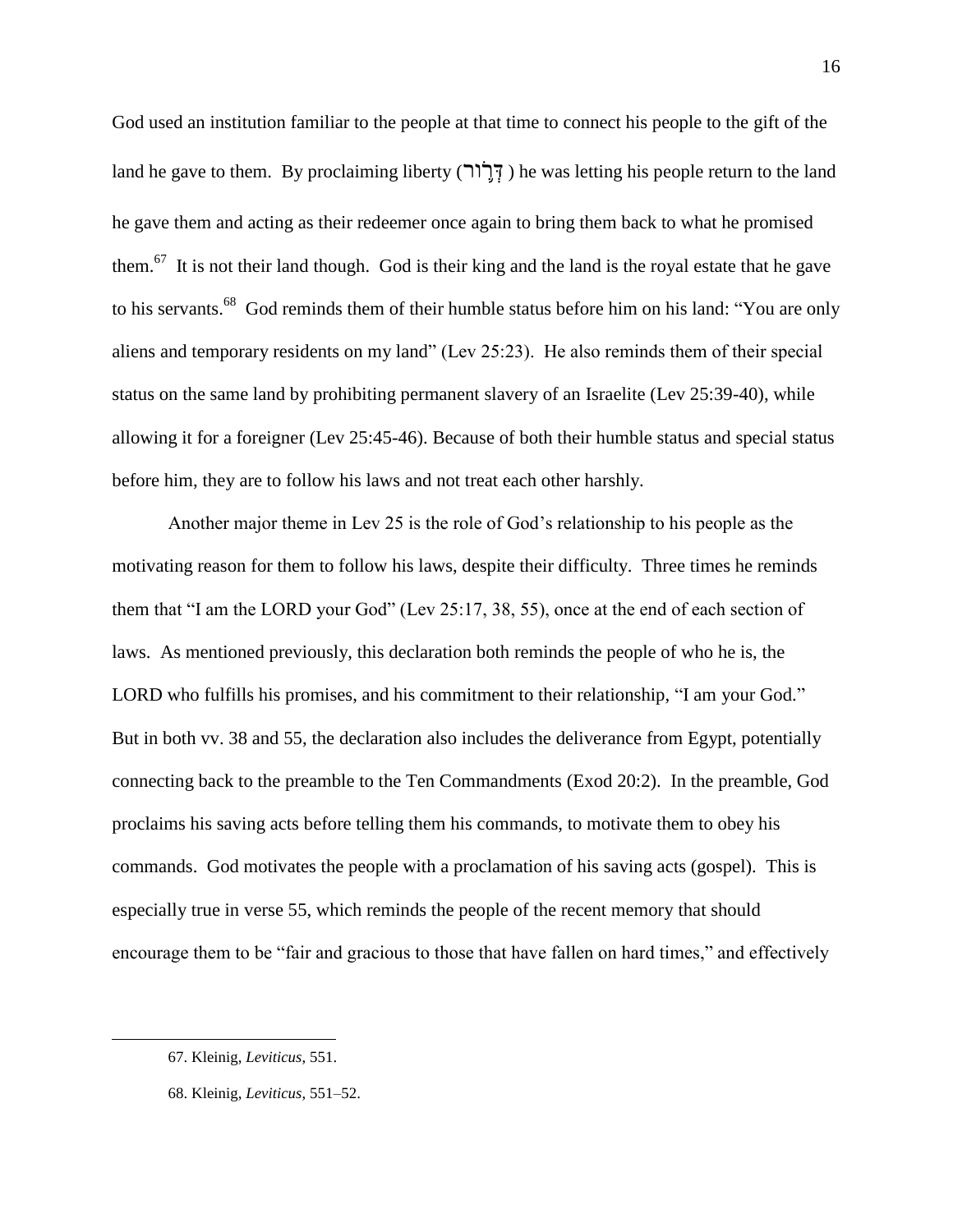love their neighbor as themselves.  $69$  Also, in verse 55, God is reminding the people that they are now his servants; they were the possession of Egypt but are now the possession of God.<sup>70</sup> Therefore, to treat another Israelite harshly was an attack on  $God<sup>71</sup>$  and was not going to be taken lightly.

A third major theme that runs throughout this chapter is redemption. Since the land is God's, it is not to be sold permanently. Instead, its produce is to be sold until the next Jubilee. If the original possessor of the land can redeem the land, he always has the right to redeem it (Lev 25:24). If he is not able to redeem it, a close relative can redeem it, or God redeems and returns it in the Jubilee. The sound of the horn on the Day of Atonement effectively became the voice of God sounding the return of the people to the land that he gave to them.<sup>72</sup> The trumpet blast will be a picture used by Isaiah as a signal for the people of Israel in the diaspora to gather and return to worship God (Isa 27:13). It is the sound of God's redemption and deliverance. This was not limited to the land, but also the people who lived on the land. They too were not to be sold permanently but could be redeemed. Someone could redeem himself or the nearest of kin. "It was not at all a stretch to consider God as 'nearest of kin' for all impoverished Israelites when the trumpet sounded at the time of Jubilee.<sup>773</sup> The trumpet blast became an important sign of God's redemption of his people. This trumpet blast happened on the Day of Atonement so that

- 70. Kleinig, *Leviticus*, 551.
- 71. Kleinig, *Leviticus*, 553.
- 72. Kleinig, *Leviticus*, 552.
- 73. Rooker, *Leviticus*, 307.

<sup>69.</sup> Rooker, *Leviticus*, 300.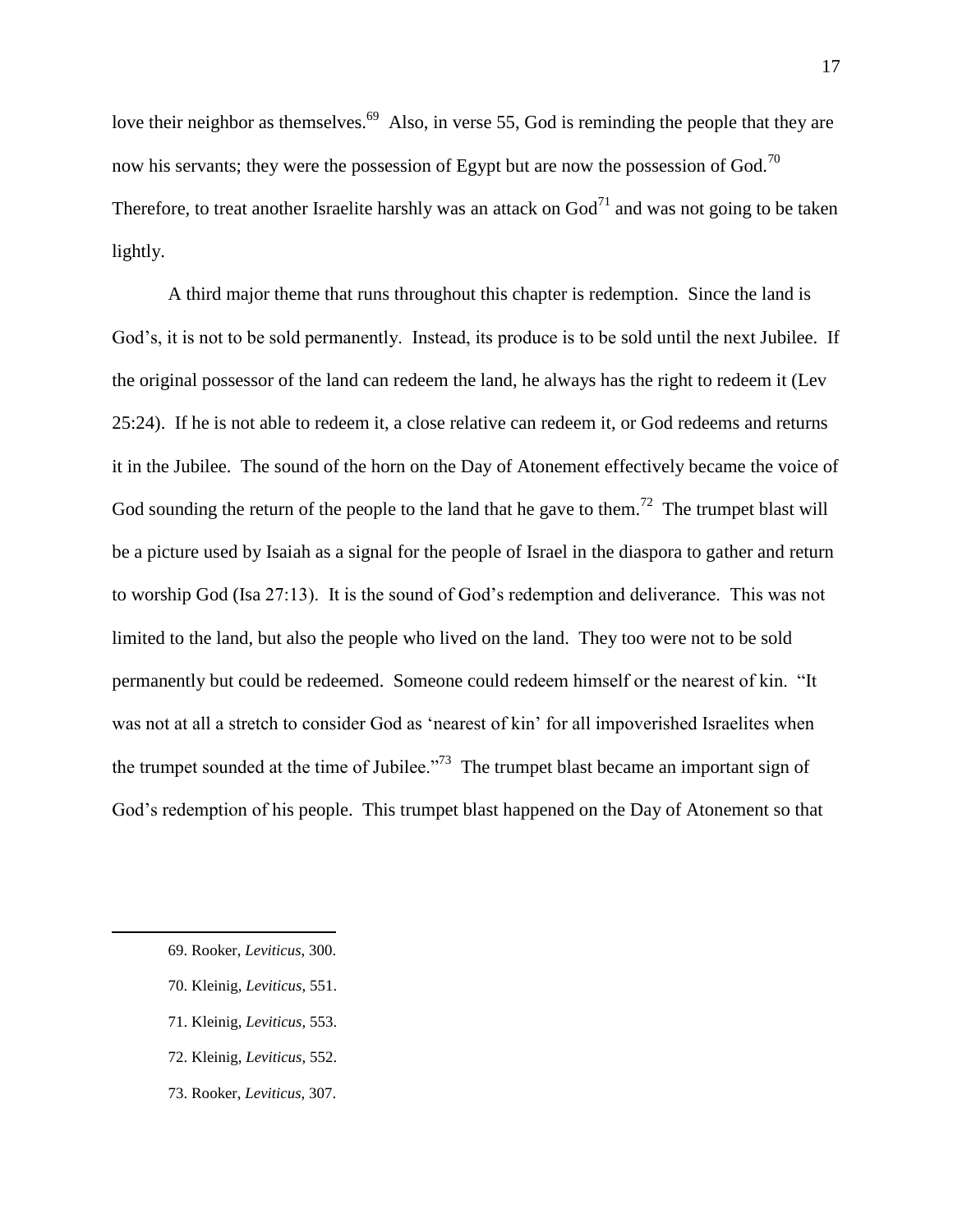God's means to redeem his people and uphold social and economic justice are connected to the worship of him. $74$ 

Another theme in this chapter is that God wants his people to trust in his providence. This is most obviously seen and attached to God's command to give the land rest both during the Sabbath year (Lev 25:4) and the Jubilee year (Lev 25:11). God addresses the potential food shortage concerns in vv. 18-22 for this very reason. He addresses it by blending the hard work of his people in the sixth year with the miraculous abundance of produce, which would last for multiple years. God is blending his people's hard work with trust in him.<sup>75</sup> Rooker writes, ―Taking a year off from work…would force the Israelite to reflect upon the Lord as provider of all. The provision of crops did not depend on man's labor but upon God as the sustainer. Work is relative, for if the needs are to be met in life, God must provide.<sup> $,76$ </sup> God teaches his people to depend on him because the result of their hard work ultimately depends on God providing.<sup>77</sup> This is not the only place God's providence needs to be trusted in this chapter. The freedom proclaimed in the Jubilee would also need both the rich and poor to trust in God's providence. The rich would need to trust in God's providence, remembering their blessings come from him so they would not worry about the economic difficulty incurred when they free their Israelite servants as well as release the land that is not their ancestral possession. The landless, indebted

- 75. Hartley, *Leviticus*, 443.
- 76. Rooker, *Leviticus*, 305.

<sup>74.</sup> Kleinig, *Leviticus*, 552.

<sup>77.</sup> This is a good reminder for Christians today. Our work does not guarantee any particular result. Our success is completely dependent on God's blessings. Imagine how a Christian's life would change if they lived this way. They would work hard with the time and energy they have, but they would not need to be anxious about their success because they would trust that God would provide as he sees fit.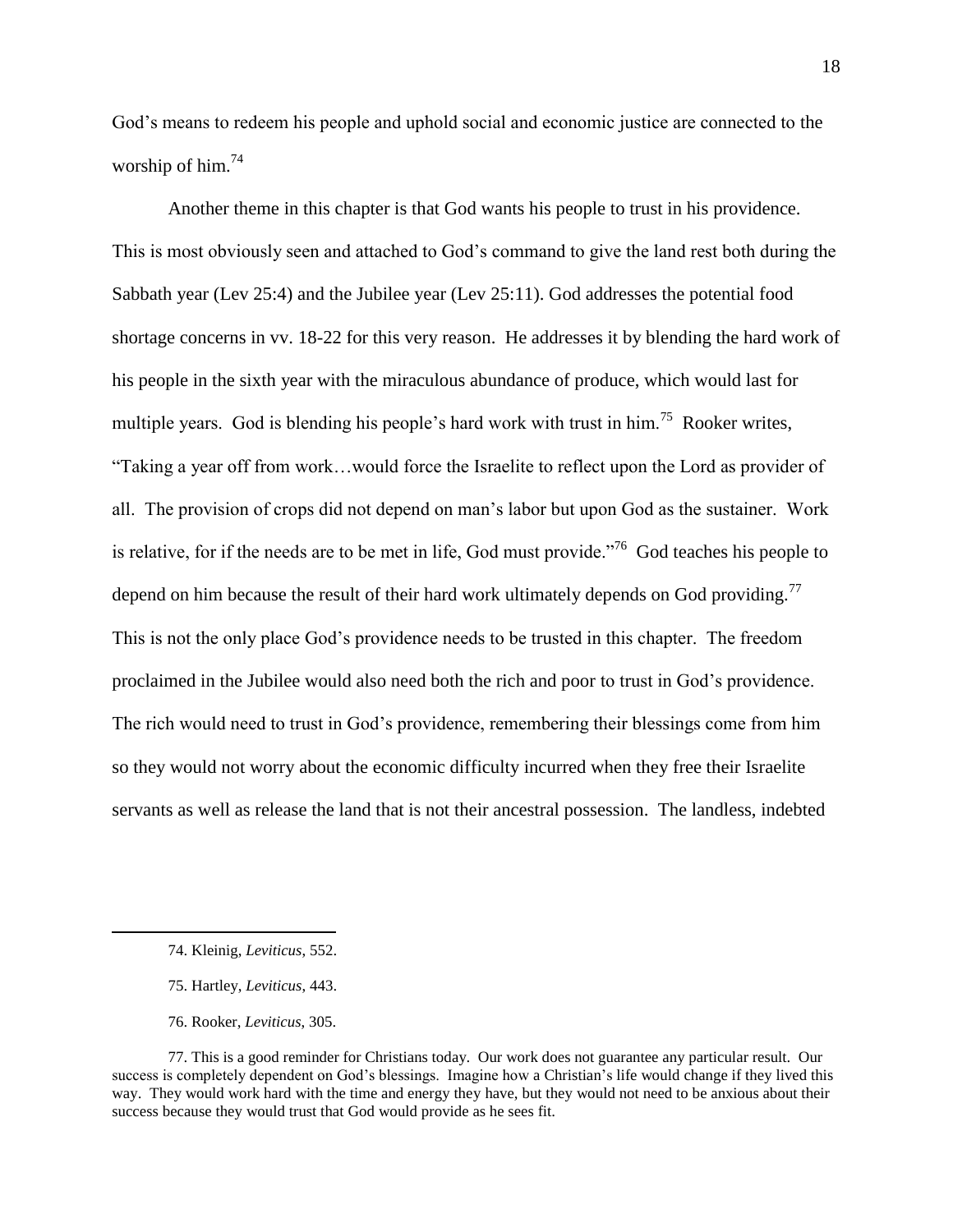Israelite would need to trust in either God as they await his redemption from their situation by the hand of a relative or God himself in the Jubilee.<sup>78</sup>

Another major theme in this chapter is how God addresses debt among the Israelites. He gives his people the ability to sell the production value of their land to another to prevent indebtedness (Lev 25:14). If they sell all their land and are unable to take care of themselves, then, other Israelites are to help support him, which might include giving interest-free loans to help (Lev 25:35). If that does not work, then the indebted Israelite can sell himself into slavery but he is not to be treated harshly (Lev 25:39). Milgrom points out that debt forgiveness is not directly addressed in Lev 25, but land redemption and its release. However, it would not help to be released from servitude in the Jubilee Year if there is still a significant debt to be paid. It would only result in the land being sold again.<sup>79</sup> So, even though debt forgiveness is not mentioned directly here as it is in Deut 15, it is still in the background of these laws. <sup>80</sup> This is because debt would have been associated with the land. For example, an Israelite would borrow to help with the harvest in some way. If the harvest failed and the Israelite was not able to pay back his debt, then he would need to borrow again for the next harvest. This would create a

79. Milgrom, *Leviticus 23-27*, 2174.

<sup>78.</sup> There are many reasons outside the control of an Israelite that would result in a landless, indebted status such as drought, rain in the wrong season, or bad seed. These might look as though they are punishments from God. However, God could be using those situations in the life of an Israelite to direct their eyes back to the providence of God in their desperate condition, among many other reasons.

<sup>80.</sup> There is much debate over the debt forgiveness laws in the Pentateuch. Many scholars, including Milgrom, address this issue by separating the text into different sources and then attempting to understand the purpose of the different sources in making these laws, Milgrom, *Leviticus 23-27*, 2158. Many times, this results in the different sources of the Pentateuch having competing worldviews, demonstrated in the final laws that now exist in tension with each other. Another solution, put forth by Milgrom, is that the Sabbath and Jubilee years did not signal the forgiveness of a debt, but instead gave a year off from paying the loan. Otherwise, the incentive to give out loans is taken away from the Israelites. My response, which assumes Moses as the writer of all the Pentateuch, is recorded in Deut 15:7-11, which is mentioned in a previous footnote. God commands his people to be generous towards their fellow Israelites. Moses reminds the Israelites to remember that God blesses them, so they are to give freely because everything they have comes from God. Once again, this is a good reminder for God's people today.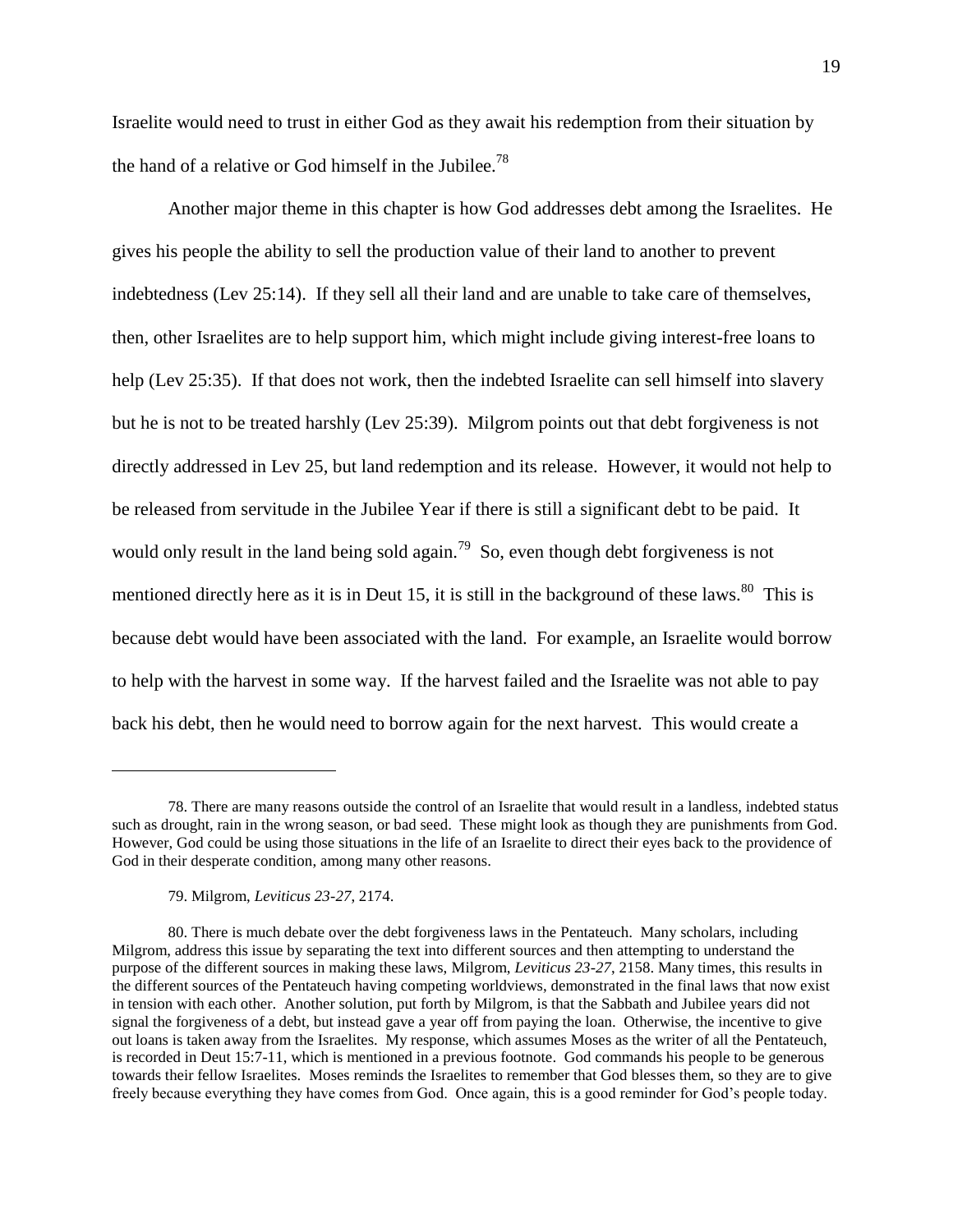negative cycle of unavoidable debt accumulation. Eventually, the loan would need to be repaid and the land would be sold, then the family if necessary.<sup>81</sup> One could see how it wouldn't take very long for a couple of fortunate families during a difficult time to take advantage of their less fortunate neighbors and drive their neighbor into debt. This could be the first steps in creating a landless, slave class in Israel. God prevented this by creating these laws to make sure his people were not entrapped permanently in debt.<sup>82</sup> They always had a means out, whether that be every seven years (Deut 15:1-6) or in the Jubilee (Lev 25).

The last major theme that will be addressed here is God's desire for familial integrity in Israel. In the Jubilee, "Each of you is to return to his property and each of you to his clan" (Lev 25:10). Not only did the Jubilee allow the Israelites to return to their ancestral property, but it also allowed them to return to their clans. God connects the smaller family structure of clans in the Jubilee. ―The Jubilee serves to foster the familial identity of the Israelite community, that throughout all generations they will not forget who they are, their family history, and especially what God has done for them…The Jubilee is thus one of many ways that biblical religion fosters the perpetuation of sacred memory and thus the identity of the people of God."<sup>83</sup> Bergsma tightly connects the land to the family and then to Israelite identity, which is wrapped up in the acts God has done for them (Exod 19:3-6, 20:2, Lev 25:17, 38, 55). For a family to have their land would make the commands to teach their children easier as the people looked around at what they did not make, but God gave to them (Deut 6:1-12). This would give the parents ample

<sup>81.</sup> Levine, *Leviticus*, 169.

<sup>82.</sup> However, as pointed out earlier, this concern was ignored regularly. In Ezek 18:10-12, Ezekiel includes charging interest in the list of sins the people are punished for. In Neh 5, the leaders of the people in Judah were driving their fellow compatriots so far into debt that they sold their family to pay the debt. Nehemiah rebukes them for this evil.

<sup>83.</sup> Bergsma, "The Year of Jubilee and the Ancient Israelite Economy," 162.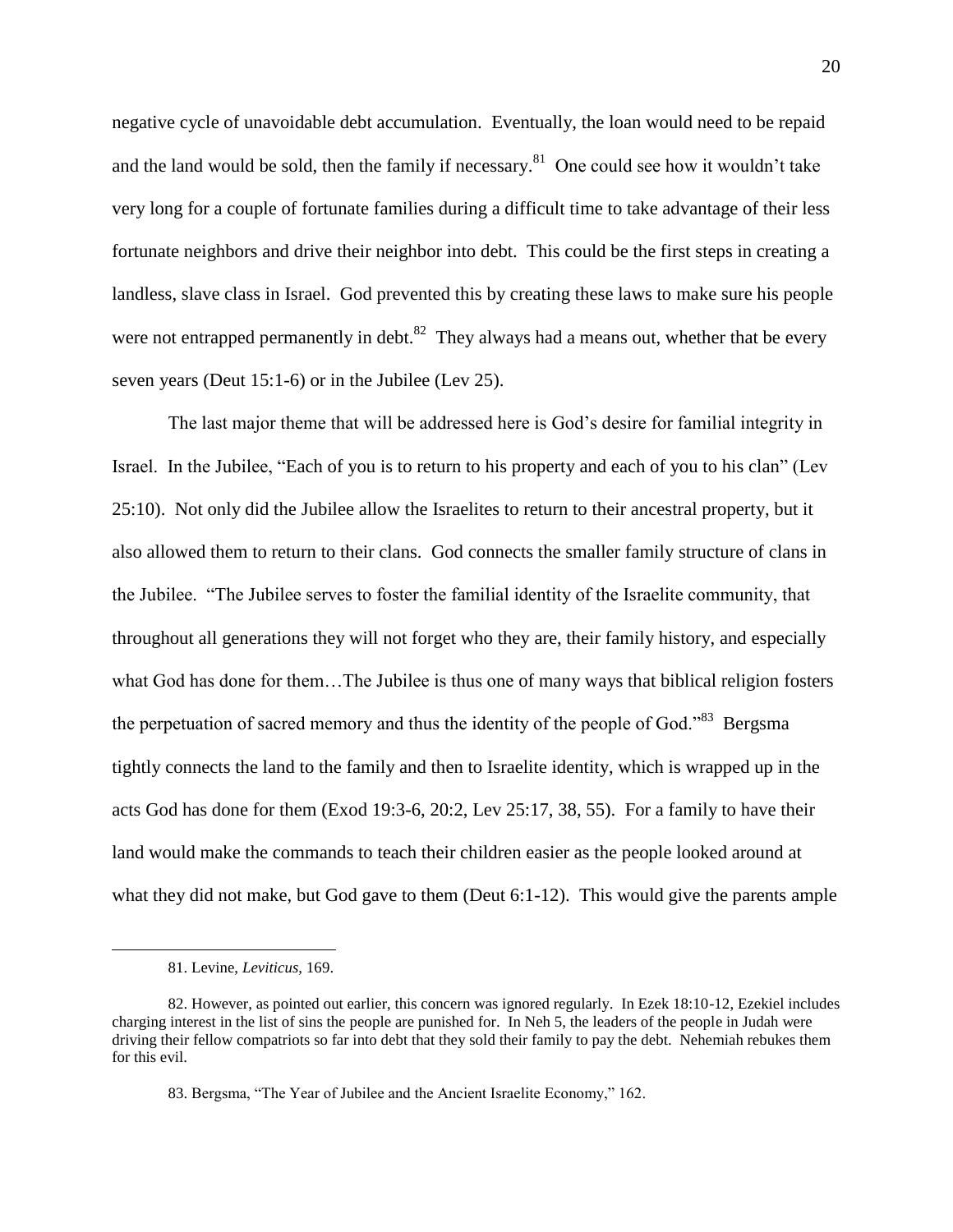opportunity to teach their children about God's deliverance, especially if they were just released on the Jubilee and returned to their ancestral inheritance.

Are the Jubilee and its associated laws practical or are they a utopian ideal? $84$  Bergsma identifies that the laws were written for a "tribal agrarian subsistence economy," which would have fit Israel before the monarchy as well as into the beginning of the monarchy. Thereby, they were meant to be applied and followed for Israel.<sup>85</sup> Milgrom also believes the Jubilee "was intended to be implemented and would have been implemented were it not for the typical and expected resistance from those who might be adversely affected: the rich and the political leaders in control.<sup>86</sup> He also points to the exception of the houses in walled cities as proof the laws are meant to be kept. If the laws were for a utopian ideal, there would be no need for this minor exception to the law. Also, Ezekiel takes the freedom ( $\tilde{f}(\tilde{f}(\tilde{f}))$  for granted in Ezek 46:17, he does not need to explain it for it to be understood. Milgrom also brings up an interesting situation in the kingdom of Tonga, which has laws very similar to the Jubilee laws. The kingdom regularly enforces these rules and it has resulted in the economic security of the people, which shows the laws are practical and enforceable.  $87$  However, many scholars, such as Morrow, view the Jubilee laws as unenforceable and utopian: "The concept of the Jubilee Year is an expression of biblical law at its most idealistic and utopian. Regardless as to when Lev 25 is dated, there is no reason

 $\overline{a}$ 

87. Milgrom, *Leviticus 23-27*, 2247–48.

<sup>84.</sup> This question does not address if the Year of Jubilee was actually kept, just whether the laws are practical to enforce. Ultimately, there is no record of the Year of Jubilee being observed. One reason many scholars believe the Jubilee was never implemented is because the Sabbath years were not observed in Israel, at least in preexilic times. Israel is taken into exile for this reason, among others (2 Chr 36:21). However, there seems to be some evidence that the Sabbath years were implemented after the exile, especially during the intertestamental period, Rooker, *Leviticus*, 302.

<sup>85.</sup> Bergsma, "The Year of Jubilee and the Ancient Israelite Economy," 158.

<sup>86.</sup> Milgrom, *Leviticus 23-27*, 2251.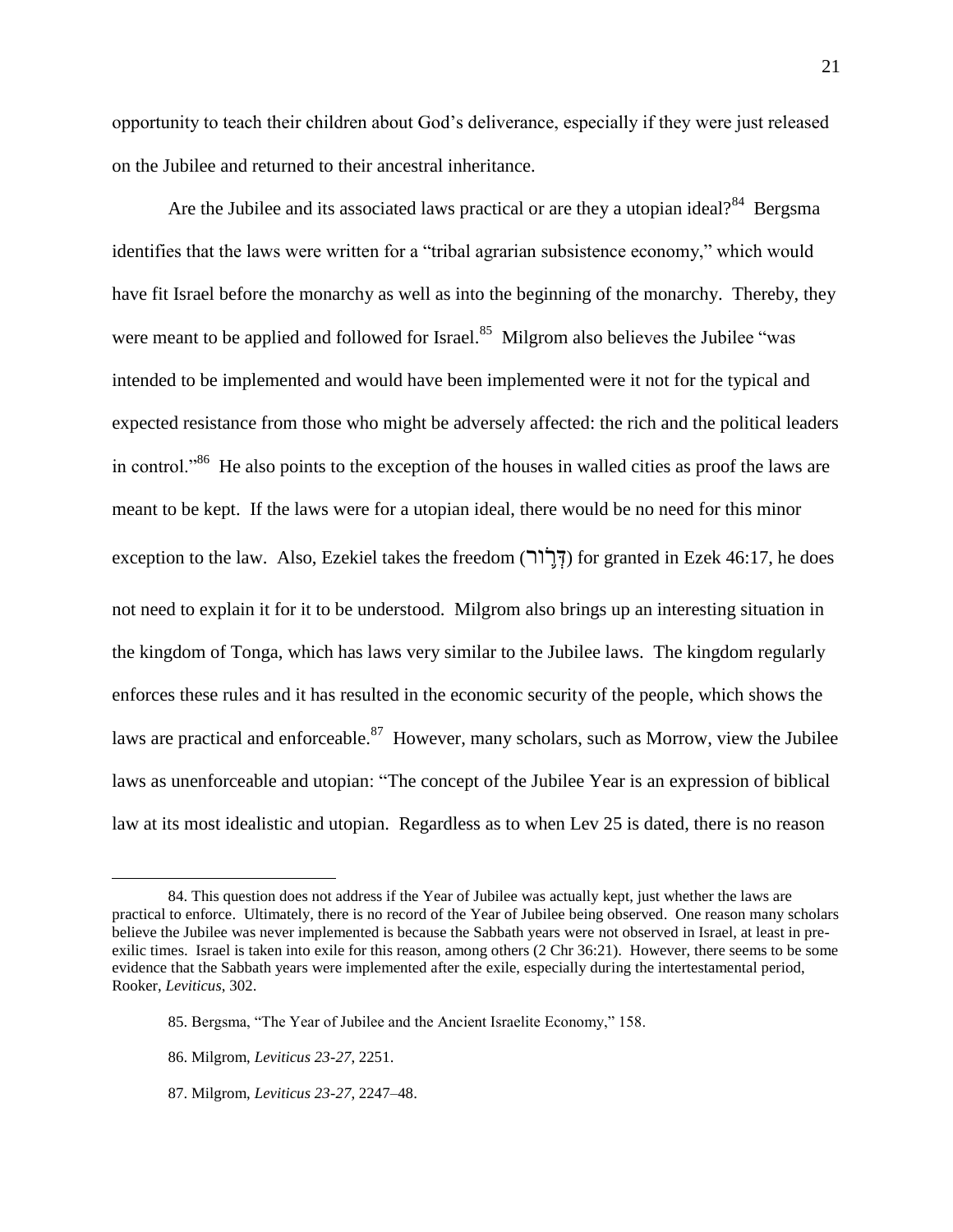to think it was ever put into practice."<sup>88</sup> Leiter supports this view as well, "The Hebrew Bible contains numerous legal rules that are problematic from a legislative standpoint, yet they have remained part of the biblical tradition."<sup>89</sup> Therefore, they have taken on another purpose besides practical legislation.<sup>90</sup>

# INTERPRETATIONS AND APPLICATIONS OF THE YEAR OF JUBILEE LAW **Overview**

In this section, the different ways the Year of Jubilee law is interpreted and applied by modern scholars and theologians will be compiled and organized into different groups. They will be organized broadly into two interpretive groups: non-Christological and Christological. Then, they will be further organized based on the scholar or theologian's interpretation of the purpose of the Jubilee laws. This will be gathered mainly from the scholar or theologian's stated belief about what concerns or issues the Jubilee laws originally address. Occasionally, the interpretation is not directly stated.<sup>91</sup> In this case, the scholar or theologian's application of the Jubilee law on a current issue will be used to identify to which secondary interpretive group he or she belongs. <sup>92</sup> For the non-Christological group, the scholars and interpreters fall into five different secondary groups: economic, ecological, social justice, teaches about God, and

<sup>88.</sup> William Morrow, *An Introduction to Biblical Law* (Grand Rapids: Eerdmans, 2017), 188.

<sup>89.</sup> David A Leiter, "The Year of Jubilee and the 21st Century," *Brethr. Life Thought* 47.3–4 (2002): 175.

<sup>90.</sup> Leiter, "The Year of Jubilee," 174.

<sup>91.</sup> Sometimes the purpose of a scholar or theologian is to apply the Jubilee law to their current context or situation. In this case, he or she assumes that the reader has previous knowledge of this law or briefly addresses the law for the purposes of supporting his or her point. The original interpretation is drawn from that author's application for the sake of this thesis.

<sup>92.</sup> I am assuming that a scholar or theologian will not state an interpretation of the Jubilee law and then apply the law to a completely different issue. Therefore, I will group an author by their stated interpretation or application.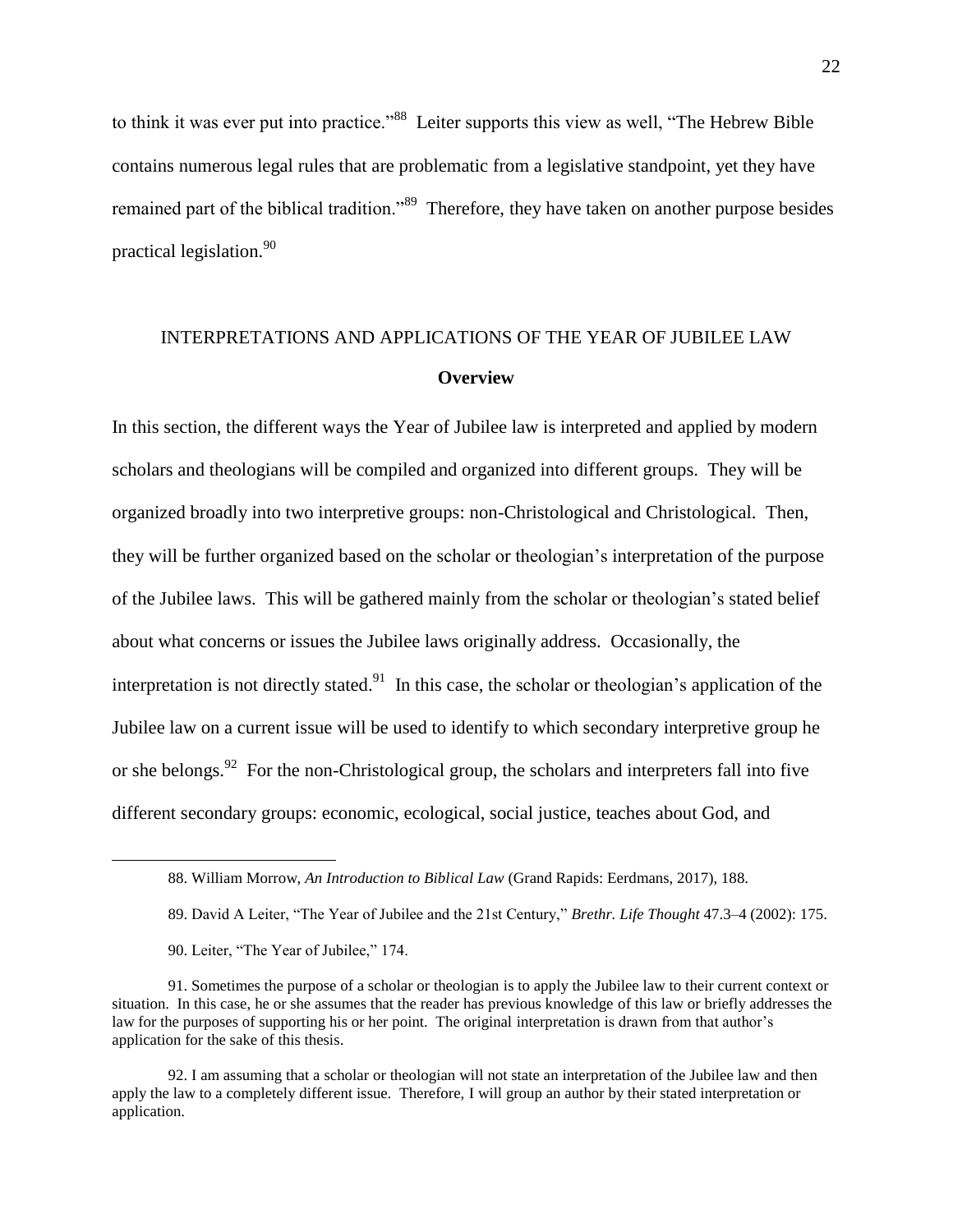spiritual-ethical principles. For the Christological group, the scholars and interpreters fall into four different secondary groups: redemptive, redemptive-economic, eschatological, and eschatological-didactic. These categories are my attempt to organize many different specific interpretations and applications into groups to understand their interpretations and applications of the Jubilee law. After looking at the different interpretations, the application of the Jubilee law to different modern contexts by scholars and theologians will be given.

#### **Non-Christological Interpretations and Applications of the Year of Jubilee law**

At the risk of stating the obvious, the difference between the non-Christological and Christological group is the presence of Christ as Savior in the interpretation or application of the Jubilee law. The first group does not have Christ as part of its interpretation or application. Instead, many of the interpretations and applications of the Jubilee law focus on material or physical issues, except Morrow's interpretation to be addressed later. The two main groups in this category of interpretation are related to economic and ecological concerns. The last category for the non-Christological section is spiritual-ethical principles, which serve as a catch-all for the scholars and theologians who identify one or more principles behind the laws to be applied today.

#### Economic Interpretation

One major interpretation and application of the Year of Jubilee is related to its view on economic and socioeconomic issues in ancient Israel. In general, the scholars and theologians in this category identify the effect of the Year of Jubilee on the economics of Israel, specifically the poor in the land. Often, the Jubilee law is associated with debt relief and the economic power of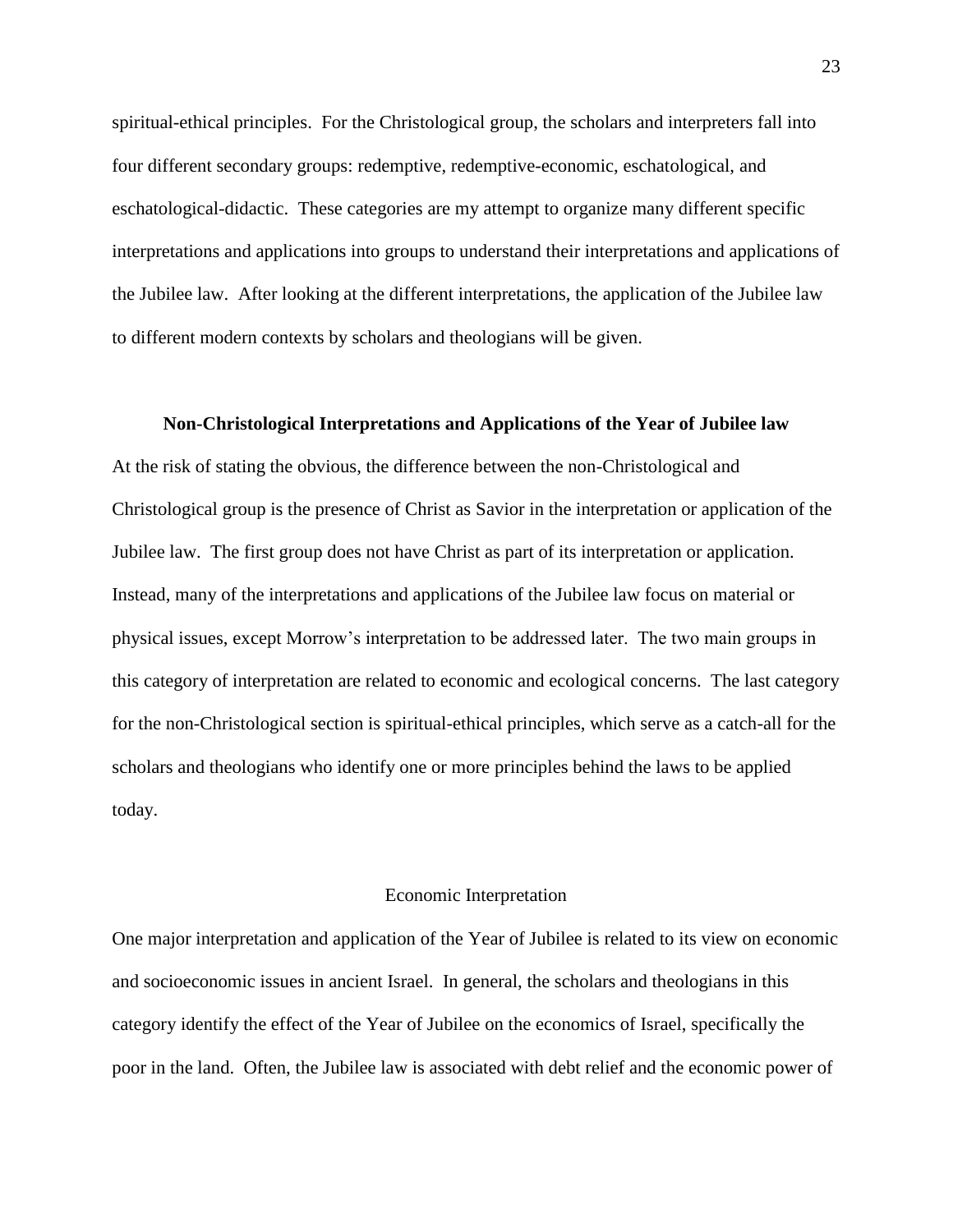families in Israel. One book commonly addressed in the literature concerning the Year of Jubilee is Yoder, author of *The Politics of Jesus*. In his view, the Year of Jubilee focuses primarily on debt forgiveness. In fact, in this case, he points to Jesus as an example and teacher. In the Lord's Prayer, Jesus "includes the following request: 'remit us our debts as we ourselves have also remitted them to our debtors'…Those numerous versions are in error which translate: 'forgive us our offenses as we forgive those who have offended us.'"<sup>93</sup> He continues by writing, ―Jesus is not simply recommending vaguely that we might pardon those who have bothered us or made us trouble, but tells us purely and simply to erase the debts of those who owe us money; which is to say, practice the jubilee."<sup>94</sup> He will continue by reinterpreting the parable of the Unmerciful Servant in Matt 18:23-35, not in light of the forgiveness of sins but instead in the literal sense of the forgiveness of debt in the context of the Year of Jubilee. In this case, the unmerciful servant is forgiven because it is the Year of Jubilee. When he refuses to forgive the debt of another servant, the forgiveness of the jubilee is denied to him.<sup>95</sup> Yoder understands Jesus' whole ministry through the lens of the Jubilee year, specifically debt forgiveness.

Other scholars and theologians share the same interpretation as Yoder, such as Olanisebe. ―Since God does not want [disadvantaged] families to become perpetually poor, the institution of the Sabbatical and Jubilee years was mandated to facilitate the economic recovery and empowerment of such families."<sup>96</sup> Later he writes, "It is not the literal freeing of slaves, cancelation of debts and returning of land to its original owner that are important, but rather the

 $\overline{a}$ 

95. Yoder, *The Politics of Jesus*, 67–69.

<sup>93.</sup> John Howard Yoder, *The Politics of Jesus* (Grand Rapids: Eerdmans, 1972), 66.

<sup>94.</sup> Yoder, *The Politics of Jesus*, 66.

<sup>96.</sup> Samson Olusina Olanisebe, "Sabbatical and Jubilee Regulations as a Means of Economic Recovery," *JBQ* 46.3 (2018): 196.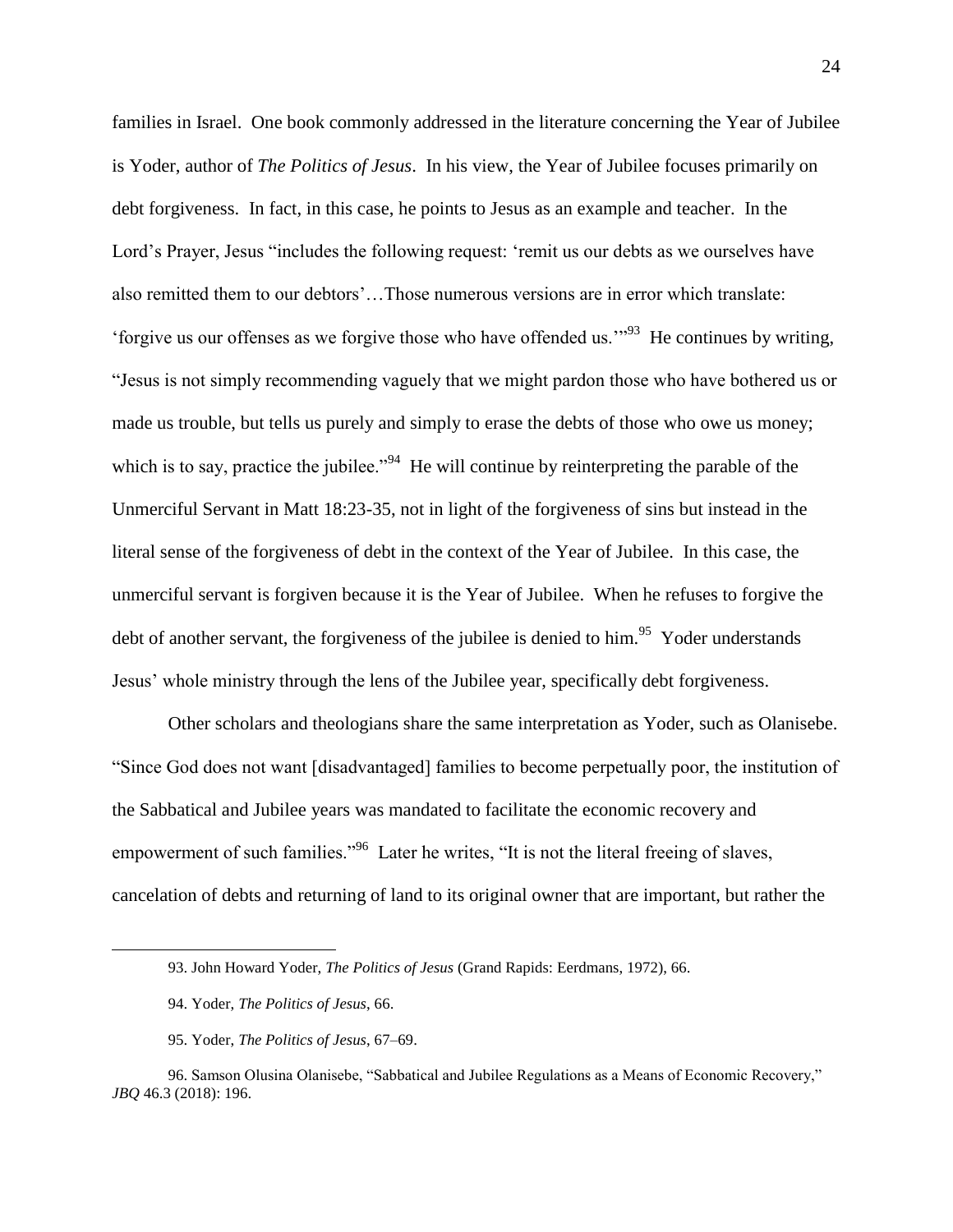broad principle of release and liberation from poverty and economic distress in general."<sup>97</sup> Kawashima has a unique understanding of the Year of Jubilee. He attributes the Jubilee laws to a priestly system of thought.<sup>98</sup> By these laws, the priests in Israel were addressing socioeconomic issues in these laws. Since the priests didn't have the abstract philosophical language to be able to create a term like 'socioeconomic,' they used concrete language they had to address this issue. That language was the purity and impurity rules.<sup>99</sup> "Impurity...becomes a concept of which one concretion takes the form of a socioeconomic problem."<sup>100</sup> The nation of Israel "is a divinely ordained distribution of tribal lands."<sup>101</sup> The original state in which the land was distributed is Israel's state of purity. The proclamation of freedom in the Jubilee year returned the land and people to their original state of purity. The land became impure as poverty and debt required people to move from their ancestral land. However, in his interpretation, in the Year of Jubilee, debt was not forgiven but completely paid off. In the priestly writer's logic, debts had to be paid as seen in the sacrificial system. So, this also applied to debts between people in the land. Therefore, in the Year of Jubilee debt forgiveness is not declared, but the amortization<sup>102</sup> of the debt. The land or person was sold, it was sold as part of a debt repayment plan.<sup>103</sup> "We should not, in other words, view the Jubilee as a last resort to God's personal intervention qua $^{104}$ 

 $\overline{a}$ 

- 99. Kawashima, "The Jubilee Year and the Return of Cosmic Purity," 387.
- 100. Kawashima, "The Jubilee Year and the Return of Cosmic Purity," 387.
- 101. Kawashima, "The Jubilee Year and the Return of Cosmic Purity," 387.

103. Kawashima, "The Jubilee Year and the Return of Cosmic Purity," 387-88.

<sup>97.</sup> Olanisebe, "Sabbatical and Jubilee Regulations," 198.

<sup>98.</sup> Kawashima, "The Jubilee Year and the Return of Cosmic Purity," 371.

<sup>102.</sup> Amortization is the process of paying off a debt by making regular payments. It is not truly forgiven, the debt was paid back in full.

<sup>104.</sup> For all those that do not speak Latin, "qua" means 'in the character of.'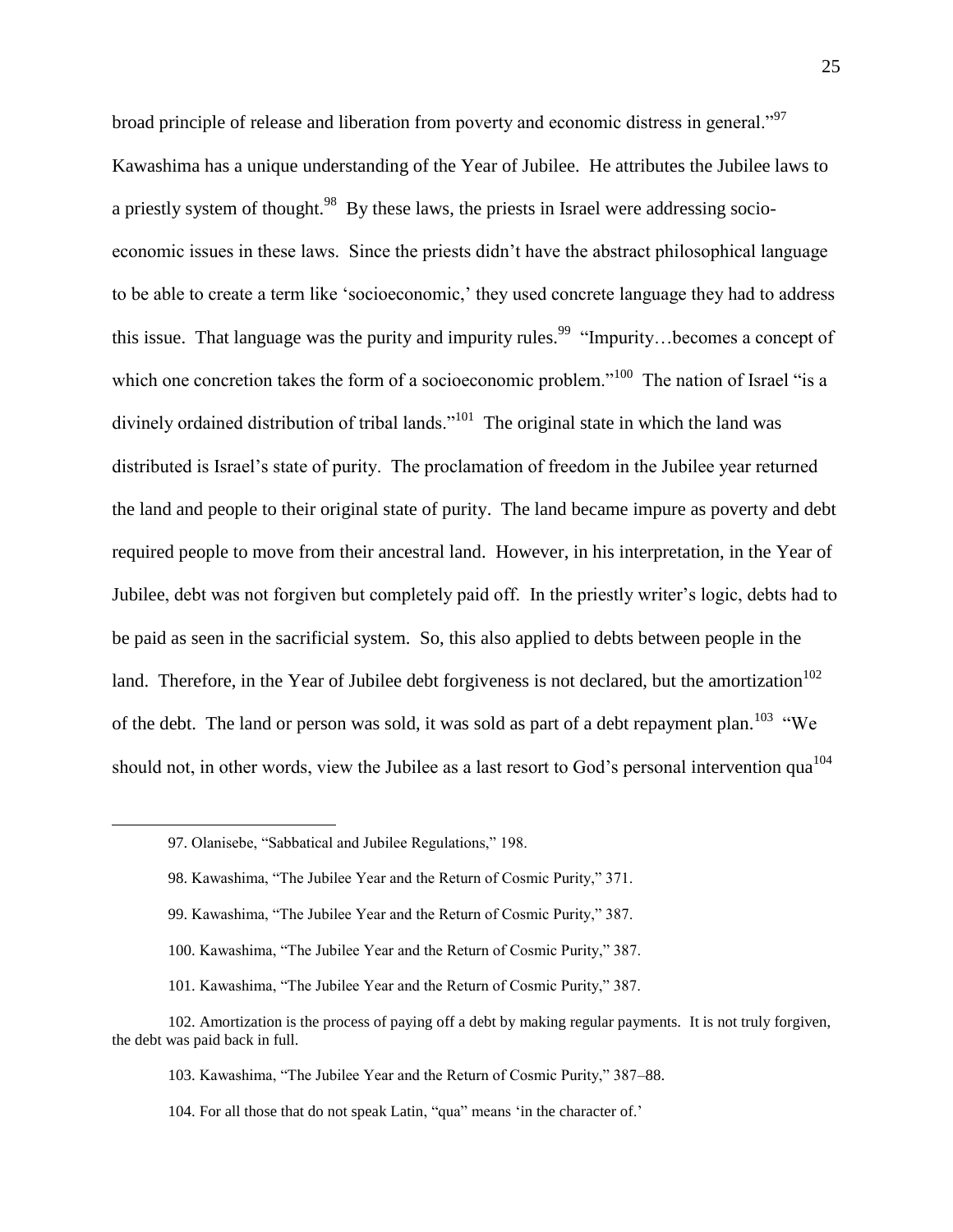redeemer…for it is the strict program of amortization together with the prohibitions of interest and of permanent sale that purge the debt by paying it off."<sup>105</sup> Thus, the land was returned to its appropriate cosmic order every 50 years.

LeFebvre's economic interpretation of the Jubilee year is directly tied to the atonement given to Israel on the Day of Atonement. "Whatever else might be gained from a study of the Jubilee Year, this lesson must always be cherished above all: Jubilee teaches us that the atonement secures real redemption, not only from sin but also from the effects of sin including its economic effects."<sup>106</sup> He specifically points at sin as the cause of economic problems, "sin is the core problem which corrupts economics.<sup> $107$ </sup> With this in mind, any solution to economic problems needs to consider the moral failures of all involved as well as issues in politics and the markets. He has other lessons that can be learned from the Jubilee as well, which all address the economic impact of the Jubilee year.<sup>108</sup> His final thought summarizes his stance well, "There are many ideals and inspiring phrases of liberty that can be borrowed from Scripture. However, to distill biblical wisdom and leave behind biblical theology is to leave behind the greater part. It benefits the economic and social liberty of a nation when the ministry of atonement is flourishing in its midst."<sup>109</sup> Since theology and economics are tightly connected, then a country does well to make sure the church succeeds and that will benefit its economy.

<sup>105.</sup> Kawashima, "The Jubilee Year and the Return of Cosmic Purity," 388.

<sup>106.</sup> Michael LeFebvre, "Theology and Economics in the Biblical Year of Jubilee," *Bull. Ecclesial Theol.* 2.1 (2015): 47.

<sup>107.</sup> LeFebvre, "Theology and Economics," 49.

<sup>108.</sup> He lists seven different lessons that can be learned from the year of Jubilee.

<sup>109.</sup> LeFebvre, "Theology and Economics," 51.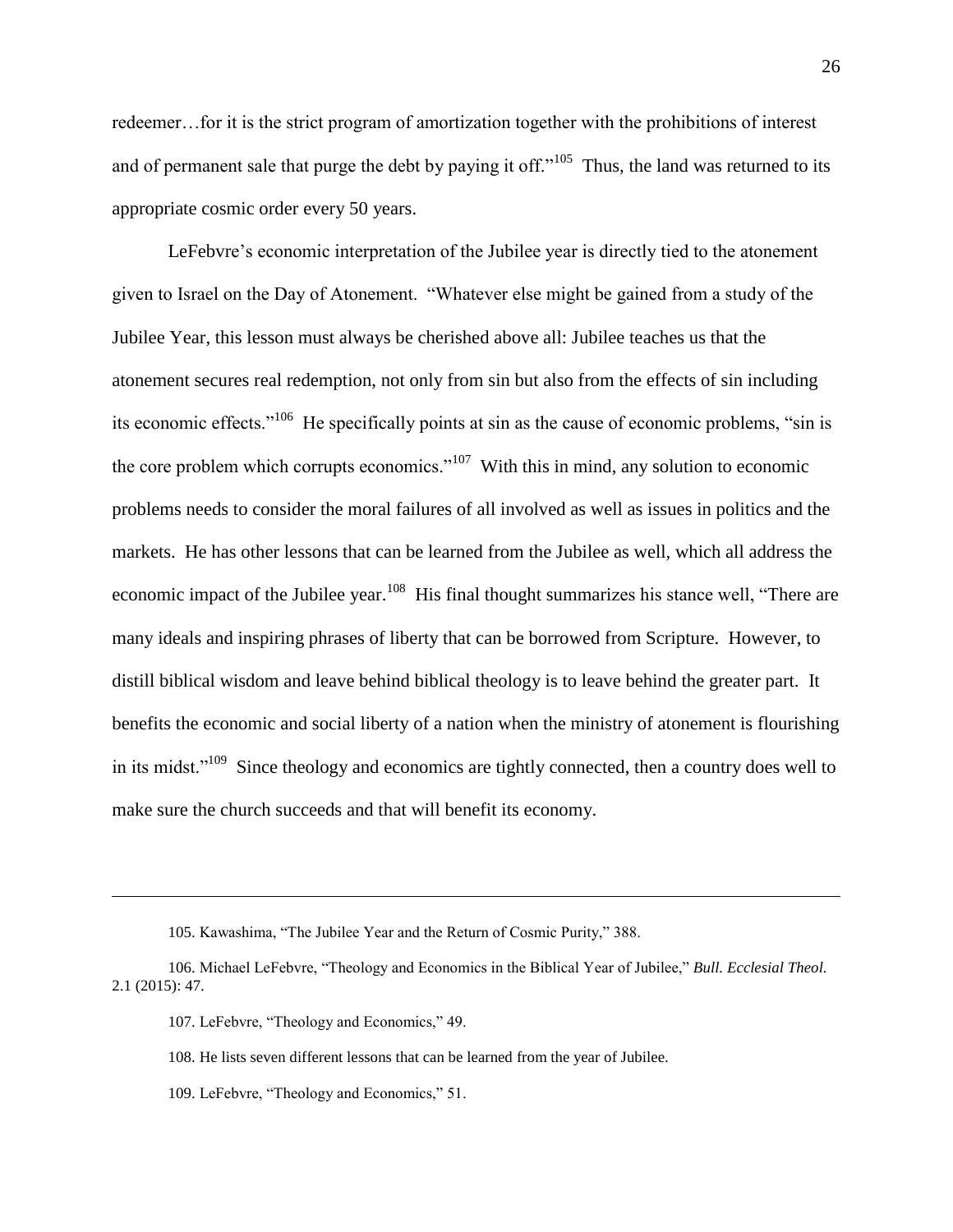These are the main economic interpretations of the Jubilee year laws. The main way in which this interpretation is applied to a modern context is by making sure systems are in place to help the economically disadvantaged get out of their situation and stay self-supporting.<sup>110</sup> One way this happens is by securing how economic stability is secured, "The Jubilee represents a system of regulations that ensured the society's core means of wealth – agricultural property – remained widely held across the whole society and through generations."<sup>111</sup> In this way, families could continue to use the resources they had to be self-sufficient and out of poverty. Olanisebe sees the importance of re-establishing the traditional extended family-based system to prevent poverty. In the Jubilee law, extended family was relied upon to prevent poverty. Without that support system, economic hardship follows, as seen in Nigeria.<sup>112</sup> These are a couple of ways in which the Jubilee Year law is applied to modern socioeconomic concerns.

# Ecological Interpretation

Scholars and theologians interpret the purpose of the Jubilee year more broadly than economic issues. For them, the Jubilee law addresses not only economic concerns but ecological. This term, as it will be used in this paper, addresses the larger and broader interrelation of people to each other as well as people to the environment. In the case of ancient Israel, the ecological view relates the people of Israel to the land of Canaan as well as the Israelites to their fellow Israelite brothers. Very broadly, this law protects the people and the land from greed. Greed would have been shown in how an Israelite treated their land as well as their poorer Israelite brother. So, the Jubilee law was given to prevent the land of Israel from being overworked and, thereby, harming

<sup>110.</sup> Olanisebe, "Sabbatical and Jubilee Regulations," 201.

<sup>111.</sup> LeFebvre, "Theology and Economics," 50.

<sup>112.</sup> Olanisebe, "Sabbatical and Jubilee Regulations," 199-200.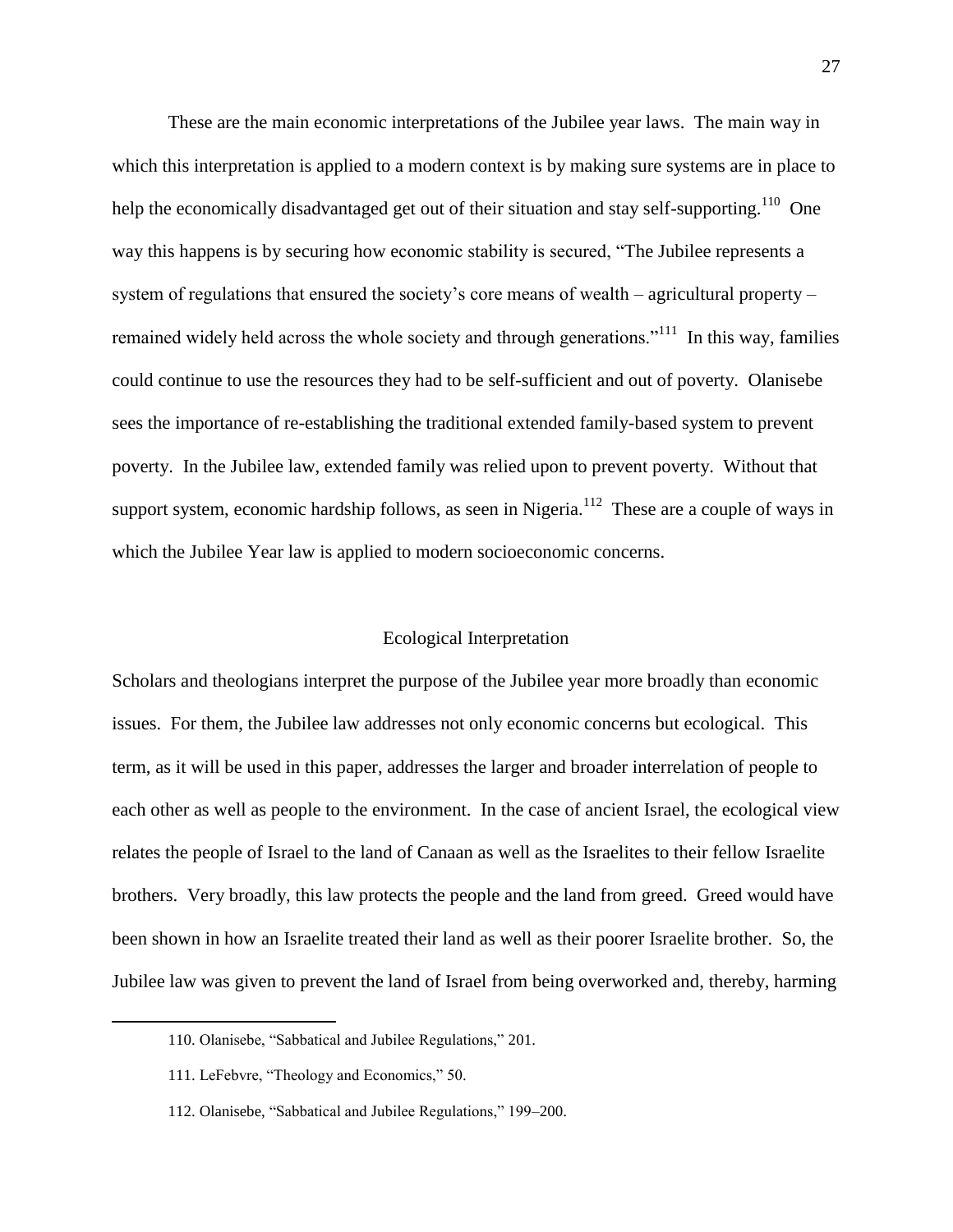the land's health. In turn, this rest would have given the laborers of the land time to rest and recover from their work. Also, according to this interpretation, the law was created to prevent those who had more economic power from purchasing all the land from their poorer neighbors, allowing the land to amass in the hands of a few wealthy Israelites and creating a landless population. Also, the Jubilee law would have protected family integrity by returning families to ancestral land and each other.

Padilla understands the Jubilee law in this way: the Year of Jubilee demonstrates "There" is no place for merely 'environmental' ecology that focuses on the problems of the natural environment but ignores human beings. There is a place only for holistic ecology that takes into account every aspect of human life in its relationship with nature."<sup>113</sup> For him, the Jubilee applies to both people and the land they inhabit. The Year of Jubilee protects both the weak from exploitation by the powerful<sup>114</sup> as well as natural resources.<sup>115</sup> Kinsler, in the same way, states, "The Jubilee was concerned with basic ecological and economic realities—the care of the land and those who worked the land, debts, slavery, and the distribution of the land."<sup>116</sup> Lazonby states the same interpretation that the Jubilee laws demonstrated both a concern for the people suffering from economic oppression and care for the land by giving it regular, periodic rest.<sup>117</sup> Schifferdecker also writes that the Jubilee is about giving the land and people rest. Neither is meant to produce endlessly, but to have periodic rest. But it is also more than that, it is about

 $\overline{a}$ 

.

116. F Ross Kinsler, "Leviticus 25," *Int* 53.4 (1999): 396.

<sup>113.</sup> C René Padilla, "The Relevance of the Jubilee in Today's World (Leviticus 25)," *Mission Stud.* 13.1–2 (1996): 16.

<sup>114.</sup> Padilla, "The Relevance of the Jubilee," 21

<sup>115.</sup> Padilla, "The Relevance of the Jubilee," 15.

<sup>117.</sup> David Lazonby, "Applying the Jubilee to Contemporary Socio-Economic and Environmental Issues," *J. Eur. Baptist Stud.* 16.3 (2016): 35–37.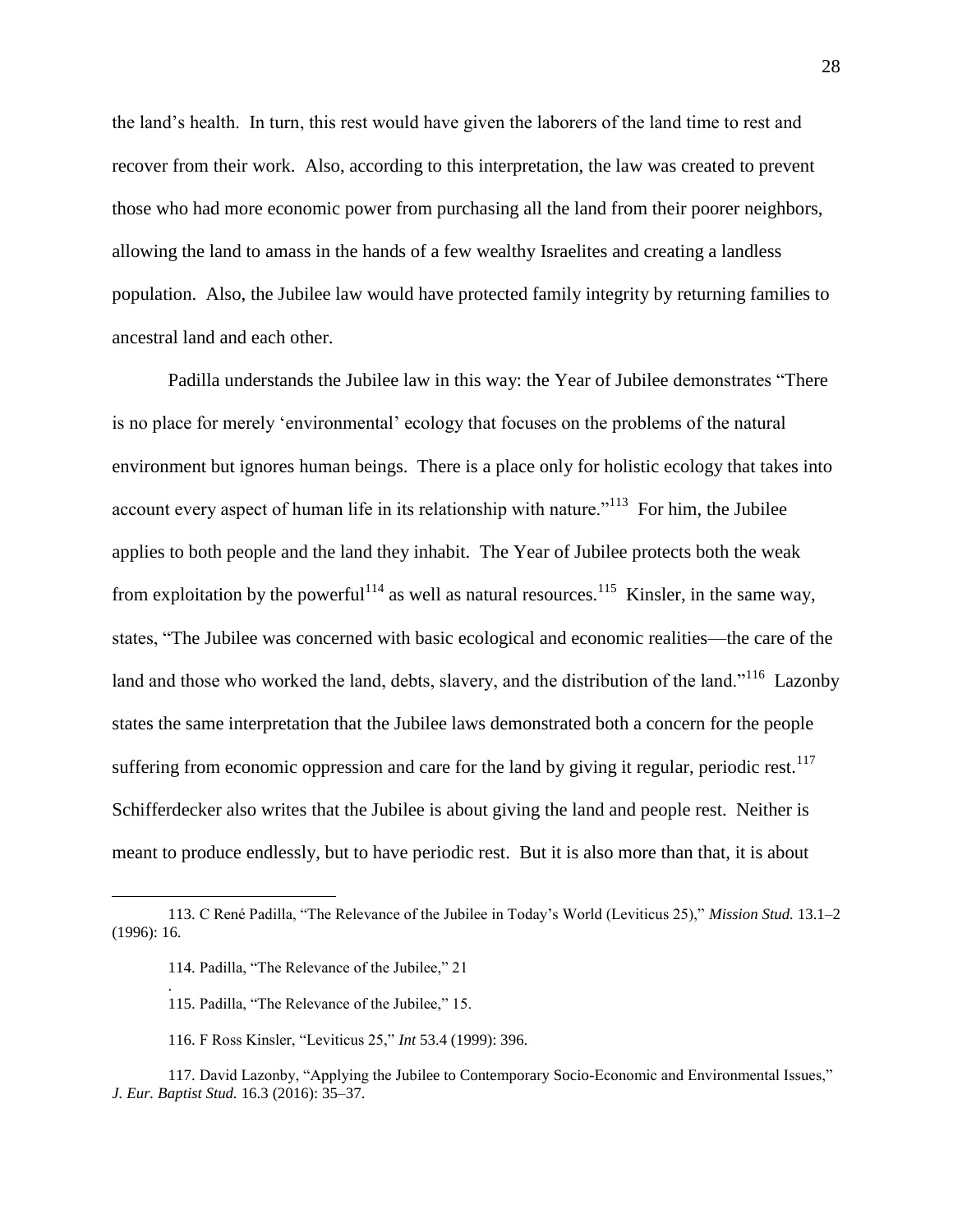returning home to the land God gave. This would prevent permanent poverty by an Israelite.<sup>118</sup> Baker, in his study of the Jubilee, identifies three major components of the Jubilee law: rest, freedom, and restoration. The land is the focus of rest, to prevent harming the land.<sup>119</sup> People are the focus of freedom and restoration. In both, the law protects the weaker against the exploitation of those more powerful than they.<sup>120</sup> Bergsma, who believes the Jubilee laws were intended to be enacted, states that the Jubilee law was mainly concerned with family unity, but also protecting the land for the sake of the family unity and Israelites from the exploitation of the powerful.<sup>121</sup> Finally, Milgrom, in his commentary, interprets the Jubilee law as focused on both ecological and economic concerns. This is especially seen in his application of the Year of Jubilee law in a modern context.<sup>122</sup>

The application of the ecological interpretation of the Jubilee year is broader than the category itself. This is understandable depending on the concerns of the scholar or theologian. Padilla suggests the Jubilee law "demands true solidarity with the poor... The God who relates to his people by means of the covenant is the God of liberation, the God who hears the cry of the oppressed, the God who loves justice. Recognition of the true God includes, therefore, the practice of economic justice."<sup>123</sup> As far as the land is concerned, "Crop rotation, the refusal to use chemical pesticides, and the development of organic agriculture may be initial steps in the contemporary practice of the ecological responsibility indicated by the sabbatical rest of the

122. Milgrom, *Leviticus 23-27*, 2271.

 $\overline{a}$ 

123. Padilla, "The Relevance of the Jubilee," 25.

<sup>118.</sup> Kathryn M Schifferdecker, "Sabbath and Creation," *WW* 36.3 (2016): 212-14.

<sup>119.</sup> David L Baker, "The Jubilee and the Millennium: Holy Years in the Bible and Their Relevance Today,‖ *Themelios* 24.1 (1998): 56.

<sup>120.</sup> Baker, "The Jubilee and the Millennium," 58-61.

<sup>121.</sup> Bergsma, "The Year of Jubilee and the Ancient Israelite Economy," 161–62.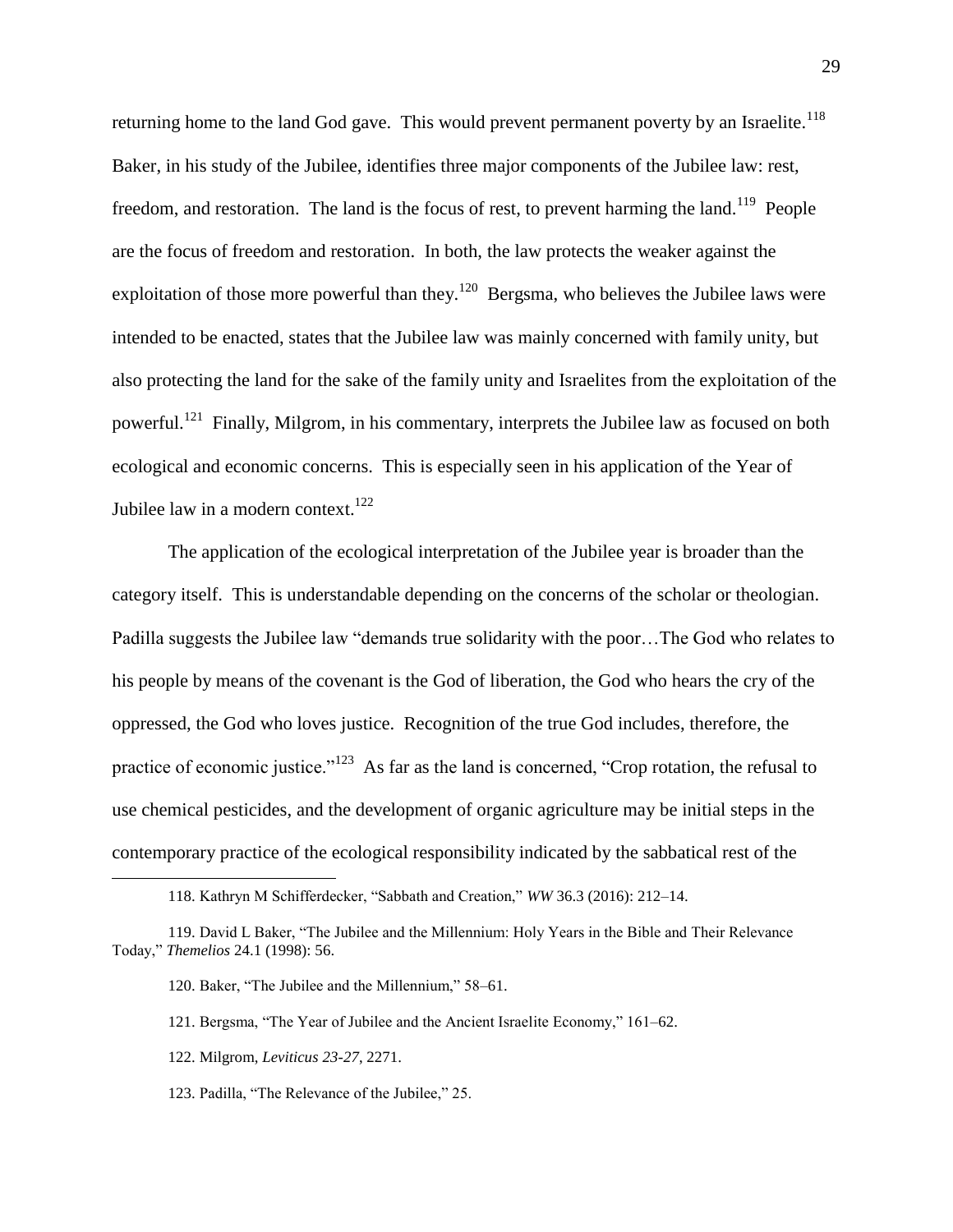earth."<sup>124</sup> Kinsler does not state any specific applications but states generally, "The call to justice, solidarity with the poor and oppressed, the practice of freedom, and the care of creation must be critical for all of us as we come to the end of a millennium and the beginning of another." 125

Schifferdecker and Bergsma also apply the Jubilee law more broadly, "Matter matters to God and it should matter to us. Bodies matter. Soil matters. God cares about such things."<sup>126</sup> She continues by pointing to the rest the Sabbath and Jubilee bring to people as a means by which God addresses the 'appetite' of people for more resources. It also gives the rest that nature and our neighbor desperately need.<sup>127</sup> Bergsma, as stated before, believes the Jubilee law mainly protects family integrity. His broad application of the law to today is that "Christians" should advocate for social policies that promote mutual responsibility within the extended family, the maintenance of the integrity of the extended family, and property ownership as a means to foster trans-generational memory and identity."<sup>128</sup>

Some scholars and theologians are more specific in their application. Lazonby applies the Jubilee law to six different concerns: over-farming, climate change, international debt, modern-day slavery, land expropriation, and wealth accumulation. The first two relate to the land and are the result of not giving the land the rest it needs. The last four relate to people. For modern-day slavery, he addresses the issues of human trafficking and exploiting poor people as if they are modern slaves. In land expropriation, he addresses the problem with rich nations

<sup>124.</sup> Padilla, "The Relevance of the Jubilee," 15.

<sup>125.</sup> Kinsler, "Leviticus 25," 399.

<sup>126.</sup> Schifferdecker, "Sabbath and Creation," 215.

<sup>127.</sup> Schifferdecker, "Sabbath and Creation," 217.

<sup>128.</sup> Bergsma, "The Year of Jubilee and the Ancient Israelite Economy," 164.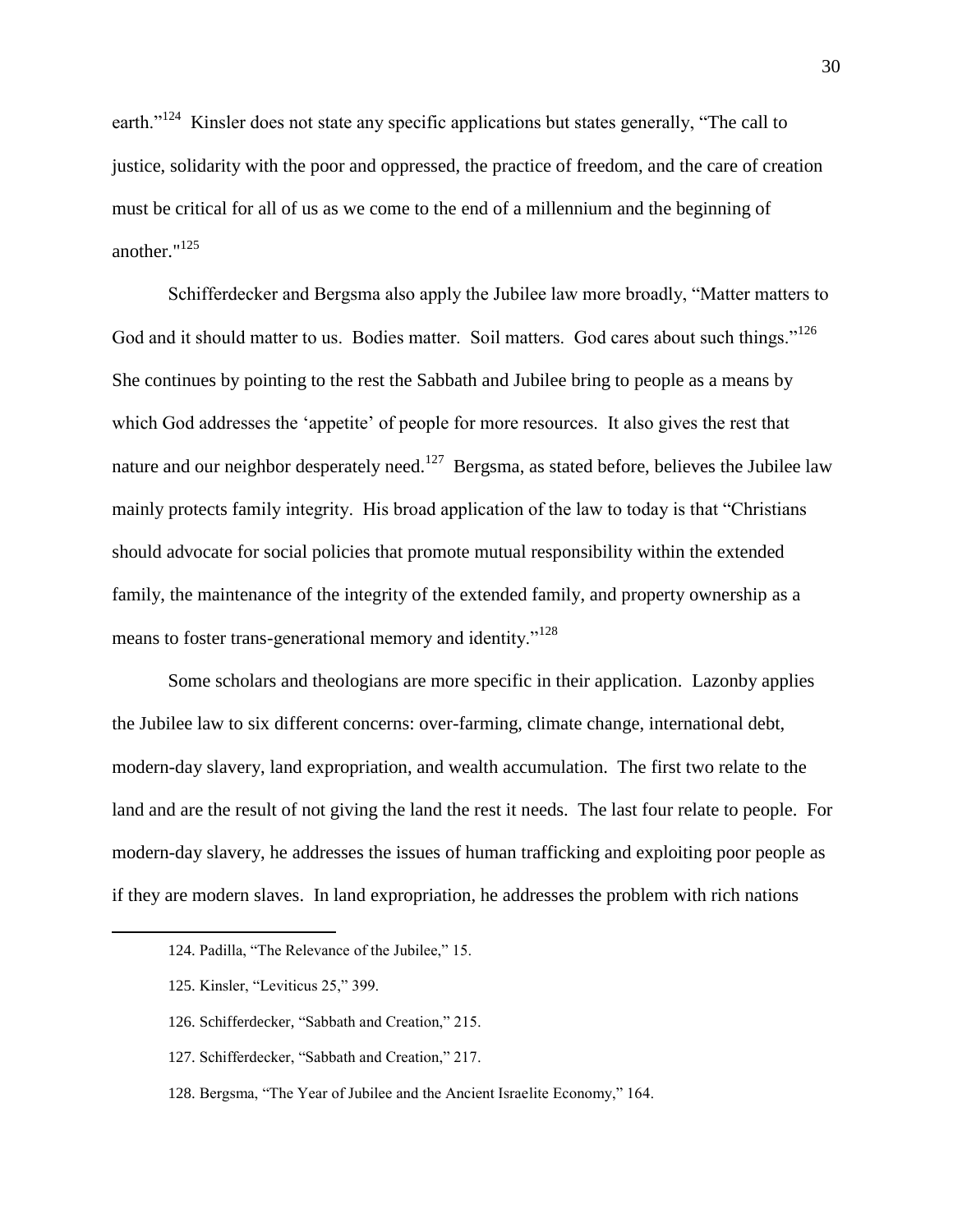buying land from poorer nations permanently. The richer nations can abuse this land and prevent the development of the land by citizens of the poorer country, resulting in continued poverty. He suggests making the land leasable for a period and then returned, like in the Jubilee year. Finally, wealth is accumulating in the hands of a few people. He suggests a progressive global tax to redistribute wealth.<sup>129</sup> Baker similarly applies the Jubilee law. He believes people need to restrain themselves from abusing the environment and care for the natural world.<sup>130</sup> He also applies it to the physical needs of people. For him, the church should be more involved in freeing people from oppression and suffering in the world.<sup>131</sup> "Christians today should be taking the lead in working for improvements in the social and political spheres, bringing freedom to those who are deprived and oppressed." $132$ 

Many of the authors also applied the Jubilee law to the need for debt forgiveness on an

international level. Olanisebe describes a movement often mentioned in this literature:

A Group known as the Jubilee 2000 movement, which was formed in the mid-1990s, was inspired by the biblical text in Leviticus 25:10. People from over sixty countries organized local and national campaigns on debt forgiveness for the Highly Indebted Poor Countries (HIPC). Basing themselves on the application of the idea behind the Sabbatical and Jubilee year, the movement called on the developed nations to forgive the debts of more underprivileged countries as the year 2000 approached.<sup>133</sup>

These nations then could dedicate their resources, otherwise spent on paying their debt, to

support and care for their people.<sup>134</sup> This would improve the overall ecology of the nation.

- 132. Baker, "The Jubilee and the Millennium," 59.
- 133. Olanisebe, "Sabbatical and Jubilee Regulations," 199.
- 134. For more reading, see Milgrom 2270-71, Padilla, Lazonby, and Baker.

<sup>129.</sup> Lazonby, "Applying the Jubilee," 43-50.

<sup>130.</sup> Baker, "The Jubilee and the Millennium," 56–57.

<sup>131.</sup> It should be noted; he does not limit it to economic suffering, but also applies it to spiritual suffering under sin. His point is that the church should attend to the physical needs of the oppressed more than they have in the past. This does not mean forsaking one for the other, in either direction.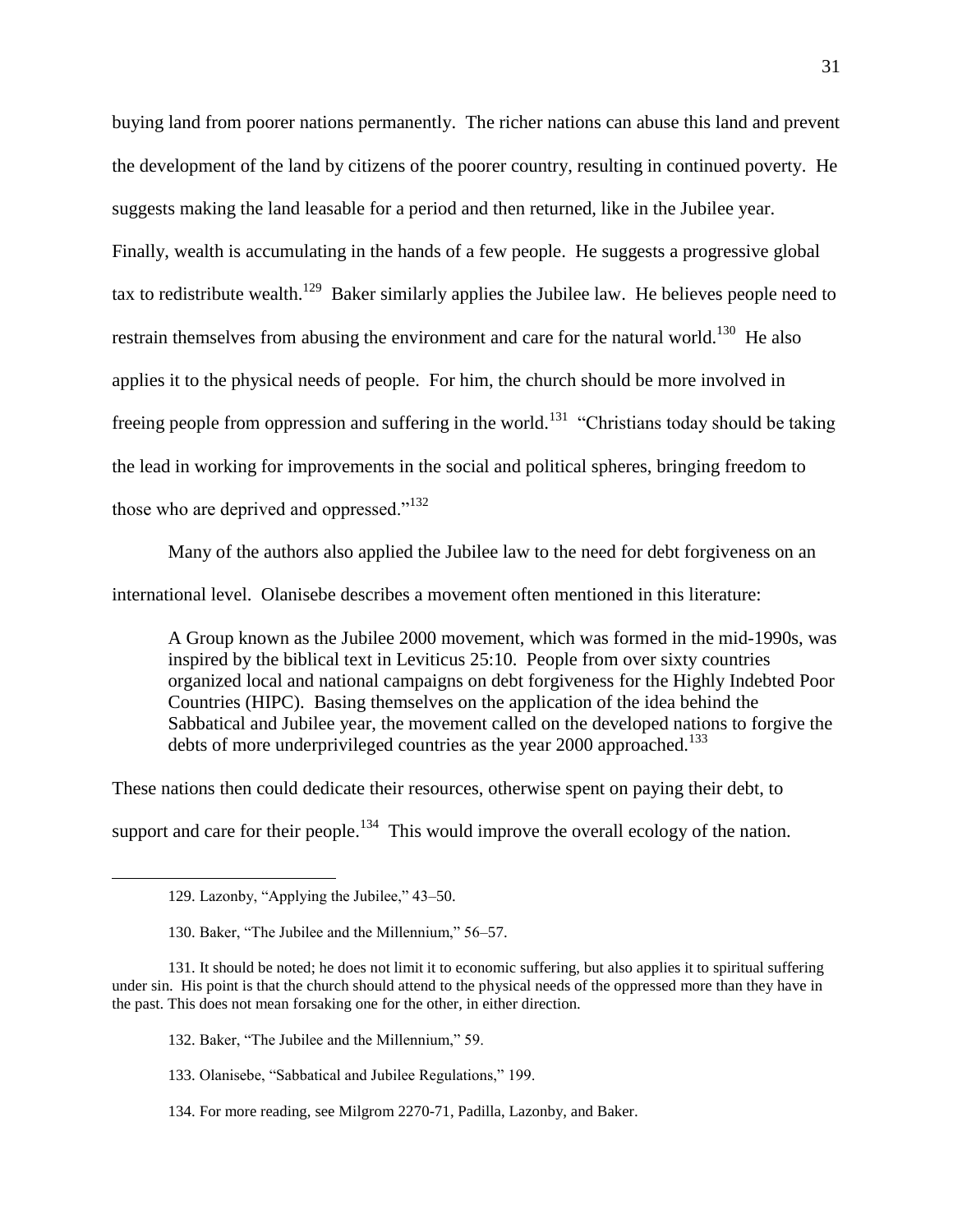# Political Interpretation

Another interpretation some scholars and theologians make of the Jubilee law is related to politics. The previous two categories of interpretation could easily be grouped into this category and the following authors could be grouped with the previous two categories. In the articles of Ahn and Barry, the Jubilee is applied directly to political issues. Ahn writes, "The purpose of this paper is to respond to the current political (d)evolvement with a new theological appropriation of the biblical concept of 'jubilee.' I argue in this paper that Christian churches and communities should adopt a new theopolitical paradigm modeled after jubilee in engaging the political process to promote justice and peace for many undocumented people."<sup>135</sup> For him, the Jubilee has an important political implication based on a key thought, "No humans should be kept under permanent indebted, enslaved, or illegal status."<sup>136</sup> Barry sees the Jubilee as an important theme for understanding Scripture.<sup>137</sup> He further expands on this hermeneutical view by applying it to other parts of Scripture from Exodus to Revelation. He does this not to "provide an exhaustive history," but rather, "to interpret the past as a guide for the present and a hope for the future." $138$ 

For both authors, the Year of Jubilee is applied to political issues. For Ahn, he applies the Jubilee to undocumented immigrants to the United States and the debt they acquire to the

<sup>135.</sup> Ilsup Ahn, "Proclaiming the Jubilee Year for Undocumented Migrants: Anti-Immigration Biopolitics and a Christian Theopolitical Response," Polit. Theol. 18.3 (2017): 249.

<sup>136.</sup> Ahn, "Proclaiming the Jubilee Year for Undocumented Migrants," 249.

<sup>137.</sup> S. Barry, "The Year of Jubilee: A Hermeneutic for Social and Moral Transformation in South Africa," *SkrifligIn Luce Verbi* 45.4 (2011): 869.

<sup>138.</sup> Barry, "The Year of Jubilee," 870.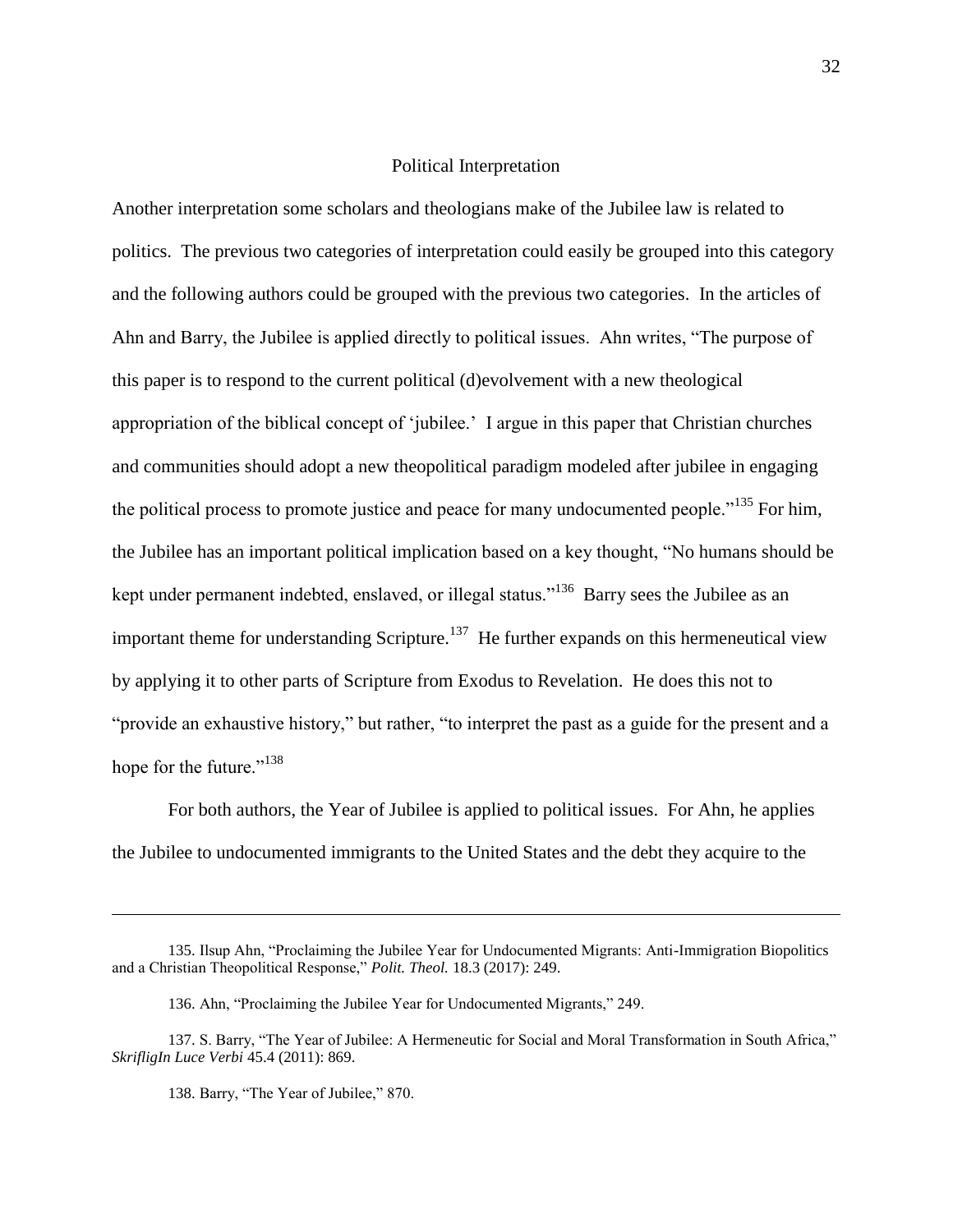country when they immigrate into it. Essentially, this debt is invisible and unable to be paid back, unless they leave the United States. This keeps those undocumented immigrants in constant debt to the nation and liable to be punished.<sup>139</sup> For him, the Jubilee provides a means to solve the problem of undocumented migrant workers by forgiving them of this debt and allowing them to be citizens, instead of punishing them. $140$  Churches and faith communities should be struggling for their undocumented neighbors so that the debt is forgiven.<sup>141</sup> For Barry, he generally applies the Jubilee law to the concerns of South Africa. He writes, "An Internet search has revealed very little recent (post-2000) academic writing, and no evidence that black theologians have written on this topic; considered here as of fundamental importance in postapartheid democratic South Africa. The intention of this article is to promote and encourage that debate in the South African context."<sup>142</sup> He applies the Jubilee to the church in South Africa to encourage change in the country, by using the church's resources<sup>143</sup> to start the change the world needs.<sup>144</sup>

## Spiritual-Ethical Principles Interpretation

This final category of interpreting the Year of Jubilee law groups the authors that interpret the law with a focus on the principles the law teaches that are spiritual or ethical. They do not see a

- 141. Ahn, "Proclaiming the Jubilee Year for Undocumented Migrants," 266.
- 142. Barry, "The Year of Jubilee," 894.

<sup>139.</sup> Ahn, "Proclaiming the Jubilee Year for Undocumented Migrants," 260–61.

<sup>140.</sup> Ahn, "Proclaiming the Jubilee Year for Undocumented Migrants," 264.

<sup>143.</sup> The churches resources are: prophetic ministry, evangelical ministry, pastoral ministry, teaching ministry, liturgical and sacramental life, ministry of presence, healing ministry, people, and commitment to social justice.

<sup>144.</sup> Barry, "The Year of Jubilee," 895–96.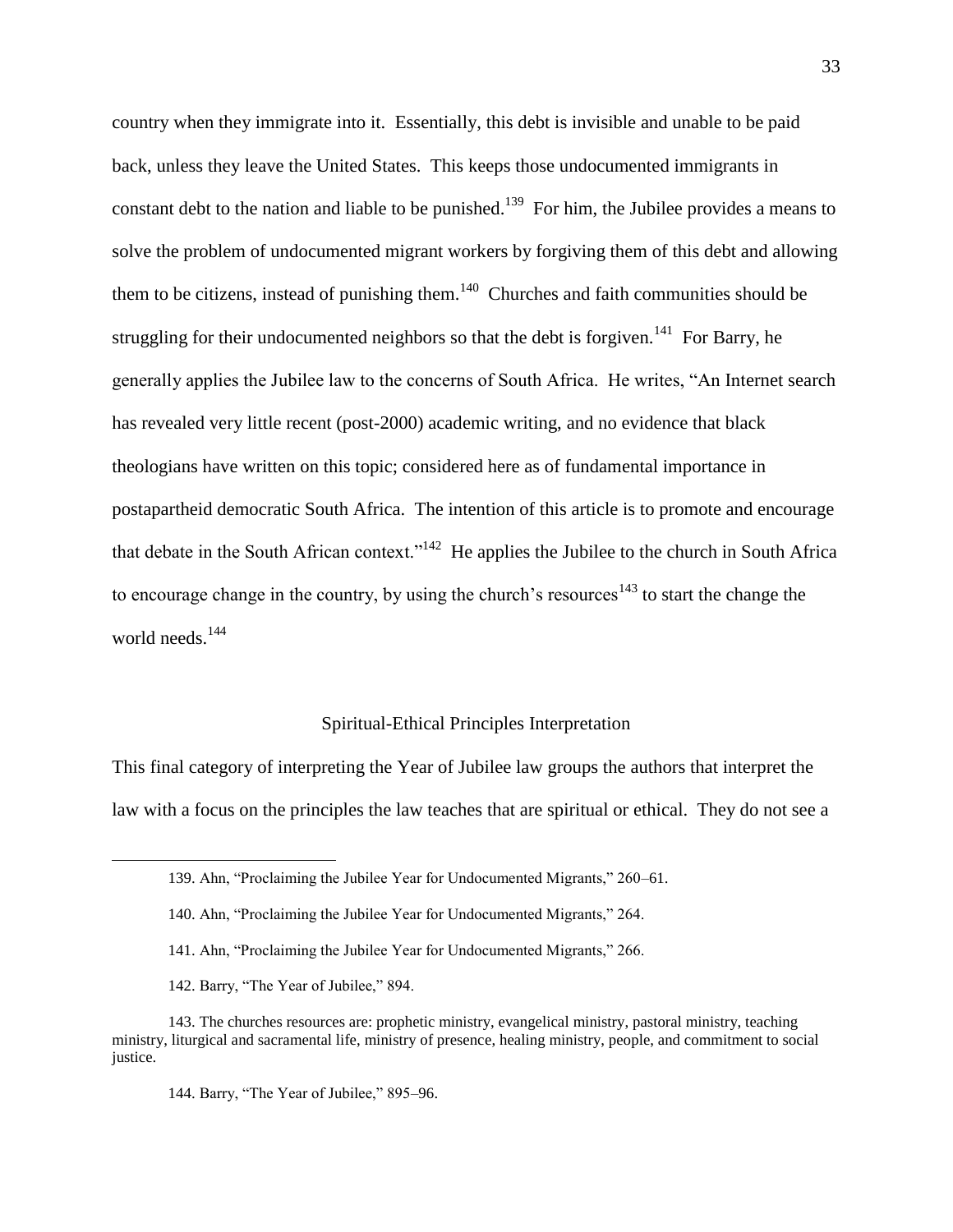way to apply the Year of Jubilee law to a modern context, so it needs to be interpreted and applied in another way because the law is important for people today. So, principles are developed that exist behind the law and then applied to today. Often, this means focusing on specific parts of the Jubilee law.

Harbin's article is a response to the social justice interpretation of the Jubilee law. He does not believe the law can be interpreted in this way or as a foundation for social justice issues.<sup>145</sup> Instead, he asserts that principles can be learned from the Jubilee law. "Valid analogies require that we look for clear expression of the character of God as well as the nature of mankind which the Year of Jubilee illustrates, and use those characteristics as the principles on which we build any model of social justice. Valid character traits will also be evidenced elsewhere throughout Scripture."<sup>146</sup> So, for a principle to be derived from the Jubilee law, it needs to be obvious from the law as well as seen in the New Testament. The three main principles behind the Jubilee law are, first, that God is sovereign and, therefore, people are to be good stewards of their possessions in accordance with God's will. Second, God gives gifts to those who do not deserve them. Since this is the case, it should create humility in the possessor and encourage them to be wise with their possessions. Third, "The bottom line is that I will be held responsible for how I manage the assents given to me with the key operative terms 'justice'

<sup>145.</sup> Michael A Harbin, "Jubilee and Social Justice," *JETS* 54.4 (2011): 695–97.; he asserts three reasons it cannot be used as the foundation for social justice. First, the Jubilee law did not deal with debt forgiveness. The debt was paid off by the sale of the land. Therefore, there was no debt, but only the periodic returning of land to the ancestral families. Second, the relationship with God is foundation of the Jubilee Year law and social justice in the first place. Third, in order to follow the Jubilee law, people need to recognize God as sovereign over all. The land is God's and he gives it according to his purposes. Effectively, social justice is not addressed in this law in any way.

<sup>146.</sup> Harbin, "Jubilee and Social Justice," 698.; this interpretation can be appreciated by Lutheran theologians who let Scripture interpret Scripture.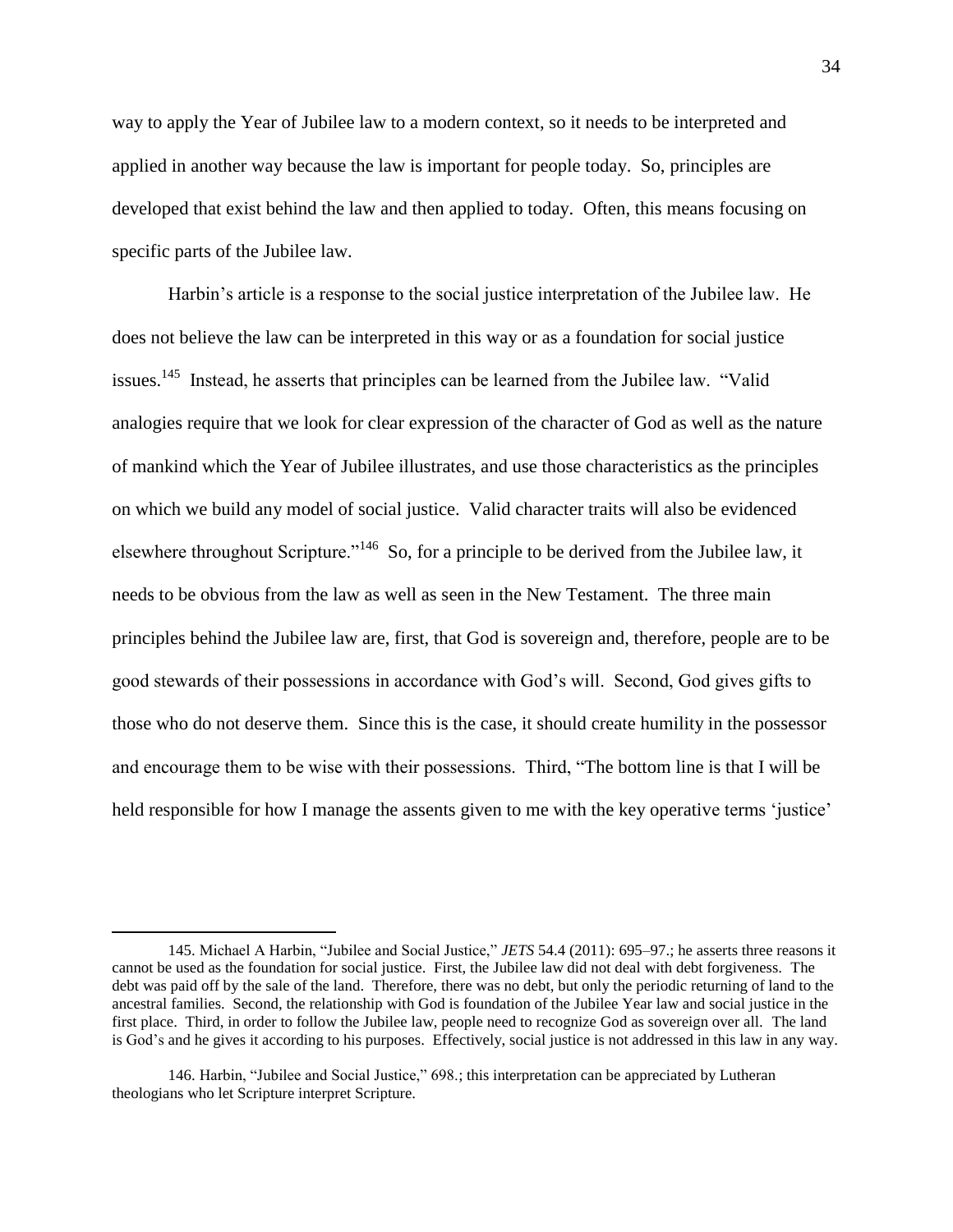and 'righteousness.'"<sup>147</sup> So, the Jubilee teaches that people should treat each other fairly and compassionately, especially to help each other through difficult times.

John Bright in *The Authority of the Old Testament* gives an interpretation of the Jubilee law that focuses not on the law but on the theology of the law. First, he addresses the original purpose of the law, "to prevent the amassing of large estates in the hands of a few, while poor peasants were crowded from their lands."<sup>148</sup> However, he identifies that there is a theology behind the law. The entire chapter has a definite theological concern: the land is God and everything is on loan from him, God watches every business dealing and wants them to be carried out fairly, and God wants people to be gracious with the less fortunate among them. For him, this theology of the law can be interpreted from the law and is still relevant today.<sup>149</sup>

Leiter does not view the Year of Jubilee and its law as practical or enforceable, but instead a utopian ideal. Therefore, the Jubilee must have a different purpose, for which it was included in the Bible. "Such laws do not function effectively as an enforceable legislation but tend to take on other functions that serve the society that created them in the first place. Such functions normally fall under the realm of the symbolic and didactic."<sup>150</sup> The symbolic purpose of the Jubilee law is that the Jubilee law codifies the values of a group's belief or values into the national law to send a message. His example is the Eighteenth amendment. "From a practical standpoint the Eighteenth Amendment was a legislative nightmare that was eventually abolished. On the other hand, it served as an important symbol for those groups who were morally opposed

<sup>147.</sup> Harbin, "Jubilee and Social Justice," 699.

<sup>148.</sup> John Bright, *The Authority of the Old Testament* (Nashville, Tenn.: Abingdon, 1967), 153.

<sup>149.</sup> Bright, *The Authority of the Old Testament*, 153.

<sup>150.</sup> Leiter, "The Year of Jubilee," 175.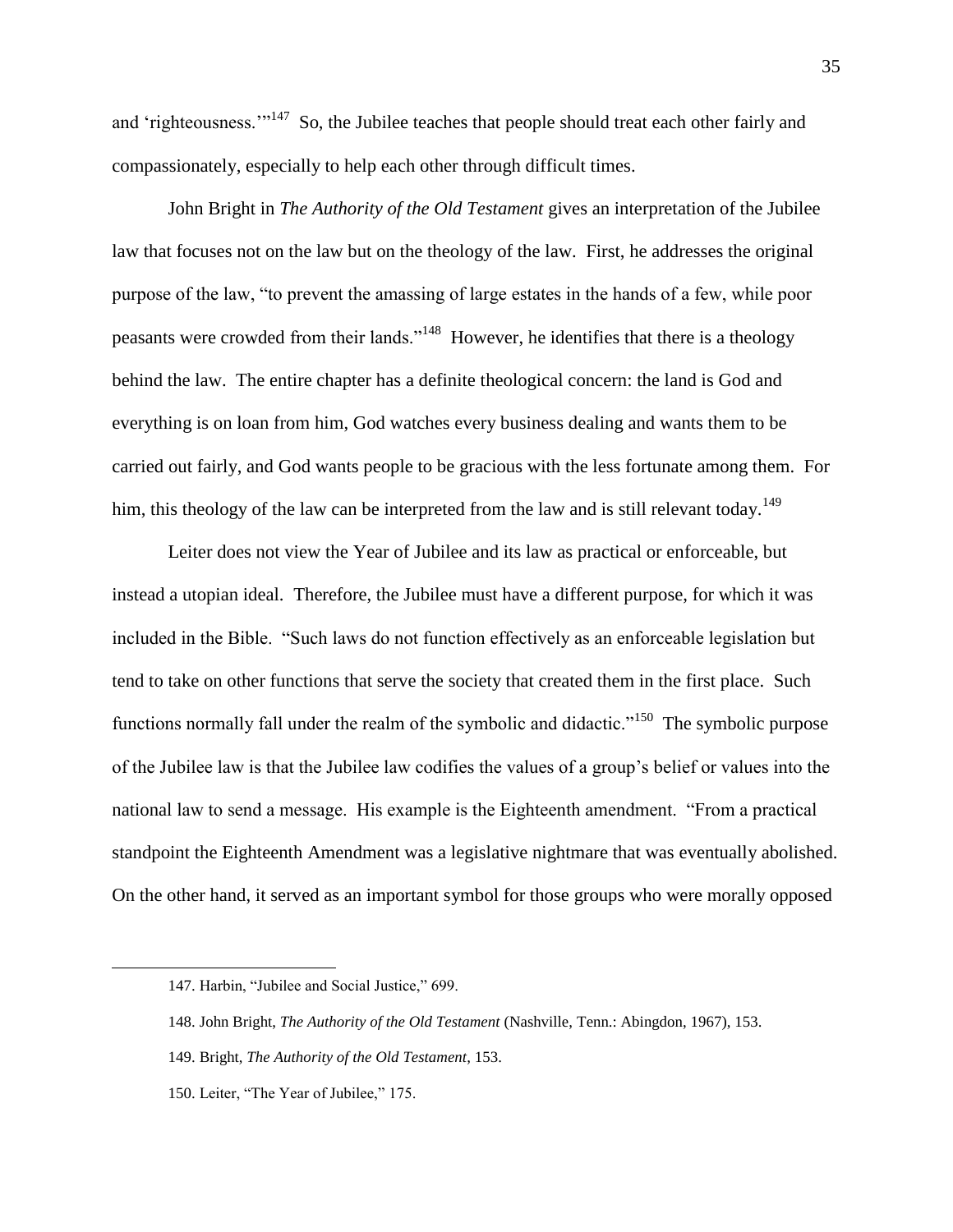to the consumption of alcohol."<sup>151</sup> The Jubilee law was a symbol for the community to show that everyone had a right to land and work the land. The law was a symbol for those that sympathized with the poor and advocated for an egalitarian society.<sup>152</sup> The didactic purpose of the Jubilee law is to teach the people what is right and wrong, what is morally appropriate and what is not. The law demonstrates what behavior a society condemns and approves.<sup>153</sup> So, for the Israelites, they teach "the community that equitable distribution of the land should indeed occur. They furthermore instruct the people that when land must change hands due to dire economic circumstances, it must be done in a fair and decent way."<sup>154</sup> Also, it teaches, "perpetual servanthood is prohibited and that at some time the buyer is obligated to return the servant back to his or her family."<sup>155</sup>

For both Morrow and Panpe, the Jubilee law teaches about God and how people are to live connected with God. For Panpe, his purpose in his article is to evaluate Nigeria as a country in its 50 years of independence, their jubilee of freedom. He connects this thought to the Jubilee year in Israel and focuses specifically on the freedom from oppression and slavery of the Jubilee law.<sup>156</sup> His other interpretation of the Jubilee is seen in his application of the year to Nigeria in their Jubilee celebration. Essentially, the most important point is acknowledging that God is the provider and sustainer. All his other applications for Nigeria's situation flow from this main

- 153. Leiter, "The Year of Jubilee," 177.
- 154. Leiter, "The Year of Jubilee," 178.
- 155. Leiter, "The Year of Jubilee," 179.
- 156. Manasseh H Panpe, "The Ethical Relevance of the Jubilee," *BTSK Insight* 7.1 (2010): 44.

<sup>151.</sup> Leiter, "The Year of Jubilee," 176.

<sup>152.</sup> Leiter, "The Year of Jubilee," 178-79.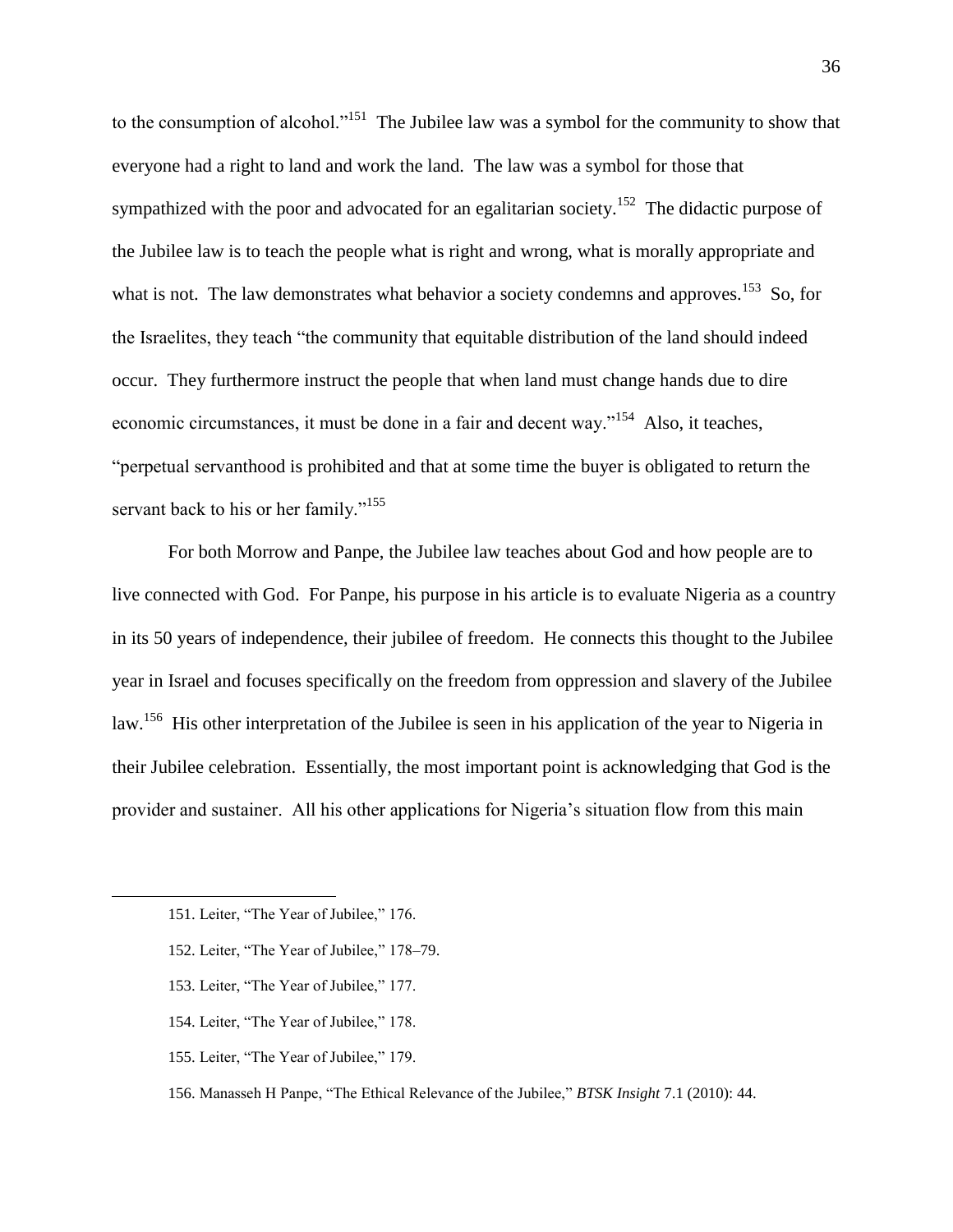interpretation of the purpose of the Jubilee law.<sup>157</sup> In a similar way to Panpe, Morrow sees the law addressing two significant thoughts both connected to God, especially because the Year of Jubilee is idealistic and utopian. "Most likely, Leviticus 25 provided an important expression of two significant theological ideas that Israel needed to commit to…The first is connected to the belief that the true owner of the land is YHWH. The second is the importance of the Sabbath as an institution for hallowing time."<sup>158</sup> Both are wrapped up in each other as the land is redistributed in a year that is to be hallowed, the Jubilee year. The people were to learn these two truths from the  $\text{law}$ <sup>159</sup>

For all these authors, since their interpretation explores the underlying principle in the law, their application of the Jubilee law is the application of the underlying principle. Bright states that the theology of the law is still applicable today, but the law is not. So, people today should act according to the theology of the law. For the Jubilee, this specifically means that everything is on loan from God because he owns it, God wants every business dealing carried out fairly, and God wants gracious action toward the less fortunate.<sup>160</sup> For Harbin, since God is sovereign and graciously gives gifts, people must learn to use their gifts wisely and humbly. One way this is accomplished is by using the gifts God gives compassionately and fairly, concerning those who are in need. He does not specifically apply the principles, instead, recognizes the modern context differs from the Israelite context. Therefore, more work needs to be done to understand how it can be applied today.<sup>161</sup> Bright would understand the application of the

<sup>157.</sup> Panpe, "The Ethical Relevance of the Jubilee," 44-46.

<sup>158.</sup> Morrow, *An Introduction to Biblical Law*, 188.

<sup>159.</sup> Morrow, *An Introduction to Biblical Law*, 188–89.

<sup>160.</sup> Bright, *The Authority of the Old Testament*, 153.

<sup>161.</sup> Harbin, "Jubilee and Social Justice," 698-99.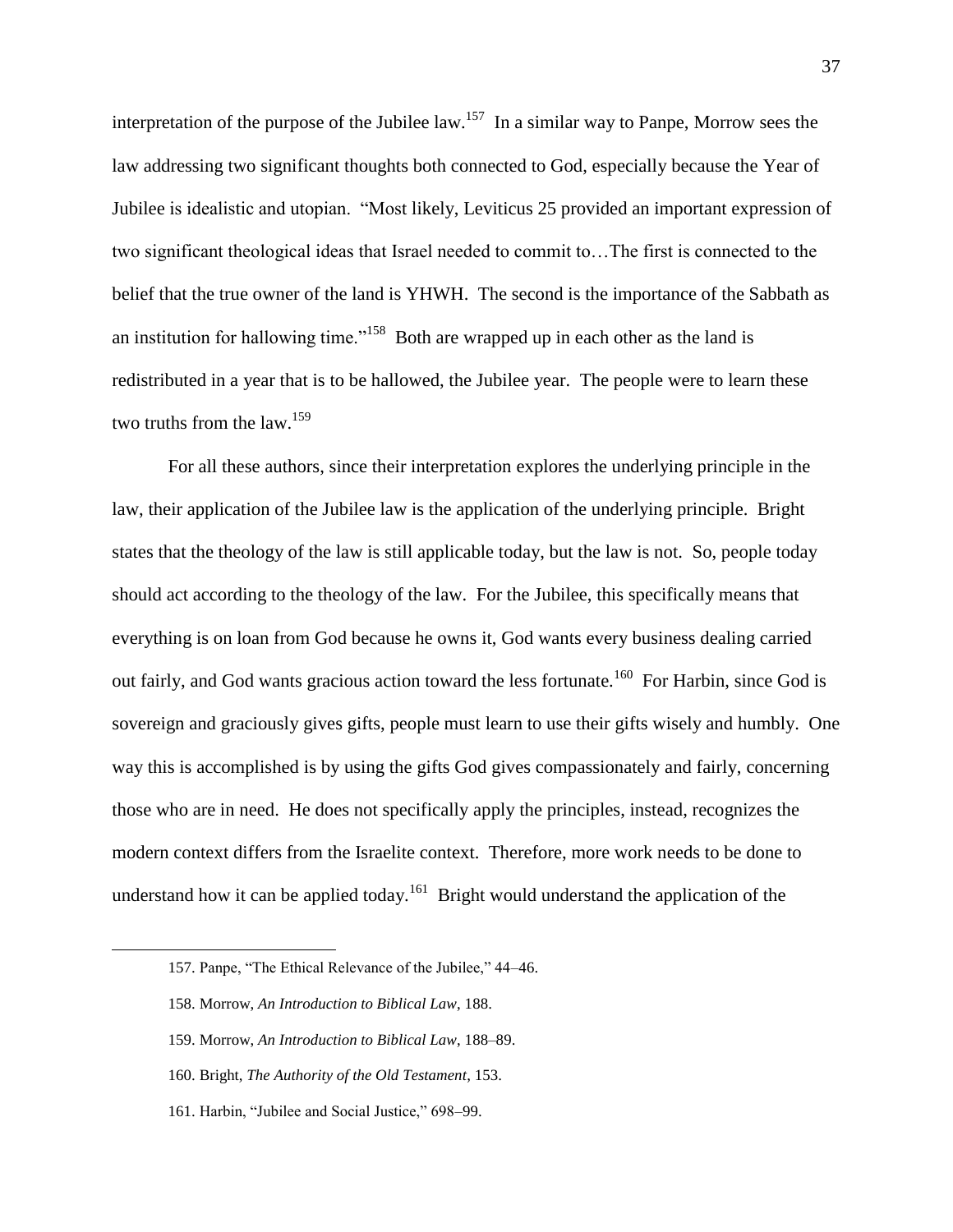Jubilee law similarly, though he does not give specifics. For Leiter, since the law serves a symbolic and didactic purpose, it brings hope to social reformers struggling with obstacles to their work. He applies this specifically to the international debt crisis addressed previously under the ecological interpretation.<sup>162</sup> He also states, "By way of educational and symbolic inferences, the Jubilee legal rules convey a message to the world that visions of hope and promise, when taken seriously, can transform unjust situations and conditions into a just and righteous reality."<sup>163</sup> The law is meant to create hope and promise for the future to create change. Morrow also applies the Jubilee in the same way, the Jubilee creates hope that the future can change.<sup>164</sup> In a way, both Morrow and Leiter see the Jubilee as an institution that directs the eyes of the struggling forward to a better future. For Panpe, with the main principle of the Jubilee law focusing on God as sovereign, he applies the Jubilee law to the actions of Nigerians. Nigeria should strive to provide as God has done for them, shun greed and corruption, encourage peaceful living between different religions, encourage forgiveness, and a love for both God and one's neighbor. Ultimately, they should pattern their actions after Christ.<sup>165</sup>

# **Christological Interpretation and application of the Jubilee law**<sup>166</sup>

163. Leiter, "The Year of Jubilee," 182.

 $\overline{a}$ 

- 164. Morrow, *An Introduction to Biblical Law*, 189.
- 165. Panpe, "The Ethical Relevance of the Jubilee," 45–50.

166. It is interesting to note the change in the types of sources cited from the non-Christological interpretation to the Christological interpretation. In the former, many of the sources are mostly articles and some books. In the later, many are books and less article. This could be due to my bias revealed in the source selection. It could also reveal the difference in the general interpretation or application of the Year of Jubilee in different sources.

<sup>162.</sup> Leiter, "The Year of Jubilee," 180–81.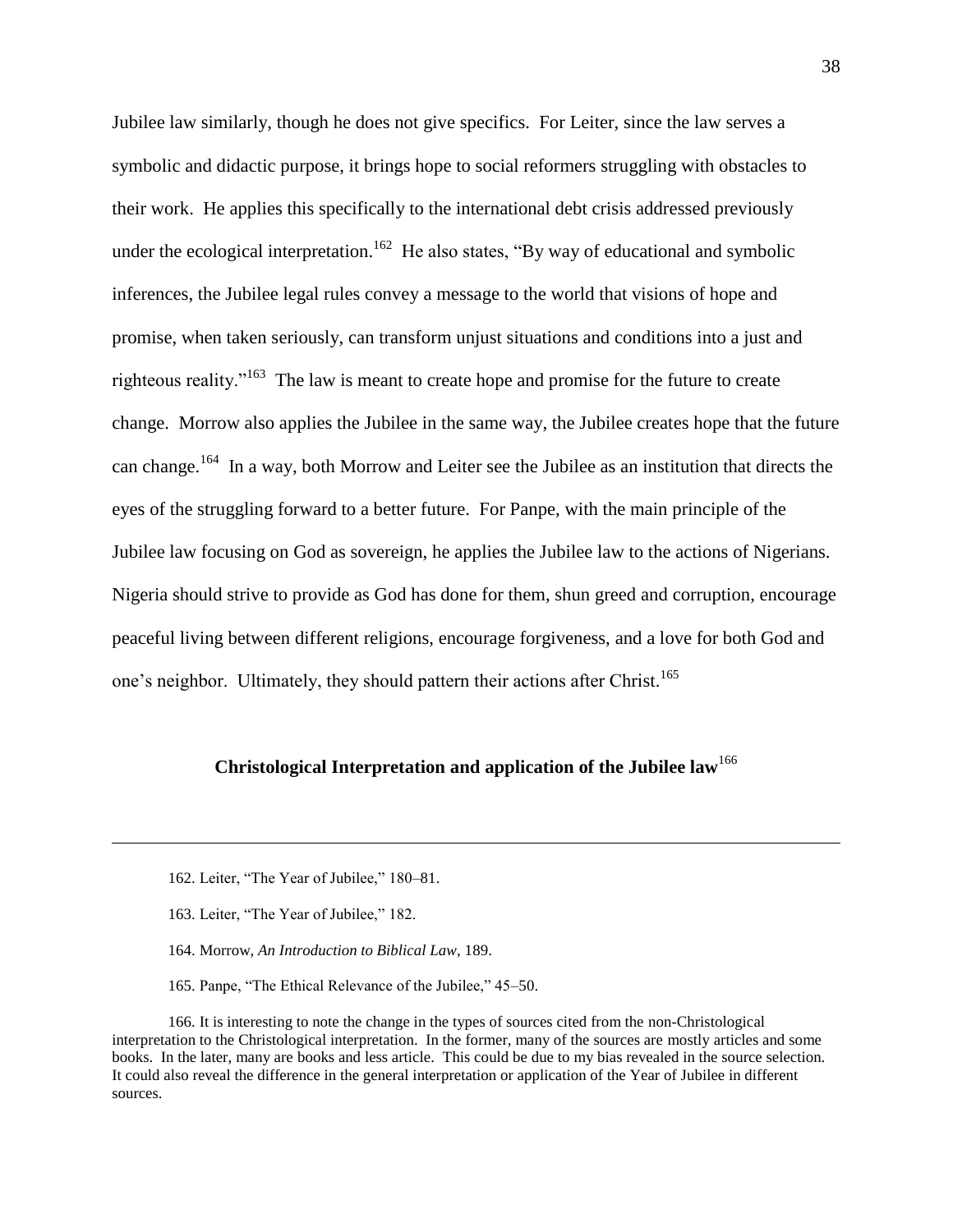Once again, at the risk of stating the obvious, the Christological interpretation of the Jubilee law has Christ either the focus or an important part of the interpretation of the Jubilee law. This general interpretation and application can be broken down into four smaller categories of interpretation. The first two categories both have Christ's work of redemption, which ushers in the messianic era of history, $167$  as their focus. The first focuses on Christ's work of forgiveness as the fulfillment of the Jubilee, the second category includes this work of forgiveness and the underlying spiritual principles in the law. The third and fourth categories focus on the eschatological fulfillment of the Jubilee in Christ when he will come back to release people from sin. The fourth category, like the second previously mentioned, elaborates on the eschatological fulfillment by connecting it to spiritual principles in the law. If a scholar or theologian makes a connection between the Jubilee law and Christ, often it is through the Jubilee language in Isaiah 61 and then Christ's Nazareth sermon in Luke 4, where Jesus declares he is the fulfillment of Isaiah  $61<sup>168</sup>$  Often, the application of the Jubilee Year in this interpretive group is general and focused primarily on Christians.<sup>169</sup>

## Redemptive Interpretation

The focus in this interpretation of the Jubilee law is exclusively on Christ's work of forgiveness. This will separate it from the following interpretation, which not only focuses on Christ's redemptive work but also includes some spiritual principles that Christians today should follow.

<sup>167.</sup> By this, I mean the time between Christ's first coming and his second coming.

<sup>168.</sup> There is overlap between the redemptive and eschatological categories of interpretation. Therefore, there is flexibility in understanding which category an author may be categorized in. Often, it may feel an author could fit into both the redemptive and eschatological category.

<sup>169.</sup> This is in contrast to the previous general non-Christological interpretations, which tended to be more specific in their application. Also, their applications were broadly applied to all people and not limited in scope to Christians.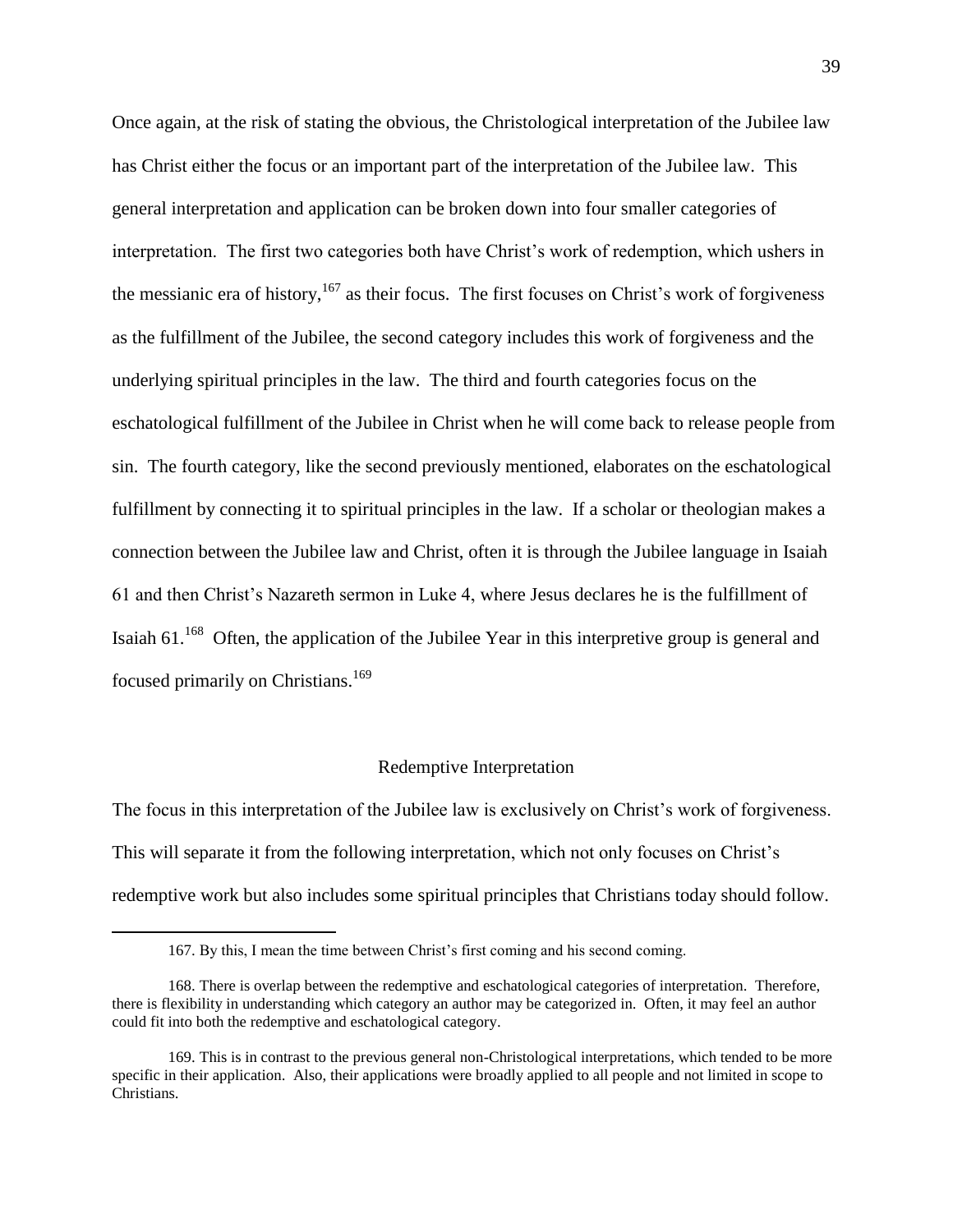Lessing and Steinmann in *Prepare the Way of the LORD* write, "The Jubilee release in Lev 25 points toward Isa 61:1-13, where the Suffering Servant declares that Yahweh anointed him to enact an extraordinary and ongoing Jubilee."<sup>170</sup> In Luke 4, Jesus announces he is that Servant and come to enact the Jubilee. Radner expresses a similar thought, sin ruins the order that God has instituted for the world. So, Jesus comes to bring forgiveness and restoration. He does it by offering himself.<sup>171</sup> Also, Kleinig in his commentary states that the reason Luke records Jesus' Nazareth sermon is that it is the core of his teaching. He came to release creation from death, sin, and Satan and restore creation to God.<sup>172</sup> "Just as the Jubilee issued from the Day of Atonement in ancient Israel, so their release from sin and all the powers of darkness is the result of Christ's sacrificial death (Acts 10:39-43; 13:26-39). They are released from all debts to  $God.$ <sup>,,173</sup>

The application of the Jubilee law for these authors has two main points. One, the sin of people is forgiven.<sup>174</sup> Two, people should forgive the sins of others as God forgave them. In this way, they are practicing the Jubilee by releasing each other from their debts.<sup>175</sup>

# Redemptive and Spiritual Principles Interpretation

 $\overline{a}$ 

173. Kleinig, *Leviticus*, 555.

174. Kleinig continues by writing about the effect of the forgiveness of sins – eternal life in heaven. However, he is not included in theeschatological interpretation category because his main interpretation of the Jubilee focuses on redemption, instead the eschatological effect of the Jubilee.

175 .Kleinig, *Leviticus*, 555.

<sup>170.</sup> Lessing and Steinmann, *Prepare the Way of the LORD*, 111.

<sup>171.</sup> Ephraim Radner, *Leviticus* (Grand Rapids: Brazos, 2008), 269.

<sup>172.</sup> Kleinig, *Leviticus*, 554.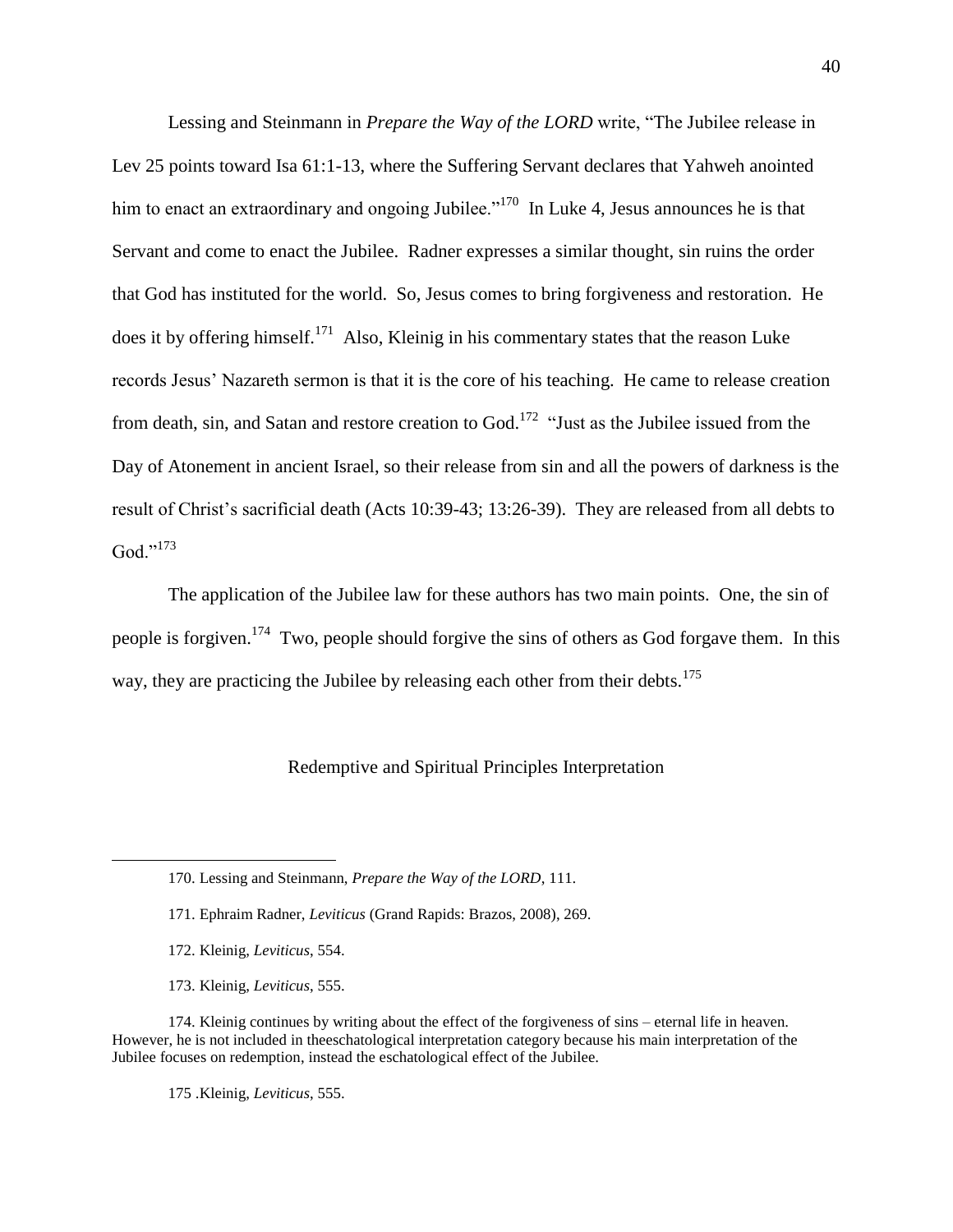The focus of this interpretation is not only Christ's work of attaining forgiveness but then it further sees that the Jubilee laws have an impact on the Christian life. The impact included is not limited to the forgiveness of sins, but how the law can guide a Christian's life.

Rooker, in his commentary, writes that both the Sabbath and Jubilee years become types for the later acts of God. Jesus will especially use Isa 61:1-3 as the pattern for his ministry and the liberty or freedom he came to proclaim, the main thought in Lev  $25:10$ .<sup>176</sup> "The liberty" announced would include not only spiritual forgiveness but also the remission of debt."<sup>177</sup> Also, he states that the purpose of the law was to provide "both a spiritual and social control for the Israelites."<sup>178</sup> This took both the form of restraining greed and reminding the people of their total dependence on God as well as God's ownership of the land.

He recognizes that the application of the law for the Israelites should be different than Christians today. Christians should recognize their possessions come from God. They should trust he will care for them. Also, "it is the believer's responsibility to trust, be obedient, and seek the rule of God in every arena of life (Matt 6:25-34)."<sup>179</sup> Rooker does not specifically apply the Jubilee law but applies the law generally.

#### Eschatological Interpretation

The focus in the eschatological interpretation is the scholar or theologian's emphasis not on Christ's work of salvation as the fulfillment of the Jubilee but instead his second coming as the

 $\overline{a}$ 

179. Rooker, *Leviticus*, 312.

<sup>176.</sup> Lev 25:10 and Isa 61:1 are both connected by a uncommon Hebrew word for liberty or freedom: ור ֹר ְד. More than that, ―the favorable year of the LORD,‖ in Isa 61:2 makes the connection stronger, R. Reed Lessing, *Isaiah 56-66*, Conc (Saint Louis: Concordia, 2014), 263.

<sup>177.</sup> Rooker, *Leviticus*, 311.

<sup>178.</sup> Rooker, *Leviticus*, 311.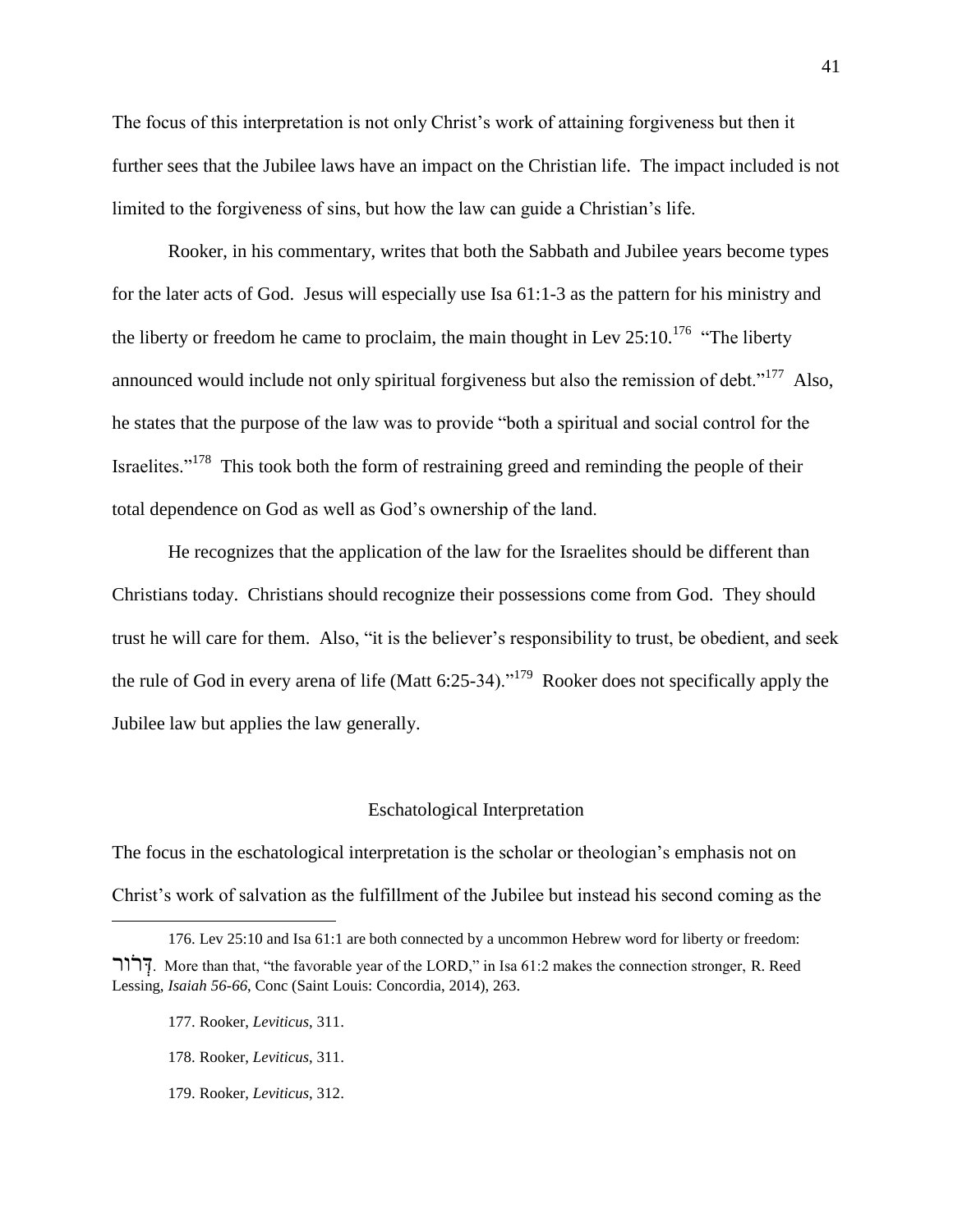fulfillment. The second coming of Christ is connected to his final liberation of his people from sin and its effects as well as their return home to him.

Shead states that the purpose of the Jubilee, as well as the Sabbath years and redemption laws, were "a partial realizing in the present of God's future blessing."<sup>180</sup> He continues, "By definition the sabbatical laws are markedly eschatological in flavor. The jubilee, in particular, is the ultimate 'sacrament of the eschaton.' Everything is intensified: the long wait, the extreme bondage, the triumphant note of atonement…by the time of the latter prophets it is the jubilee that tends to occupy the stage at climactic moments of eschatological imagination."<sup>181</sup> The Jubilee is then connected to Christ through the LXX translation of ורַֹר ְד as ἄφεσις in Lev 25:10.

The peculiar stress of ἄφεσις in Leviticus 25 shifted the law's organizing center away from the particular acts to the general principle of release; second, the unprecedented choice of ἄφεσις in Isaiah 58:6 completes the lexical circle that the LXX has drawn around the whole gamut of septennial and jubilee-related activities. By inflating their symbolic value the LXX has aided the transformation of the 'ἄφεσις legislation' from debt-relief law to prophecy of the return from exile to a vision of the final triumph of God's Messiah.<sup>182</sup>

His main idea is that the LXX translation of ἄφεσις connects the thought of Jubilee debt-release to the ultimate release by the messiah. Seiss in *Gospel in Leviticus* interprets the Jubilee in the same way. It is ultimately fulfilled when Christ comes back. "It was only after the High-priest had finished all the services of that solemn day that the silver trumpet sounded for the Jubilee. This Day of Atonement only began with the Savior's sufferings and death…The proper Jubilee,

<sup>180.</sup> Andrew G Shead, "An Old Testament Theology of the Sabbath Year and Jubilee," *RTR* 61.1 (2002): 31.

<sup>181.</sup> Shead, "An Old Testament Theology," 31.

<sup>182.</sup> Shead, "An Old Testament Theology," 32.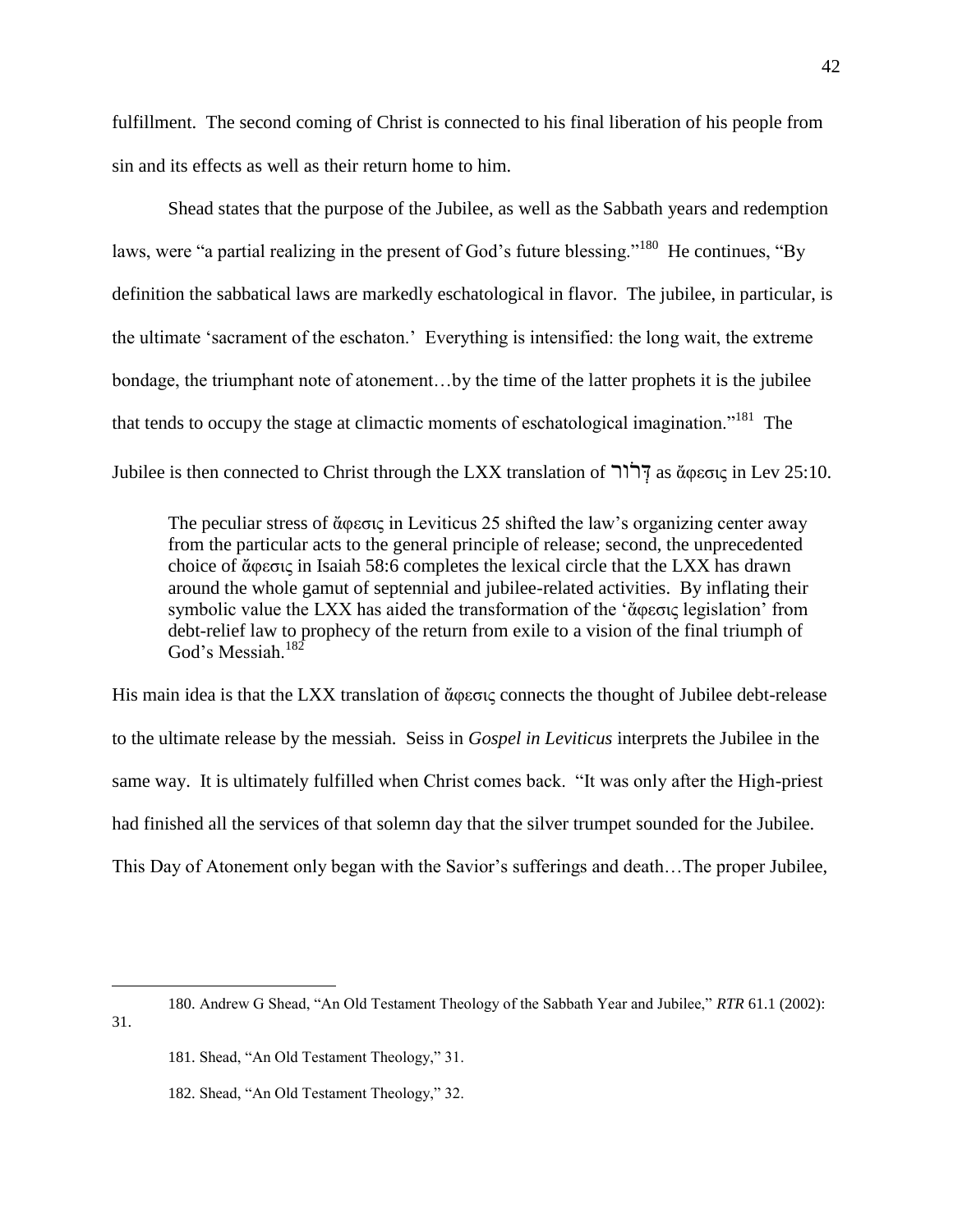therefore, is yet to come…Jesus must first appear the second time, before our final release and salvation shall be complete."<sup>183</sup>

Shead does not apply the eschatological interpretation today. Ultimately, it does affect today, as Christians look forward to its coming. Seiss does apply the interpretation to today: people are to work as they wait for the final Jubilee. Just as the Israelites worked for six years and then enjoy the abundance of God's blessing, so too are Christians to work hard as they look forward to enjoying the abundance of God.<sup>184</sup>

## Eschatological and Spiritual Principles Interpretation

Much like the interpretation of the redemptive and spiritual principles, this category of interpretation is eschatological, but the scholars and theologians also view principles behind the law that should be applied today. Similar to the interpretation of the redemptive and spiritual principles, the authors do not make a specific application, but a general application to today.

In his article, Bruno responds to the different ways the Jubilee is applied to the modernday. He writes, "The Jubilee points toward an eschatological freedom for God's people accomplished through an anointed agent."<sup>185</sup> Much like the interpretation of Seiss and Shead, this anointed agent is Christ revealed in Luke 4. Just like Seiss and Shead, Bruno writes, "the fulfillment of the Jubilee through Jesus' ministry was an inauguration, not a completion, of the eschatological Jubilee."<sup>186</sup> It is not limited to the forgiveness of sin, but also releasing people

<sup>183.</sup> Joseph A. Seiss, *Gospel in Leviticus* (Grand Rapids: Kregel, 1981), 390.

<sup>184.</sup> Seiss, *Gospel in Leviticus*, 396–98.

<sup>185.</sup> Christopher R Bruno, "'Jesus Is Our Jubilee'...But How?: The OT Background and Lukan Fulfillment of the Ethics of Jubilee," *JETS* 53.1 (2010): 95.

<sup>186.</sup> Bruno, "'Jesus Is Our Jubilee'...But How?," 98.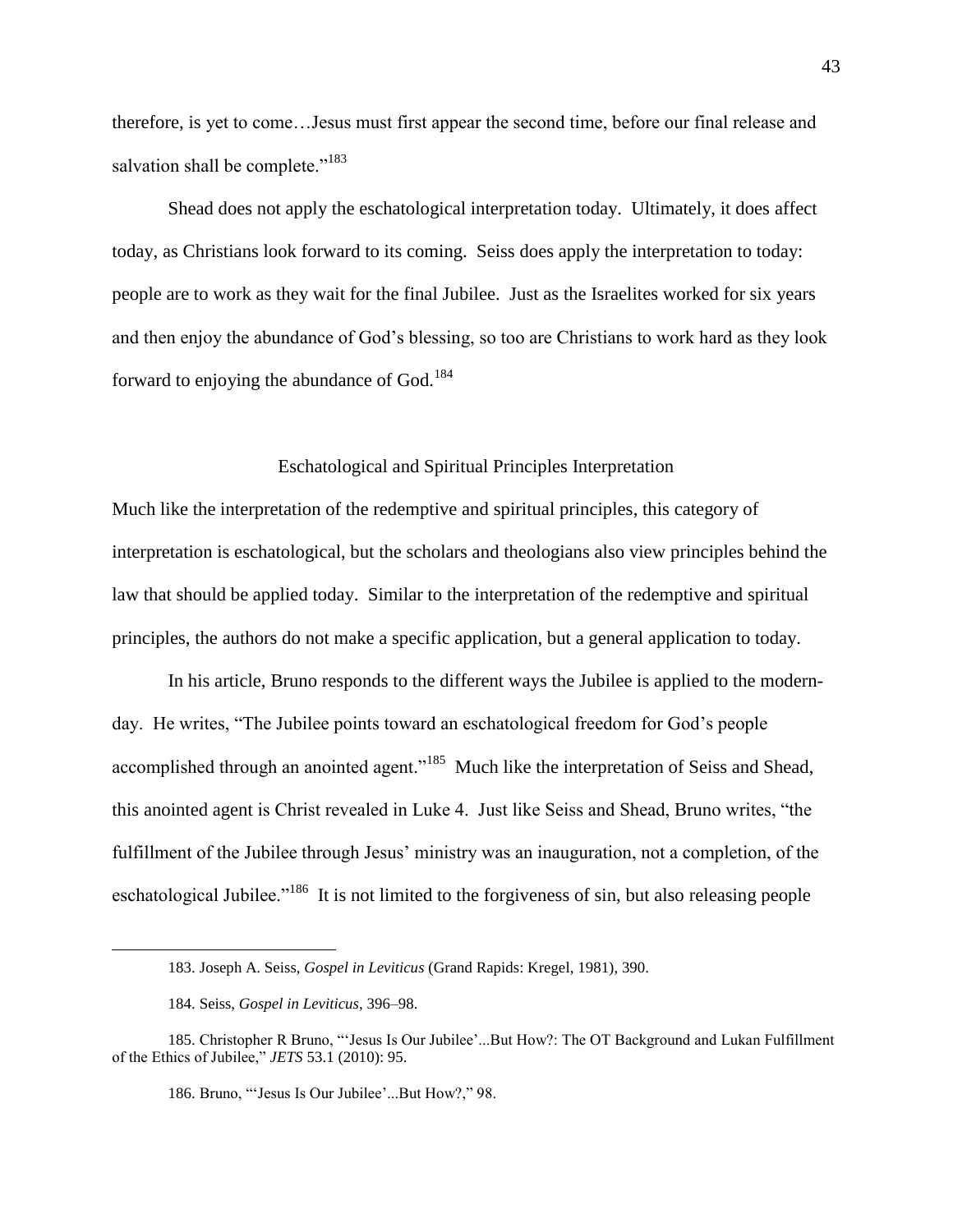from economic suffering, especially seen in Acts 2:44-45.<sup>187</sup> Kaiser in *Toward Old Testament Ethics* also sees both a need to interpret the Jubilee year in light of Christ's final release from sin for his people as well as the principles behind the law that still apply today.<sup>188</sup> Also, Hartley, in his commentary, writes that the Jubilee is used as a type for Jesus's ministry, but it is also used as a type to point forward to the coming kingdom when his people are free from sin. This law also encourages helping those struggling as well as cares for the land. It breaks greed and covetousness, as people recognize the origin of their possessions.<sup>189</sup> Wenham also interprets the Jubilee as the inspiration for the coming messianic age where God will restore all things. Christ only inaugurated this age at his first coming. Christians can also learn three other lessons from the Jubilee law. First, it promoted social justice<sup>190</sup> and family unity by preventing land from collecting in the hands of a few rich Israelites. Second, concern for a just society should be connected to the true worship of God. Third, God will provide for the needs of his people. Therefore, they are free to love each other by providing for those who are needy.<sup>191</sup>

Wright uses a threefold interpretation to understand the Jubilee law and its application: typological, eschatological, and paradigmatic.<sup>192</sup> In the typological understanding, one interprets

 $\overline{a}$ 

190. In my understanding, Wenham is using ‗social justice' in the sense that it protected families from being taken advantage of in difficult times, not in the sense that it promoted social equality as often used today.

191. Gordon J. Wenham, *The Book of Leviticus*, NICOT (Grand Rapids: Eerdmans, 1979), 323–24.

192. This is similar to an interpretive model in Hill and Walton, *A Survey of the Old Testament*, 60-61. They write about three different ways the New Testament understands Old Testament law: typological, allegorical, and didactic. In the typological, "Old Testament persons, events, and things 'foreshadow' the corresponding New Testament entities.‖ An example would be the Passover lamb foreshadowing Christ's sacrifice. In the allegorical, "the biblical text is understood figuratively or symbolically." An example of this would be Paul's use of Deut 25:4 in showing the apostolic privilege to be paid to preach the gospel. In the didactic, the Old Testament law is interpreted according to "the instructional value of the Old Testament for today's readers." Paul states as much in

<sup>187.</sup> Bruno, "'Jesus Is Our Jubilee'...But How?," 98-99.

<sup>188.</sup> Walter C. Kaiser, *Toward Old Testament Ethics* (Grand Rapids: Zondervan, 1983), 217–20.

<sup>189.</sup> Hartley, *Leviticus*, 446–48.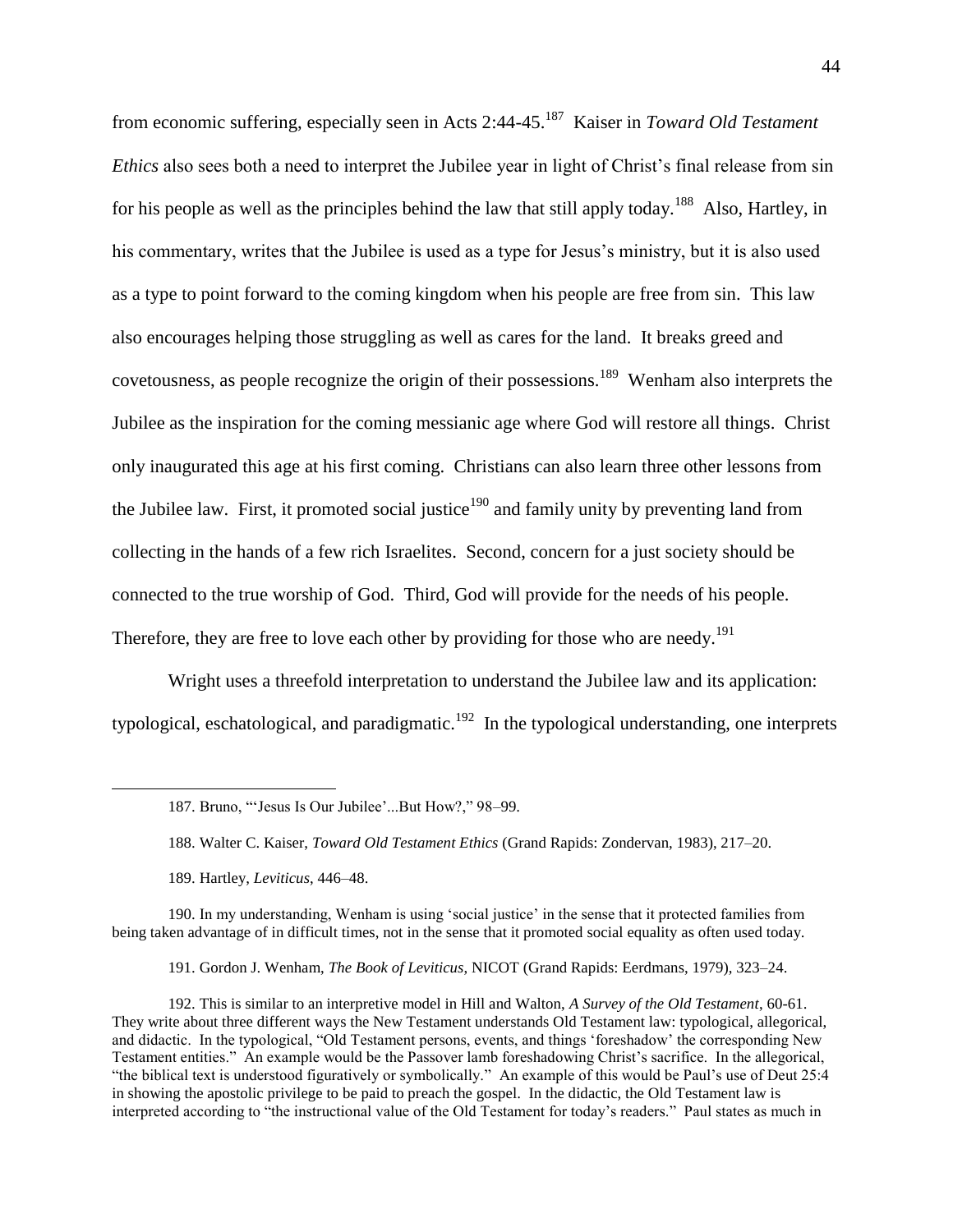a law's inherent promise as to its fulfillment in the New Testament era. Jesus's Nazareth sermon shows he is the fulfillment of the Jubilee in the New Testament era. In the eschatological interpretation, the promise finds its full fulfillment at God's final coming. When Christ comes back to release his people from sin, the eschatological promise will be fulfilled. This interpretation also gives his people hope to apply the principles of Jubilee today. In the paradigmatic interpretation, "We are seeking to identify and articulate those principles upon which it was based, the objectives it was aiming to achieve, its rationale, motivation and practical outworkings. Once we have done that, then we are in a position to ask how such a paradigm impacts the context in which we ourselves live."<sup>193</sup> So, the Jubilee law protects the opportunity and ability of people to provide for themselves, keep family units together by managing debt, recognize God as sovereign, trust in his providence, know his redemption in the past, and practice forgiveness of the debt of others.<sup>194</sup>

The application of the interpretation of the eschatological and spiritual principles of the Jubilee law in these authors is very general. As seen with Wenham, Kaiser, and Hartley, the Jubilee teaches God's people how to act. Bruno connects the spiritual aspect to the economic aspect of the Jubilee law. He ends his article by writing: "Both the Roman Catholic Church and Protestants such as myself have all too often failed to proclaim the Jubilee in the way that the NT teaches: striving for an economic and social justice that points to the reality of forgiven sin and the reconciliation of God, his people, and the world."<sup>195</sup> Wright lays out the most detailed

Rom 15:4 and 1 Cor 10:11. They also write that the underlying principles of Old Testament law are still applicable to believers today.

<sup>193.</sup> Christopher J. H Wright, *Old Testament Ethics for the People of God* (Downers Grove, IL: InterVarsity Press, 2011), 197.

<sup>194.</sup> Wright, *Old Testament Ethics*, 197, 205–10.

<sup>195.</sup> Bruno, "'Jesus Is Our Jubilee'...But How?," 101.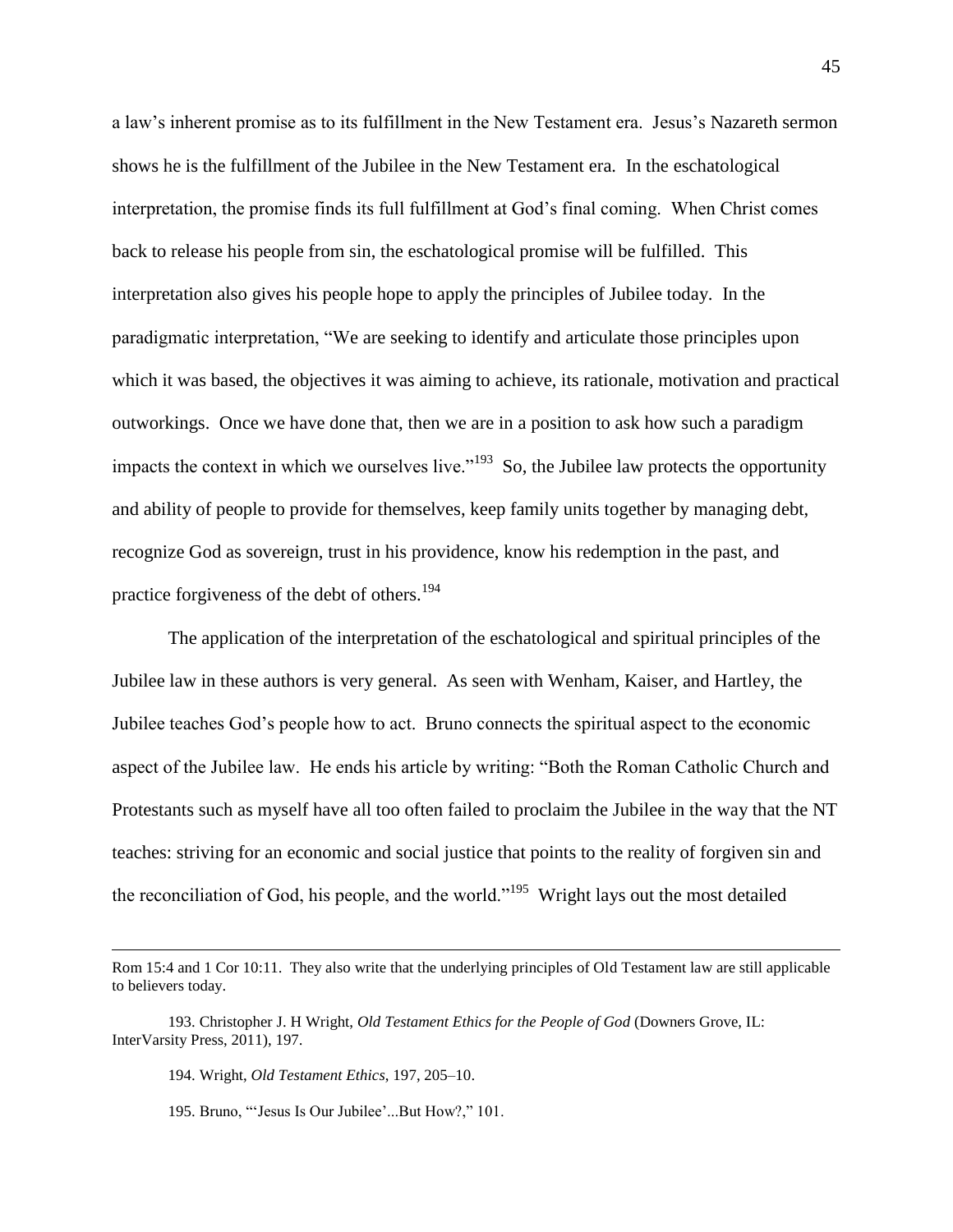application of the Jubilee law but does not give more than guidelines in his paradigmatic interpretation section. Even though these scholars and theologians interpret the law as teaching spiritual principles, they do not specifically apply those principles.

# THE JUBILEE IN ISAIAH AND LUKE

Before analyzing the different interpretations and applications of the Year of Jubilee laws, it would be helpful to understand how Biblical authors understand the Year of Jubilee. Two Biblical authors, who at least allude to the Year of Jubilee and further expand upon its language, are Isaiah and Luke. Isaiah alludes to the Year of Jubilee in Isa 61:1-2. Luke records Jesus reading Isa  $61:1$ -2a in Luke 4:16-20 at the beginning of Jesus's ministry.<sup>196</sup> Understanding how Isaiah and Luke use the allusion to the Year of Jubilee helps guide a modern understanding and application of this law.

There are three things to note about how commentators understand Isa  $61:1-2.^{197}$  First, many commentaries agree the language of Isa  $61:1-2$  connects to the Year of Jubilee.<sup>198</sup> However, not all commentators agree on this point.<sup>199</sup> Second, many commentators agree that the promised Messiah is referenced in some way<sup>200</sup> in Isa 61:1-2.<sup>201</sup> Third, Blenkinsopp, Childs,

<sup>196.</sup> As shown in previous sections, one connection between Christ and the Jubilee is Isaiah's allusion to the Jubilee in Isa 61, which Christ says is fulfilled in him.

<sup>197.</sup> The focus on the commentators shows that the interpretation of Isa 61 as referring to God's promised deliverance is not original to me. Instead, it is commonly held.

<sup>198.</sup> Brevard S. Childs, *Isaiah*, 1st ed., OTL (Louisville: Westminster John Knox, 2001), 505; Lessing, *Isaiah 56-66*, 262.

<sup>199.</sup> Joseph Blenkinsopp, ed., *Isaiah 56-66: A New Translation with Introduction and Commentary*, 1st ed., AB 19B (New York: Doubleday, 2003), 225.

<sup>200.</sup> In Childs treatment of Isa 61, he sees the reference to the Messiah being read into the text later by Christians. He does believe this is a fair reading of the text. Blenkinsopp would also see Christ in this text, but in a general sense. Christ is just one fulfillment of this verse. Lessing absolutely sees Christ in this text.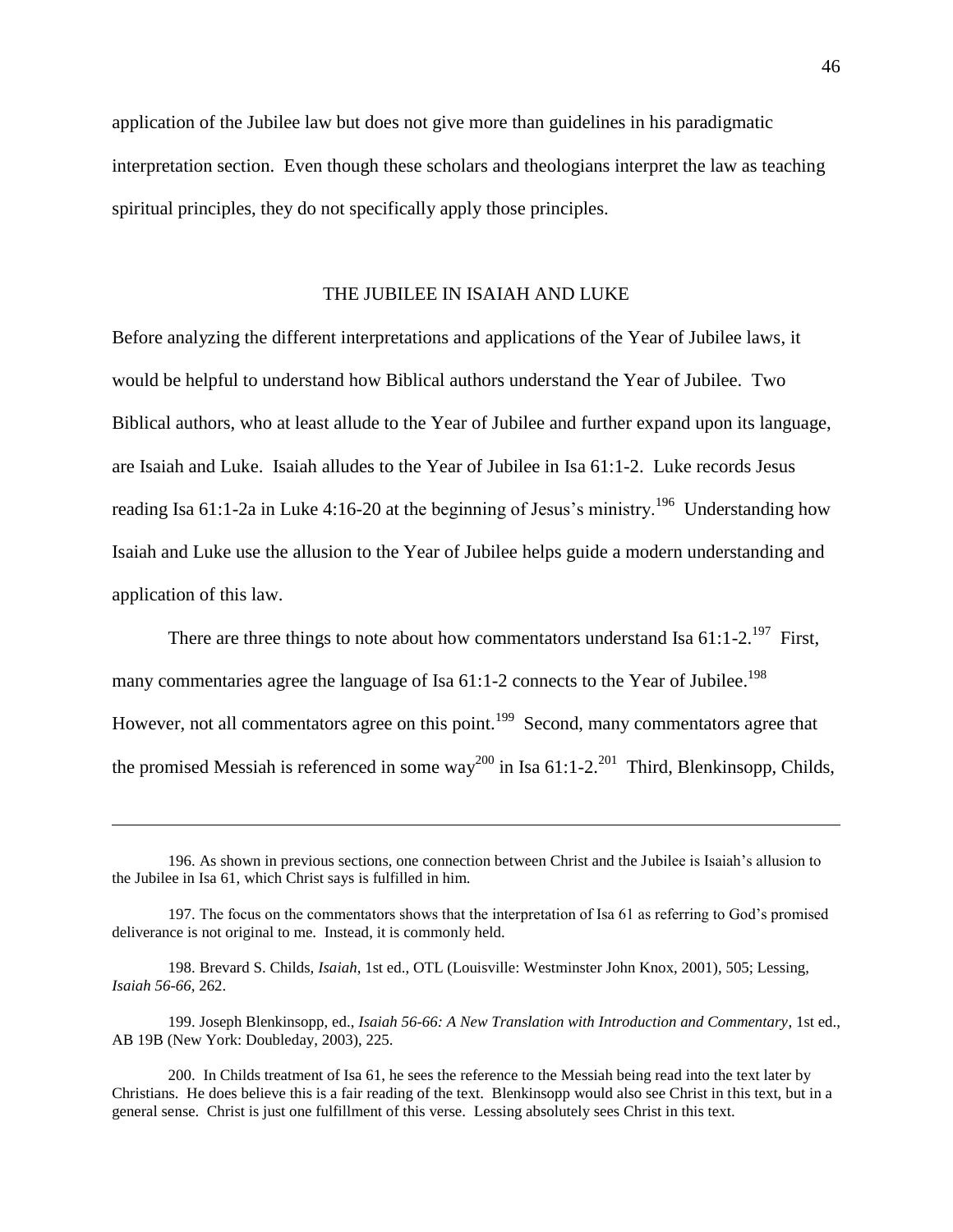and Lessing all agree the writer of Isaiah 61 is connecting the work of the coming Messiah to God's promised restoration of Israel. This is true whether the promised restoration is eschatological or historical.<sup>202</sup> This shows that many commentators understand that Isaiah is using the picture of debt forgiveness, either in the Jubilee or in every seven years, to point to a larger truth. The truth is that God is going to deliver his people from their oppression in some way and the Messiah is going to be part of the process.

Luke records Jesus's interpretation of Isa 61 in Jesus's Nazareth sermon. Interestingly, Just, Lenski, and Marshall all connect the Year of Jubilee language in Isa 61:1-2 to Jesus's mission.<sup>203</sup> Stein does not connect Jesus's mission to the Year of Jubilee.<sup>204</sup> Regardless, Jesus interprets Isa 61:1-2 clearly and directly, "Today as you listen, this Scripture has been fulfilled" (Luke 4:21). Jesus, the promised Messiah, has come to fulfill the promise of delivery for his people from their debt, which is both fulfilled in his preaching and ultimately his death.<sup>205</sup> Since the commentators connect Isa 61:1-2 to the Jubilee, then they would be connecting Christ to the Jubilee. As Marshall states, "Concretely, the allusion is to the 'year of jubilee,' the year of

201. Blenkinsopp, *Isaiah 56-66*, 220–24; Childs, *Isaiah*, 505; Lessing, *Isaiah 56-66*, 258–65.

 $\overline{a}$ 

202. Not surprisingly, Childs and Lessing make the connection between the promised restoration and the Year of Jubilee. Blenkinsopp connects the other debt forgiveness laws in Exod 21 and Deut 15 to the promised restoration. Either way, the laws connected to freeing those in debt, either every seven or 50 years, are connected to the promised restoration.

203. Arthur A. Just, *Luke*, ConcC (St. Louis: Concordia, 1996), 193; Richard C.H. Lenski, *The Interpretation of St. Luke's Gospel* (Minneapolis: Augsburg, 1961), 252; I. Howard Marshall, *The Gospel of Luke: A Commentary on the Greek Text*, 1st ed., NIGTC 3 (Grand Rapids: Eerdmans, 1978), 178.

 $204$ . Stein writes concerning the Jubilee reference in Isa  $61:1-2$ , "Although Isa  $61:1-2$  develops certain themes from the concept of the Jubilee year (cf. Lev 25:8-55), Luke did not seem to have been thinking of this here." Robert H. Stein, *Luke*, NAC 24 (Nashville: Broadman, 1992), 157.

205. Is the Year of Jubilee connected to Jesus's work of redemption on the cross or the eschatological nature of his work freeing people from their sin to live free. Ultimately, they are both intimately connected.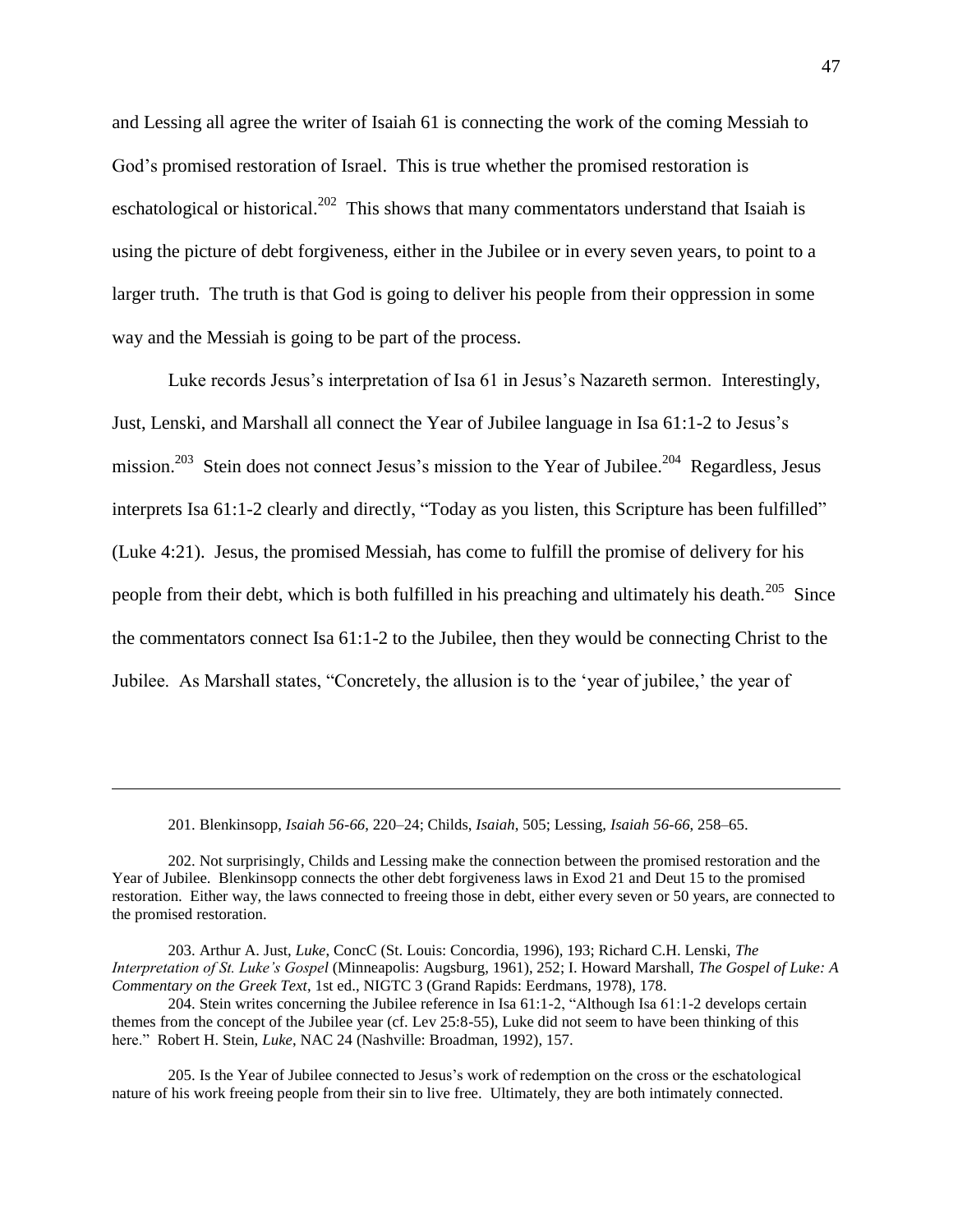liberation among men appointed by Yahweh (Lev 25) and not made symbolic of his own saving acts."206

Since Jesus is the fulfillment of Isa 61:1-2 and Isa 61:1-2 is connected to the Year of Jubilee, does that mean the Year of Jubilee is directly connected to Jesus? In other words, is Isaiah using the Year of Jubilee to give concrete expression to the abstract thought of deliverance<sup>207</sup> or is he unpacking the meaning of the Year of Jubilee already present in Leviticus? If the former is true, then Jesus declaring that he fulfilled Isa 61 does not necessarily have an impact on understanding the Year of Jubilee. However, if Isaiah is unpacking an already present meaning in the Year of Jubilee, then when Jesus connects himself to Isa 61:1-2 he is connecting himself to the meaning of the Year of Jubilee.<sup>208</sup>

In my opinion, Isaiah is unpacking an already present meaning in the Year of Jubilee. There are three reasons to understand it this way. First, in Lev 25, the thematic ideas in the laws associated with the Year of Jubilee are connected to Christ in the New Testament. For example, the rest in the Sabbath year is ultimately a picture of the rest Christ gives (Matt 11:28, Heb 4:1- 11). Also, the redemption built into the Jubilee Year, if no one else can redeem, is connected to Christ as the sacrifice for all people (Rom 3:24, Eph 1:7). Finally, the freedom or release given in the Year of Jubilee, often translated ἄφεσις, is connected to the release from sin that Christ brought through his death and resurrection. "This is what is written: The Messiah will suffer and rise from the dead the third day, and repentance for forgiveness (ἄφεσις) of sins will be proclaimed in his name to all the nations, beginning at Jerusalem" (Luke 24:46-47). Second, the

<sup>206.</sup> Marshall, *Luke*, 184.

<sup>207.</sup> In this case, the Year of Jubilee is an illustration, nothing more.

<sup>208.</sup> Regardless, this law should be better known among modern Christians because of the beauty forgiveness revealed in this concrete law.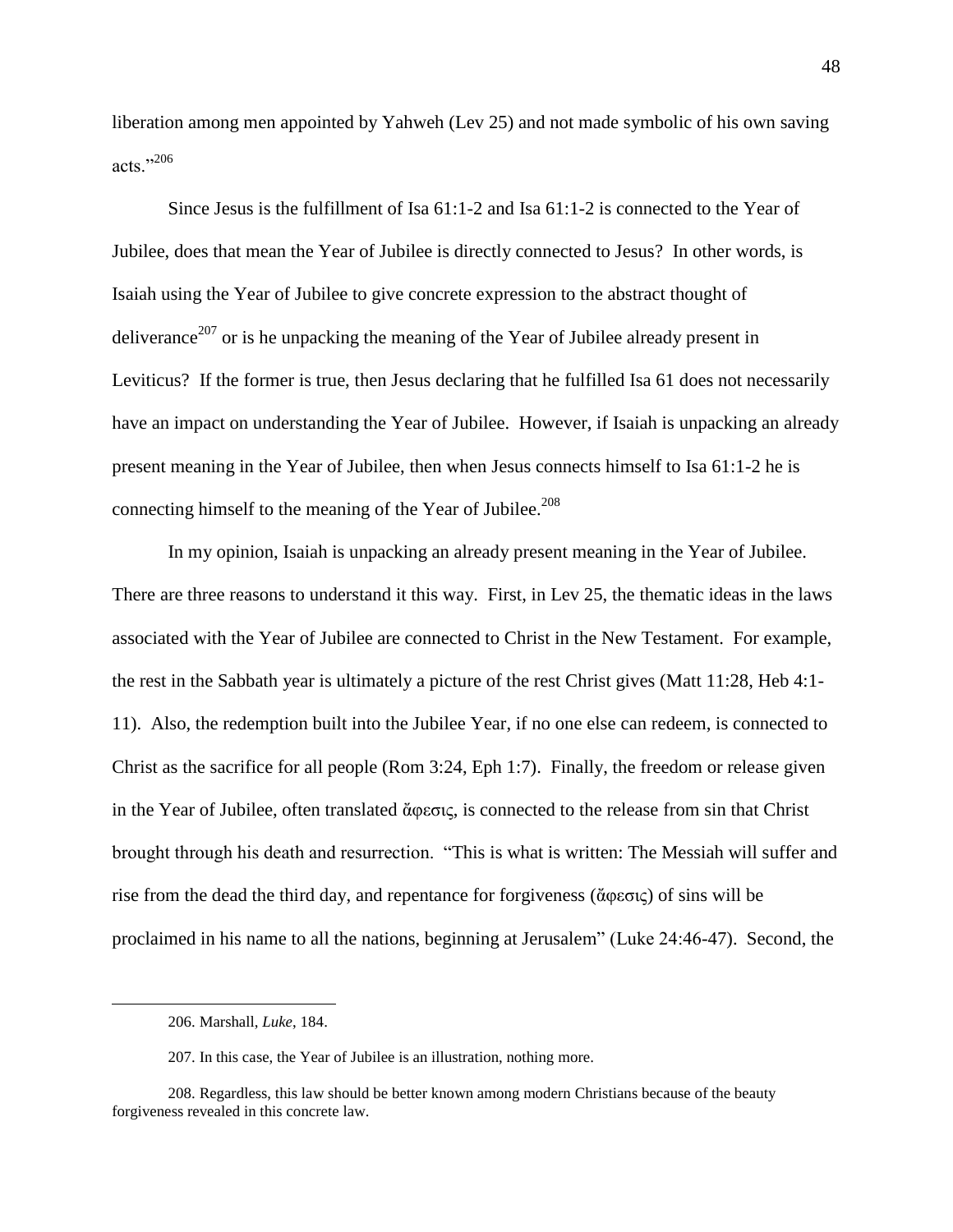Year of Jubilee was inaugurated on the Day of Atonement. The Day of Atonement is also closely connected with Jesus's work as high priest (Heb 9:12). Because of Jesus's work as high priest, his people receive the promise of an eternal inheritance (Heb 9:14). This language is similar to being released to the inheritance God gave his people. Finally, Jesus fulfills the words of Isa 61:1-2, which draw on language in the Year of Jubilee. These three reasons together indicate that the Year of Jubilee already had a meaning packed into it, which Isaiah draws out and Christ ultimately fulfills.

# ANALYZING THE INTERPRETATIONS

### **Evaluation**

The purpose of this paper was to identify and group different interpretations and applications of the Year of Jubilee laws. Now that all the interpretations and applications have been categorized, which matches the intention of the original text best?

# Non-Christological Interpretations and Applications

Does the non-Christological interpretation and application match the original intent of the text the best? In light of the Jubilee Year's association with Isa 61, there is a strong reason to understand the Year of Jubilee as having a greater point than the issues and needs of this world. If that isn't enough, Jesus says in Luke 4 that this great point is fulfilled in him.

Also, it is important to note that much of the language used in Lev 25 is also used in the New Testament but with a focus on Christ. As mentioned previously, the rest during the Sabbath year is tightly connected to the Year of Jubilee in Lev 25. In the New Testament, the writer of the book of Hebrews picks up the idea of Sabbath rest, especially connected to the land of Israel,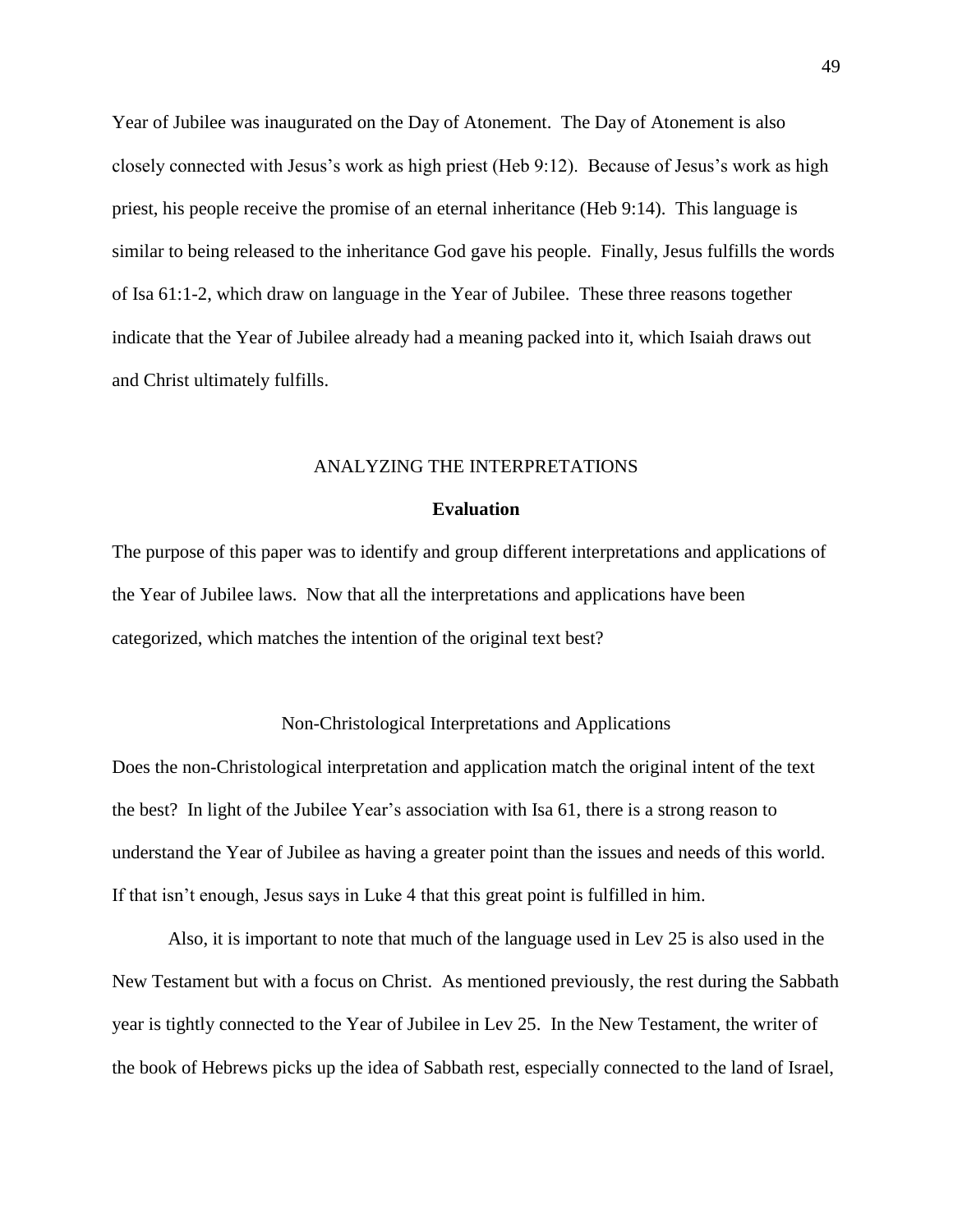and shows it is about the greater rest God gives, which is found through faith in God's promises of forgiveness through Christ (Heb 4:1-11). The themes connected to the Year of Jubilee all point to Christ. To understand the Year of Jubilee apart from Christ is interpreting and applying it apart from the original intention of the text.

#### Christological Interpretations and Applications

Keeping the previous point in mind, the Christological interpretation and application better fit the original intent of the text. This is especially true in light of Isaiah's connection of the Year of Jubilee to a future deliverance, which Jesus declared he fulfilled. Also, the New Testament's use of the language and themes in the Year of Jubilee chapter point to the greater Christological truth in the law. Now, does the law refer to the work of Christ in its eschatological or redemptive sense? Either way, can one also pull spiritual principles from the law to apply as a guide for Christian living?

In regard to the first question, in the Year of Jubilee's close connection to the Day of Atonement, it would be best to understand the Jubilee as referring to Jesus's work in its eschatological sense. Heb 9 connects Christ's work of redemption to the sacrifice to cleanse the Most Holy Place on the Day of Atonement. During the Jubilee Year, on the Day of Atonement, a horn would be blown, and then the people were allowed to return to their inheritance. The cleansing of the tabernacle was closely connected to the freedom God gives the Israelites in the Jubilee. It would only be after the high priest's work that the people could return to their inheritance. Christ's work of redemption is connected to the Day of Atonement. It would be natural to understand the effect of that redemption, freedom from sin forever, better connected to the Year of Jubilee. Also, Isaiah connects the Jubilee Year to the future deliverance for God's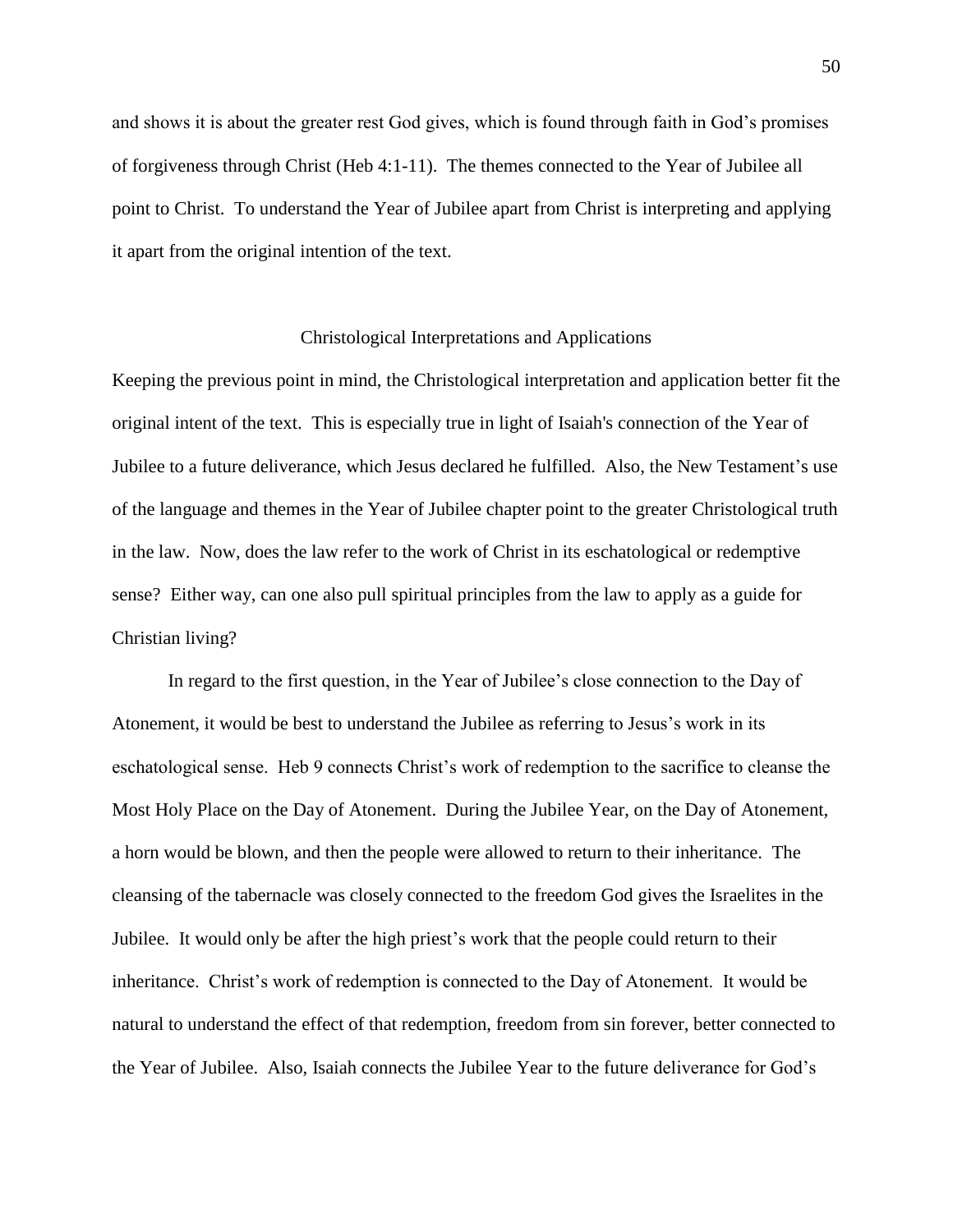people. This can be especially seen by the servant's proclamation in Isa  $61:2$ , "to proclaim the year of the LORD's favor, and the day of our God's vengeance," which points to both the favor God will bring as well as the judgment in the last days.<sup>209</sup> When Jesus declares he is the fulfillment of Isa  $61$ , he initiates "the new era which the Messiah shall usher in. It pleases the Lord because in it his plans of salvation are being carried out through Jesus."<sup>210</sup> Just also states, "With his first word, 'today,' Jesus announces the inauguration of the eschaton."<sup>211</sup> In a sense, Jesus's voice becomes the trumpet blast on the Day of Atonement, ushering in the new time of freedom from  $\sin^{212}$  Therefore, it is best to understand the Year of Jubilee eschatologically.

Should the interpretation of the Year of Jubilee be limited only to the eschatological nature of Christ's work? No, even though the eschatological understanding of the Year of Jubilee is greater, there are still spiritual principles that can be learned from it. $^{213}$  This is especially true because many of the principles shown in the Year of Jubilee law are also in the New Testament.<sup>214</sup> For example, in Lev 25:35-37, the Israelites are commanded to not profit or

210. Lenski, *Luke*, 252.

211. Just, *Luke*, 193.

 $\overline{a}$ 

212. With the understanding that Christ's connection to the Jubilee is eschatological, the connection between Christ's final coming with a trumpet blast in Matt 24:31, 1 Thess 4:16, and 1 Cor 15:52 is appropriate considering the Jubilee freedom was also proclaimed with a loud trumpet throughout the land. In the same way that the Israelites would have looked forward to that trumpet blast with joy, Christians should also look forward to the final trumpet blast with joy.

213. Luther himself draws spiritual principles from Mosaic laws. After all, he taught that Christians were freed from following the 3rd commandment by Christ. However, it still has a spiritual principle that applies to today that a Christian should want to hear and learn God's Word. A day of rest is the opportune time to hear God's Word. The Large Catechism I. 82-84 in Robert Kolb and Timothy J. Wengert, eds., *The Book of Concord: The Confessions of the Evangelical Lutheran Church* (Minneapolis: Fortress Press, 2000), 397.

214. When evaluating the principles the Old Testament Law teaches, it is helpful to see if the same principles are taught in the New Testament. This is especially true because many of the laws are fulfilled in Christ (Col 2:16) and not applicable to Christians. So, if someone wishes to seek principles, he or she would be careful to see if they are supported in the New Testament as well.

<sup>209.</sup> Blenkinsopp, *Isaiah 56-66*, 225; Lessing, *Isaiah 56-66*, 270.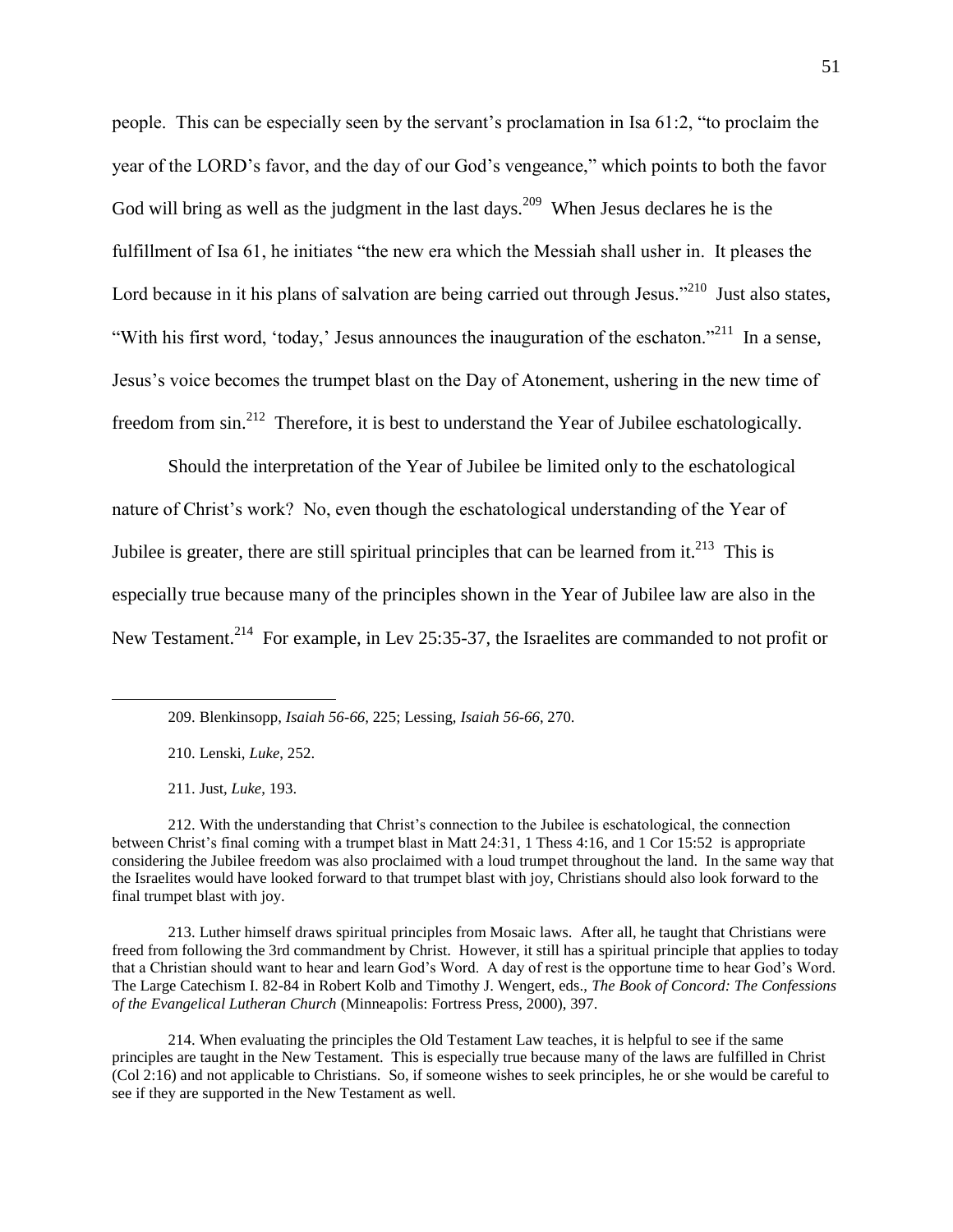gain interest from a fellow Israelite in need. Instead, they are to lend and sell to the Israelite without profit. They are to share, as they are able, with those in need.<sup>215</sup> Paul encourages the Christians in Rome similarly, "Share with the saints in their needs" (Rom 12:13). Paul encourages Timothy to encourage the members in his church to act similarly, "Instruct [the rich] to do what is good, to be rich in good works, to be generous and willing to share, storing up treasure for themselves as a good foundation for the coming age, so that they may take hold of what is truly life,"  $(1 \text{ Tim } 6:18-19)$ .

More broadly, the Year of Jubilee law addresses the need to love each other and care for the physical needs of each other. This fits into the outline of the book presented earlier<sup>216</sup> as well as the thought of caring for each other while living in the land in the chapter. Once again, Paul addresses this thought in Romans, especially between believers, "Love one another deeply as brothers and sisters," (Rom  $12:10$ ) and Christ tells his disciples, "I give you a new command: Love one another. Just as I have loved you, you are also to love one another," (John 13:34). The connection between God's action of love and man's response by loving each other can also be seen in Lev 25:38. Due to God's deliverance of the people from the land of Egypt, they are to love each other. $2^{17}$ 

Under the banner of 'loving your neighbor,' a Christian would be well within his or her rights to view the non-Christological applications of the Year of Jubilee as his or her application of the Year of Jubilee's principles of ‗love your neighbor.' However, he or she should not claim

<sup>215.</sup> This would be especially difficult, because if an Israelite lent to a poorer Israelite, it would be possible that the loan would never be paid back, due to the debt being forgiven in the near future. Effectively, they were giving from what they had, potentially knowing they might not be paid back.

<sup>216.</sup> As noted previously on page 4 of this thesis, the Year of Jubilee law is in the second half of the book with the section heading, 'Love your neighbor.' This is a response to the first half of the book, which is 'Love the Lord your God.' Rooker, *Leviticus*, 43.

<sup>217.</sup> Specifically in this section, they are to show love by not cheating each other.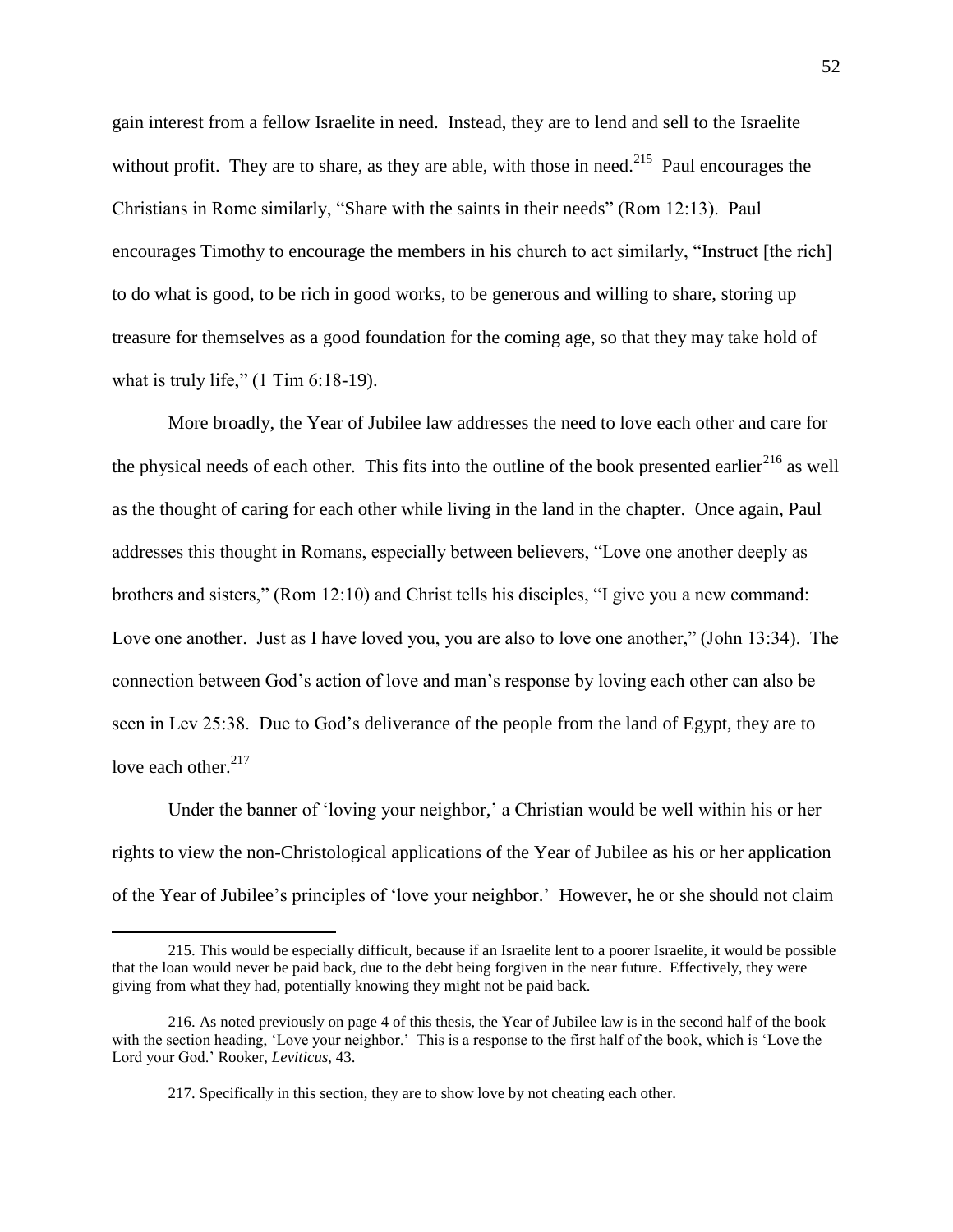everyone should operate the same way as if the Year of Jubilee law explicitly teaches the non-Christological applications.<sup>218</sup> It is interesting to note in the Bible the overall interest in helping each other economically as a way to show love. $2^{19}$ 

The Jubilee law should not only be applied to the principle of loving one's neighbor. It should also be related to the stewardship of resources, especially the world. In Lev 25, God reminds his people that the land is his and people live on it as temporary residents (Lev 25:23). David also testifies to this truth in Ps 24:1, "The earth and everything in it, the world and its inhabitants, belong to the LORD." God graciously gives from his creation. This should create a sense of humility and encourage wise stewardship until the final Jubilee trumpet (Matt 25:14- 30). Often, in our circles, stewardship is limited to financial blessings or time. It should not be limited to just that, but pastors could preach more on wise stewardship of the earth as it arises in a sermon text or Bible class. This should not be a topic only addressed in the political sphere, because God addresses it in his Word.<sup>220</sup> This should be done carefully because God's Word does not specifically lay out how to apply it but only gives the principles for Christians to apply in their specific situation.

<sup>218.</sup> For example, it would be fair for a Christian to say that he or she could show love to other nations by forgiving the debts of heavily indebted countries and then work to that end. However, they should not say the Year of Jubilee teaches that all Christians need to do that. It would be making the application of the Year of Jubilee into a principle.

<sup>219.</sup> This is true throughout the Pentateuch and in the New Testament. Jas 2:15-16 especially shows the connection of helping those in need with faith. Also, no one would debate that Jesus's ministry was heavily compassion based as gave sight to the blind, cast out demons, and healed the sick. In many cases, this would not only affect the health of the individual, but would also be a tremendous economic advantage to the one Jesus performed the miracle on. He was ultimately focused on teaching and preaching, but connected his ministry to the physical needs of his people as he brought a foretaste of heaven to Israel. Maybe this is an issue many of us, in our current materialistic and individualistic culture, need to reflect on and repent of.

<sup>220.</sup> Even creation eagerly waits to be set free from sin it has been subjected to, just as believers do (Rom 8:19-25).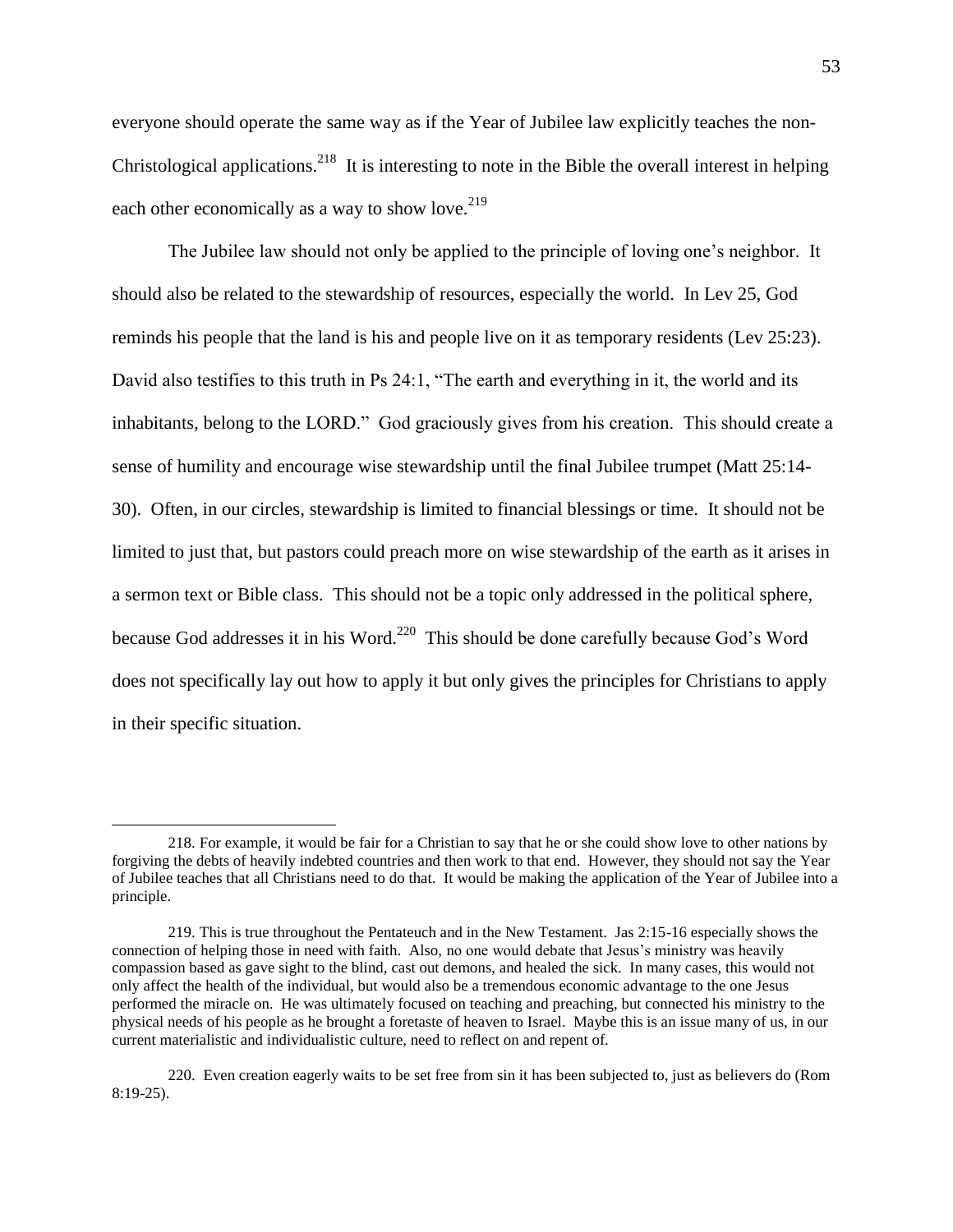#### **CONCLUSION**

The purpose of this paper was to identify the different ways modern scholars and theologians interpret and apply the Year of Jubilee law in Lev 25. It has been seen that the interpretations can fall into two major categories, Christological and non-Christological interpretations. The Christological group can be further subdivided into Christological redemptive, redemptive and spiritual principles, eschatological, and eschatological and spiritual principles. The non-Christological group can be further subdivided into economic, ecological, political, and teaching spiritual-ethical principles.

Much more could be written about the Year of Jubilee law and its application to God's people today, enough for another paper. More could also be written concerning how properly to interpret the Old Testament law according to a Lutheran hermeneutic and how to make it applicable to God's people today. Then, the pages of Leviticus will be appreciated for their beautiful and concrete gospel pictures, which are worth a modern Christian knowing and understanding, instead of just seen as antiquated laws.<sup>221</sup> Furthermore, modern Christians could begin to see the connection between Mosaic laws, especially the Year of Jubilee, and other parts of Scripture.<sup>222</sup>

Finally, what is the overall Lutheran understanding of the Year of Jubilee? Overall, it resoundingly points to Christ. In the Concordia Commentary series, Kleinig, Lessing, and Just

<sup>221.</sup> Connected to this, another place for more study would be the validity of looking and understanding the Old Testament Law in terms of civil, ceremonial, and moral. In my very brief experience teaching, these categories can be very helpful, but sometimes lead Christians to view the laws such as those connected to the Year of Jubilee as unnecessary to learn or of no application to their life. Therefore, these sections end up being identified as civil or ceremonial and no longer necessary to understand or learn. This is a shame, because not only do they have beautiful concrete pictures connected to Christ's work, but also they help us to understand the culture in which the Bible was written and lived.

<sup>222.</sup> Many places throughout Scripture connect to the Year of Jubilee in some way, sometimes in unexpected places. The verses following are a list of possible Year of Jubilee connections throughout Scripture. 1 Kings 21:1-24 is the account of Naboth's vineyard. In it, Naboth makes it very clear he is still following the laws of inheritance laid connected the Year of Jubilee and unwilling to sell his land permanently.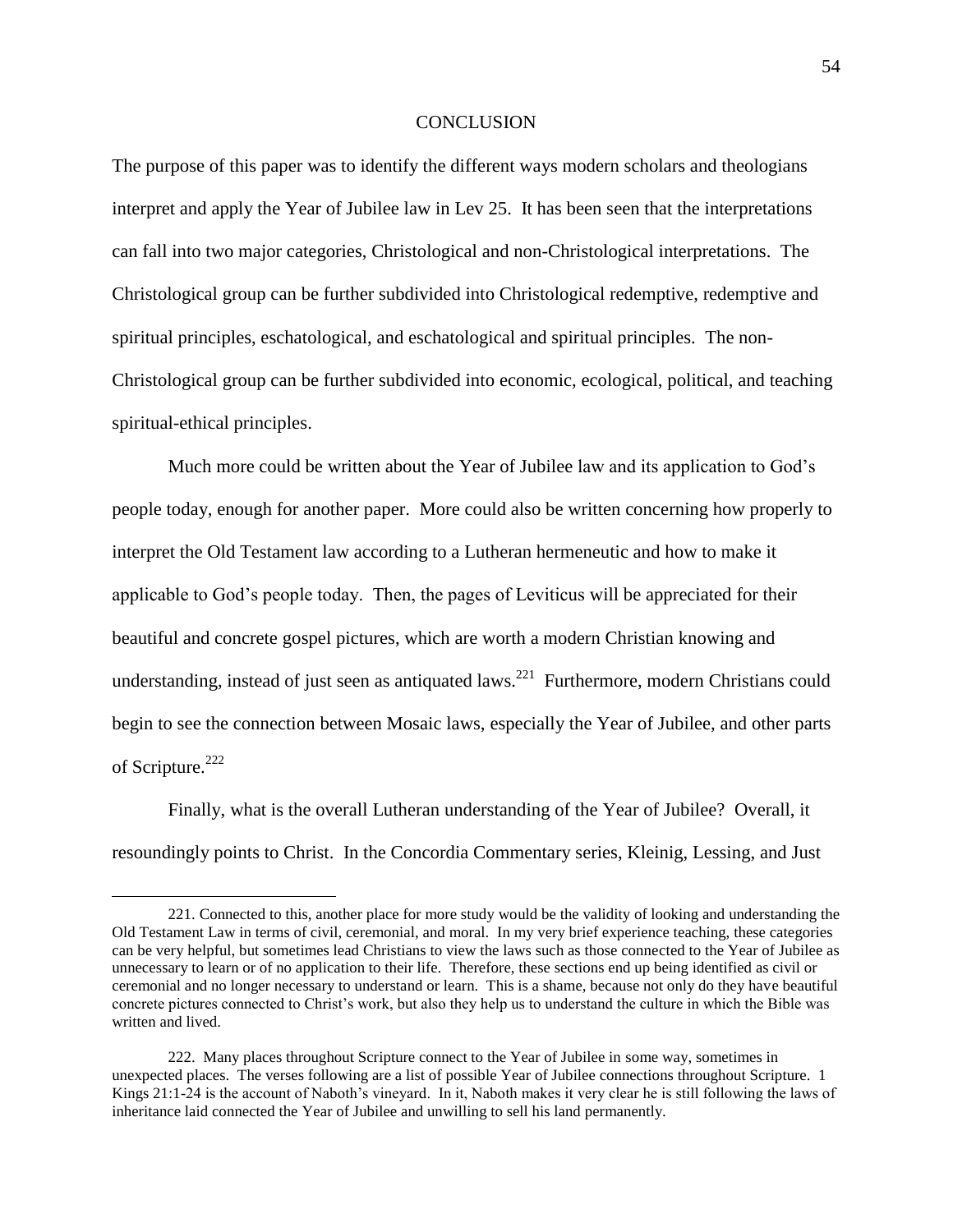all interpret the Year of Jubilee as referring to Christ in some way. Lessing<sup>223</sup> and Just<sup>224</sup> most clearly state the Jubilee Year refers to Christ's ushering in the end-time. On the other hand, Kleinig sees it more in a redemptive sense.<sup>225</sup> Lenski, in his commentary on Luke, also has it pointing to Christ's work of preaching the gospel.<sup>226</sup> Kretzmann speaks similarly.<sup>227</sup> Paul Gerhard also sees the Year of Jubilee as pointing to Christ's ministry on earth.<sup>228</sup>

224. Just, *Luke*, 193.

 $\overline{a}$ 

225. Kleinig, *Leviticus*, 554–55.

226. Lenski, *Luke*, 252.

227. Paul Kretzmann, *Popular Commentary of the Bible: The Old Testament* (Saint Louis: Concordia, 1924), 1:232.

228. Johann Gerhard, *On the Law of God: On the Ceremonial and Forensic Laws*, ed. Benjamin T. G. Mayes and Hayes, trans. Richard J. Dinda, Theological Commonplaces XV–XVI (Saint Louis: Concordia, 2015), 269–70.

<sup>223.</sup> Lessing, *Isaiah 56-66*, 270–73.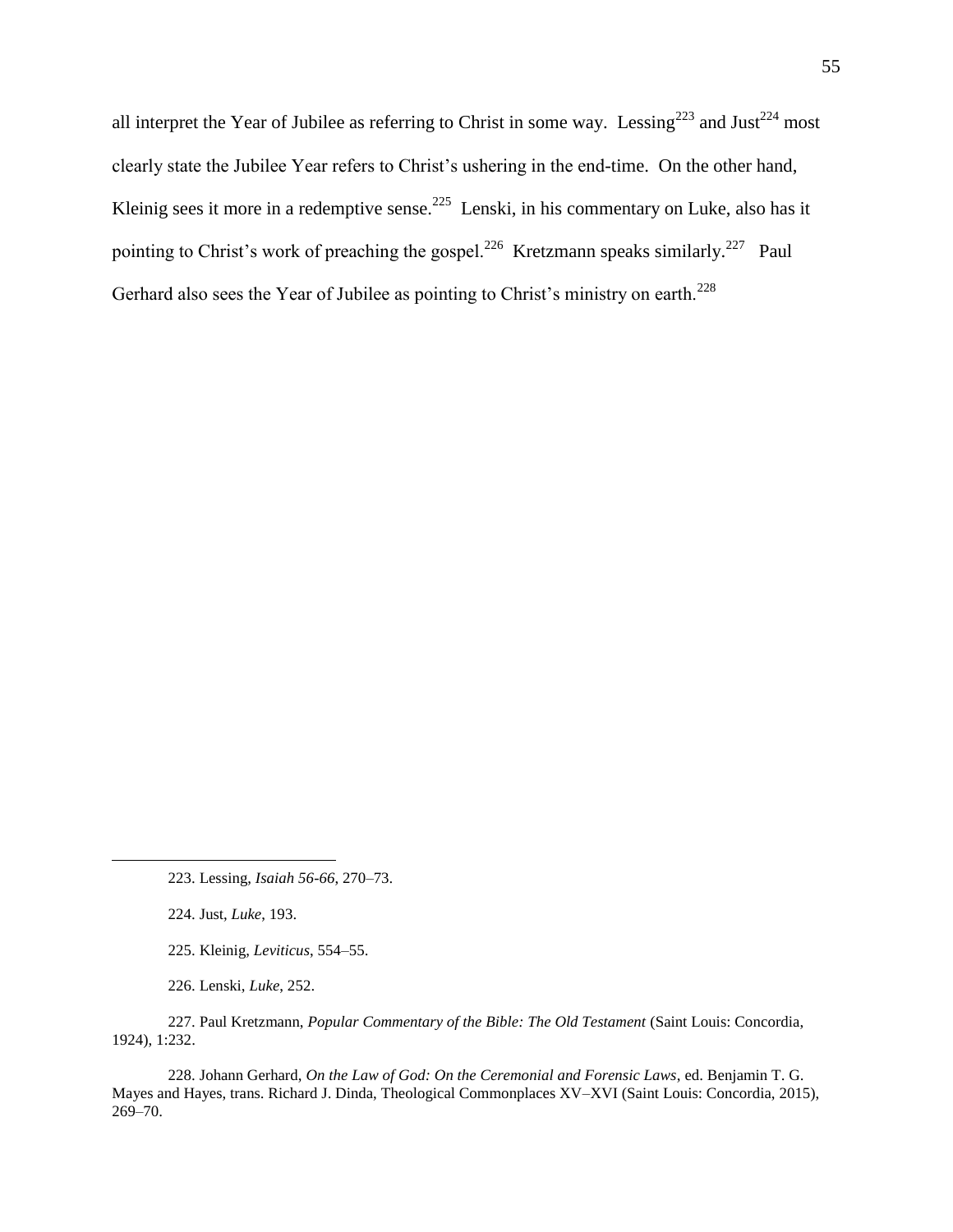# APPENDIX 1. YEAR OF JUBILEE LAW CONNECTIONS IN THE REST OF SCRIPTURE

Many places in Scripture could be referring to the Year of Jubilee, or at least the laws associated with it. Following is a list of some verses I found in connection to the Year of Jubilee, some have already been mentioned in this thesis. Some of the verses previously referenced in this thesis will not be included here.

In 1 Kgs 21:1-24, Naboth makes it very clear that he will not give his land permanently to King Ahab. It seems that Naboth understands the land is not his, but God's (Lev 25:23). Unfortunately, this does not go well for Naboth, Jezebel creates a plan to take the land. Interestingly, the conspiracy involves accusing Naboth of cursing both God and the king, which is punishable by stoning (Lev 24:16).

In Jer 34:8, 14, King Zedekiah decides to proclaim freedom (יְדוֹר) to all their slaves. Unfortunately, he rescinds his proclamation and everyone takes their slaves back. Even though ירור  $\vec{r}$  is used in Lev 25:10 to refer to the Jubilee release, Jer 34:14 makes it clear the law King Zedekiah broke by rescinding his proclamation is releasing Hebrew slaves every seven years (Exod 21:2-6 and Deut 15:12-17).

In Ezek 46:17 there is a reference also to the Year of Jubilee, in which the land given by the prince will be given back to the prince in the Jubilee.

In Dan 9:24, Gabriel reveals to Daniel the answer to Daniel's prayer. It involves the future described in terms of seventy weeks. Another way to understand the seventy weeks is 490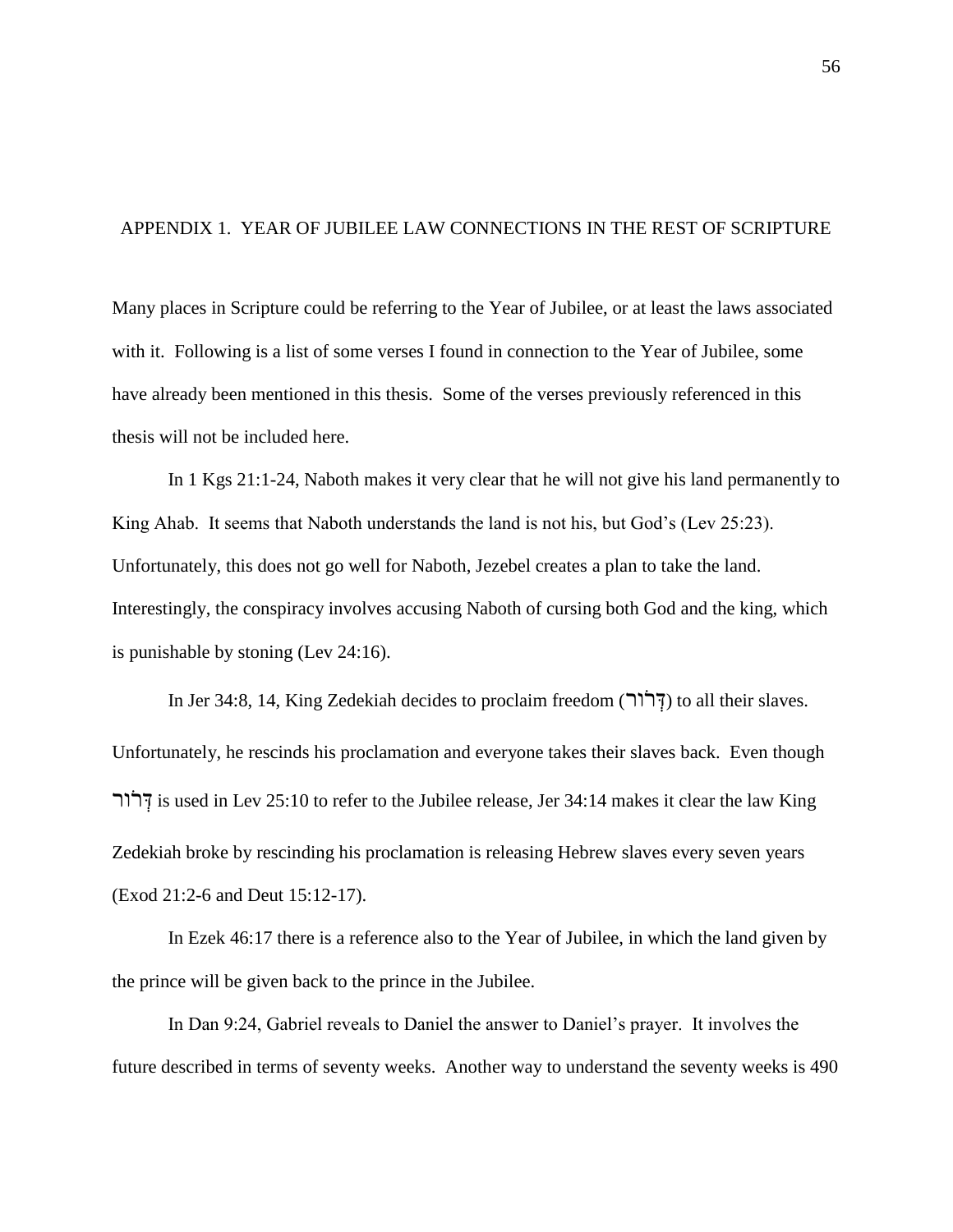years or ten Jubilee cycles, which may have an interesting implication for reading this difficult section of Scripture.

In Neh 5:8, it seems as though the rich in the post-exile Israelite community were taking advantage of the poor in the land, specifically charging interest to their fellow citizens. This was specifically forbidden in the associated Jubilee laws (Lev 25:36). Due to the interest, those in debt were sold as slaves to foreigners (Neh 5:8) by their fellow citizens. Other Israelites redeemed them, in keeping with Lev 25:39-43. Nehemiah condemns the practice of the rich and requires restitution for this practice.

Another interesting connection to the Year of Jubilee is the dates of the exile. Bergsma points out that there is a 50-year difference between 587-537, the date of the last deportation and the Edict of Cyrus.<sup>229</sup> Could God have purposefully had this in mind or is this just a coincidence? This could deserve some more thought. $^{230}$ 

The sound of the trumpet blown on the Day of Atonement to signal the beginning of the Year of Jubilee and its subsequent release of Israelites back to their inheritance (Lev 25:9-10) could have an interesting connection throughout the Bible. In Isa 27:13, a trumpet will be blown and those in exile in both Egypt and Assyria will gather to worship God in Jerusalem. They will be released back to their land. In the New Testament, as addressed earlier in this thesis, the Jubilee trumpet could be a parallel to the final trumpet blast on Judgment Day as written in Matt 24:32, 1 Cor 15:52, and 1 Thess 4:16. For those Christians that fear the final trumpet blast as well as Judgment Day, connecting it to the Year of Jubilee release could be a comforting way to reframe what will happen on that day. God will release his people from slavery to their eternal

<sup>229.</sup> Bergsma, "The Year of Jubilee and the Ancient Israelite Economy," 159.

<sup>230.</sup> Also, connected to this would be the use of 49 and 50 throughout Scripture. Pentecost is one that comes to my mind, which could be an edifying avenue of study and thought for God's people. Also, it would be interesting to see if Revelation, with its consistent use of seven, has any connections to the Year of Jubilee.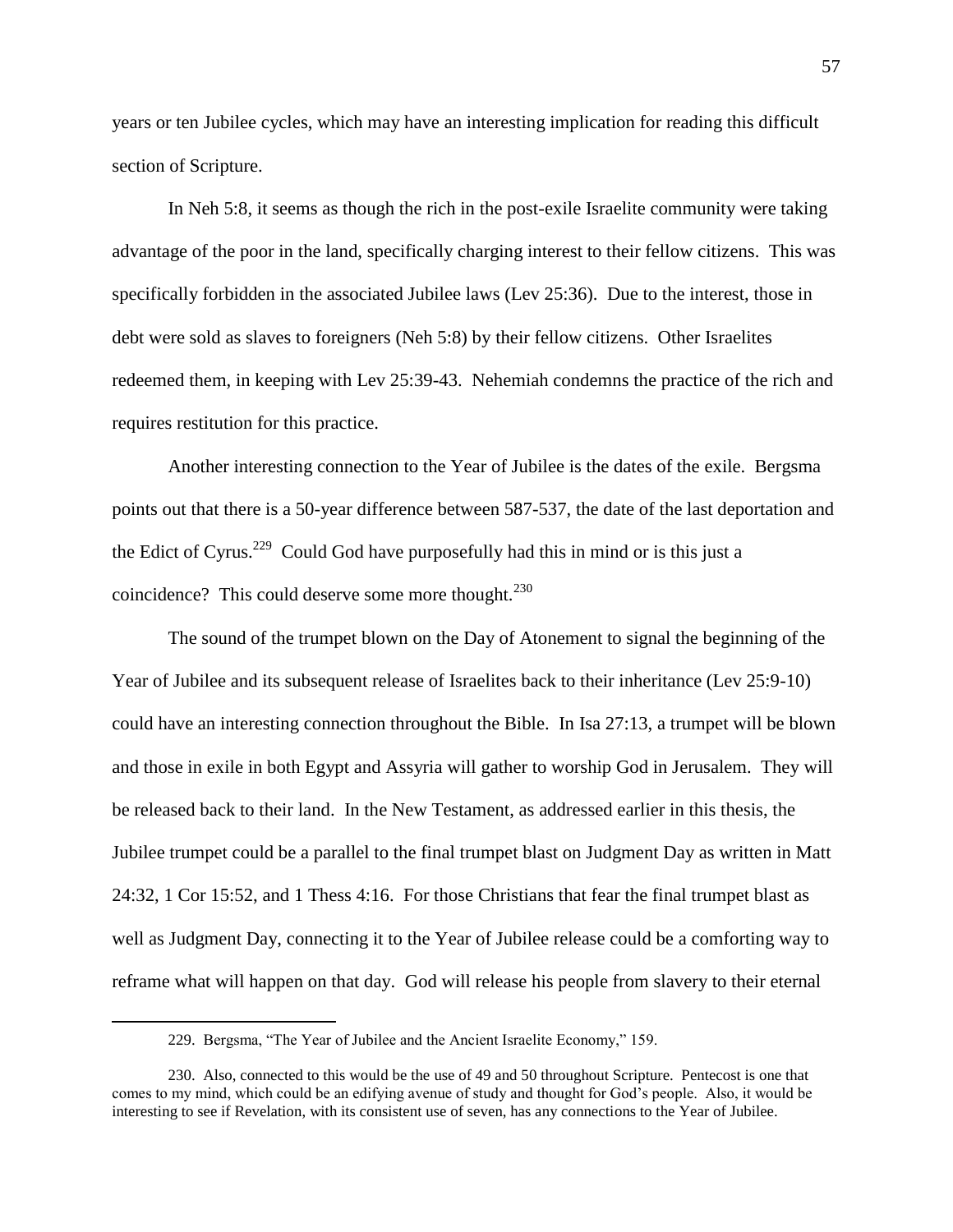inheritance in heaven. As the people of Israel would have eagerly looked forward to that day, even though everything would change, people today can look forward to the final trumpet blast too. They are going home to enjoy their God-given rest (Heb 4).

Finally, Luke seems to use the Year of Jubilee as the lens through which to understand Jesus's ministry. With this in mind, it would be interesting to see if Luke has Jubilee features in the background of his books or if this is the only reference to the Year of Jubilee in Luke and Acts. My inclination is that Luke is using the Year of Jubilee as a theme throughout his book.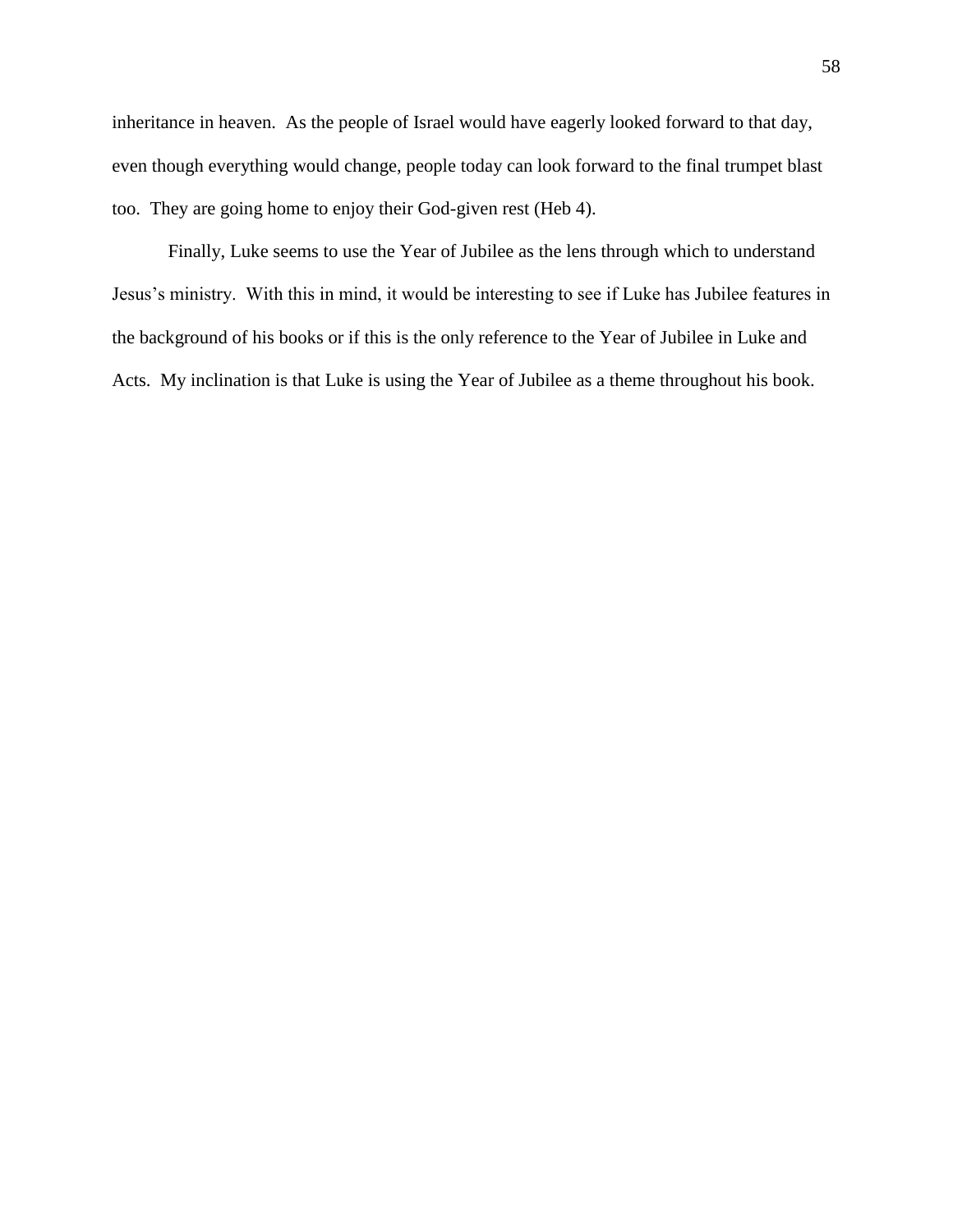#### BIBLIOGRAPHY

- Ahn, Ilsup. "Proclaiming the Jubilee Year for Undocumented Migrants: Anti-Immigration Biopolitics and a Christian Theopolitical Response." *Polit. Theol.* 18.3 (2017): 249–68.
- Baker, David L. "The Jubilee and the Millennium: Holy Years in the Bible and Their Relevance Today.‖ *Themelios* 24.1 (1998): 44–69.
- Barry, S. "The Year of Jubilee: A Hermeneutic for Social and Moral Transformation in South Africa.‖ *SkrifligIn Luce Verbi* 45.4 (2011): 867–98.
- Bergsma, John Sietze. "The Year of Jubilee and the Ancient Israelite Economy." *SwJT* 59.2 (2017): 155–64.
- Blenkinsopp, Joseph, ed. *Isaiah 56-66: A New Translation with Introduction and Commentary*. 1st ed. AB 19B. New York: Doubleday, 2003.
- Bright, John. *The Authority of the Old Testament*. Nashville, Tenn.: Abingdon, 1967.
- Bruno, Christopher R. "'Jesus Is Our Jubilee'...But How?: The OT Background and Lukan Fulfillment of the Ethics of Jubilee." *JETS* 53.1 (2010): 81-101.
- Childs, Brevard S. *Isaiah*. 1st ed. OTL. Louisville: Westminster John Knox, 2001.
- Dillard, Raymond B., and Tremper III Longman. *An Introduction to the Old Testament*. Grand Rapids: Zondervan, 1994.
- Engelbrecht, Edward A. *Lutheran Bible Companion: Introduction and Old Testament*. Vol. 1. St. Louis: Concordia, 2014.
- Gerhard, Johann. *On the Law of God: On the Ceremonial and Forensic Laws*. Edited by Benjamin T. G. Mayes and Hayes. Translated by Richard J. Dinda. Theological Commonplaces XV–XVI. Saint Louis: Concordia, 2015.
- Harbin, Michael A. "Jubilee and Social Justice." *JETS* 54.4 (2011): 685–99.
- Hartley, John E. *Leviticus*. WBC 4. Dallas: Word, 1992.
- Hill, Andrew E, and John H. Walton. *A Survey of the Old Testament*. 2nd ed. Grand Rapids: Zondervan, 2000.
- Just, Arthur A. *Luke*. ConcC. St. Louis: Concordia, 1996.

Kaiser, Walter C. *Toward Old Testament Ethics*. Grand Rapids: Zondervan, 1983.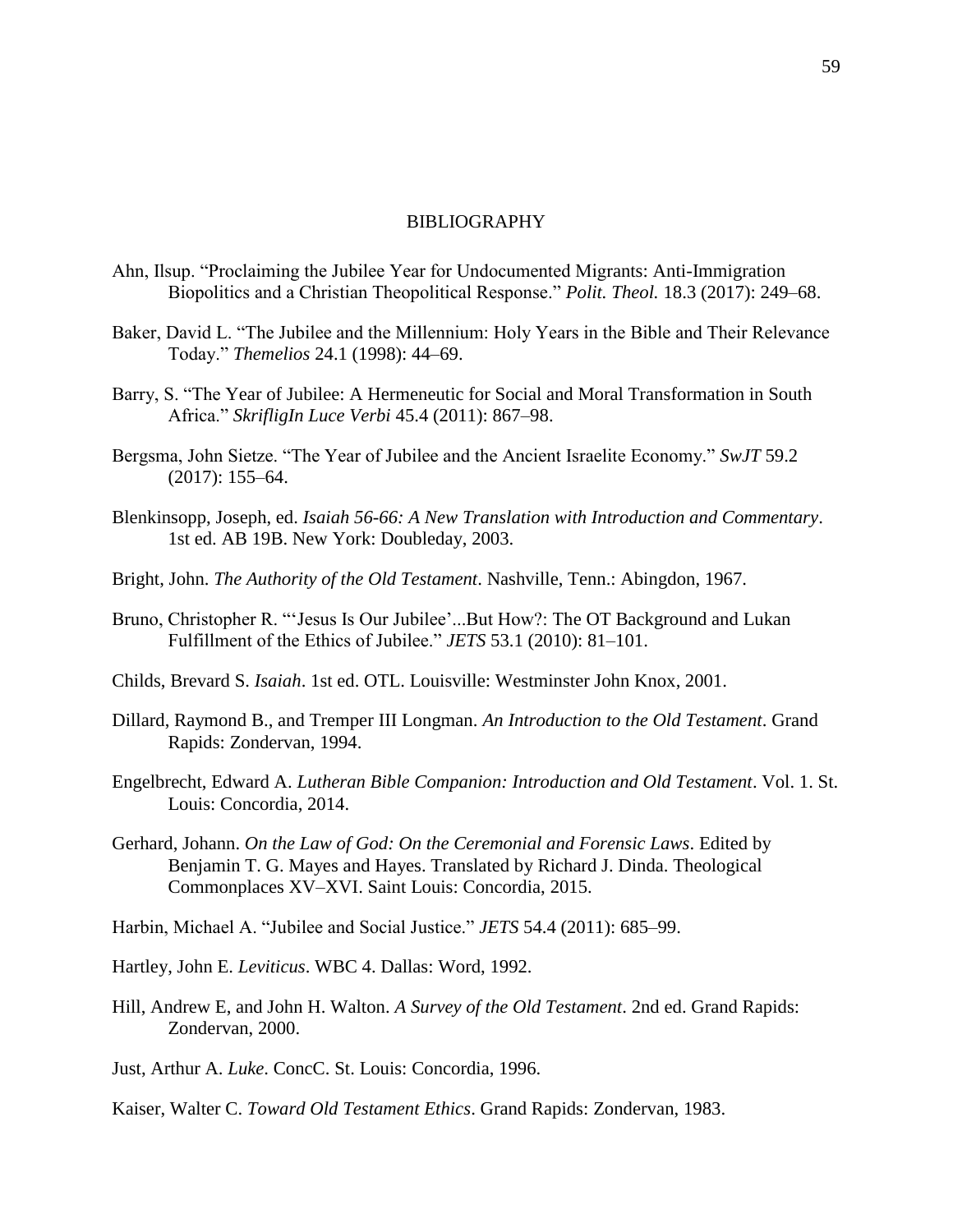- Kawashima, Robert S. "The Jubilee Year and the Return of Cosmic Purity." *CBO* 65.3 (2003): 370–89.
- Kinsler, F Ross. "Leviticus 25." *Int* 53.4 (1999): 395–99.
- Kleinig, John W. *Leviticus*. ConcC. St. Louis: Concordia, 2003.
- Kretzmann, Paul. *Popular Commentary of the Bible: The Old Testament*. Vol. 1. Saint Louis: Concordia, 1924.
- Lazonby, David. "Applying the Jubilee to Contemporary Socio-Economic and Environmental Issues.‖ *J. Eur. Baptist Stud.* 16.3 (2016): 30–50.
- LeFebvre, Michael. "Theology and Economics in the Biblical Year of Jubilee." *Bull. Ecclesial Theol.* 2.1 (2015): 31–51.
- Leiter, David A. "The Year of Jubilee and the 21st Century." *Brethr. Life Thought* 47.3–4 (2002): 164–86.
- Lenski, Richard C.H. *The Interpretation of St. Luke's Gospel*. Minneapolis: Augsburg, 1961.
- Lessing, R. Reed. *Isaiah 56-66*. ConcC. Saint Louis: Concordia, 2014.
- Lessing, R. Reed, and Andrew E. Steinmann. *Prepare the Way of the LORD: An Introduction to the Old Testament*. St. Louis: Concordia, 2014.
- Levine, Baruch A. *Leviticus: The Traditional Hebrew Text with the New JPS Translation*. 1st ed. Philadelphia: Jewish Publication Society of America, 1989.
- Marshall, I. Howard. *The Gospel of Luke: A Commentary on the Greek Text*. 1st ed. NIGTC 3. Grand Rapids: Eerdmans, 1978.
- Milgrom, Jacob. *Leviticus 23-27: A New Translation with Introduction and Commentary*. 1st ed. Vol. 3 of *AB*. New York: Doubleday, 1991.
- Morrow, William. *An Introduction to Biblical Law*. Grand Rapids: Eerdmans, 2017.
- Olanisebe, Samson Olusina. "Sabbatical and Jubilee Regulations as a Means of Economic Recovery.‖ *JBQ* 46.3 (2018): 196–202.
- Padilla, C René. "The Relevance of the Jubilee in Today's World (Leviticus 25)." *Mission Stud.* 13.1–2 (1996): 12–31.
- Panpe, Manasseh H. "The Ethical Relevance of the Jubilee." *BTSK Insight* 7.1 (2010): 43–52.
- Radner, Ephraim. *Leviticus*. Grand Rapids: Brazos, 2008.
- Rooker, Mark F. *Leviticus*. NAC 3A. Nashville: Broadman & Holman, 2000.